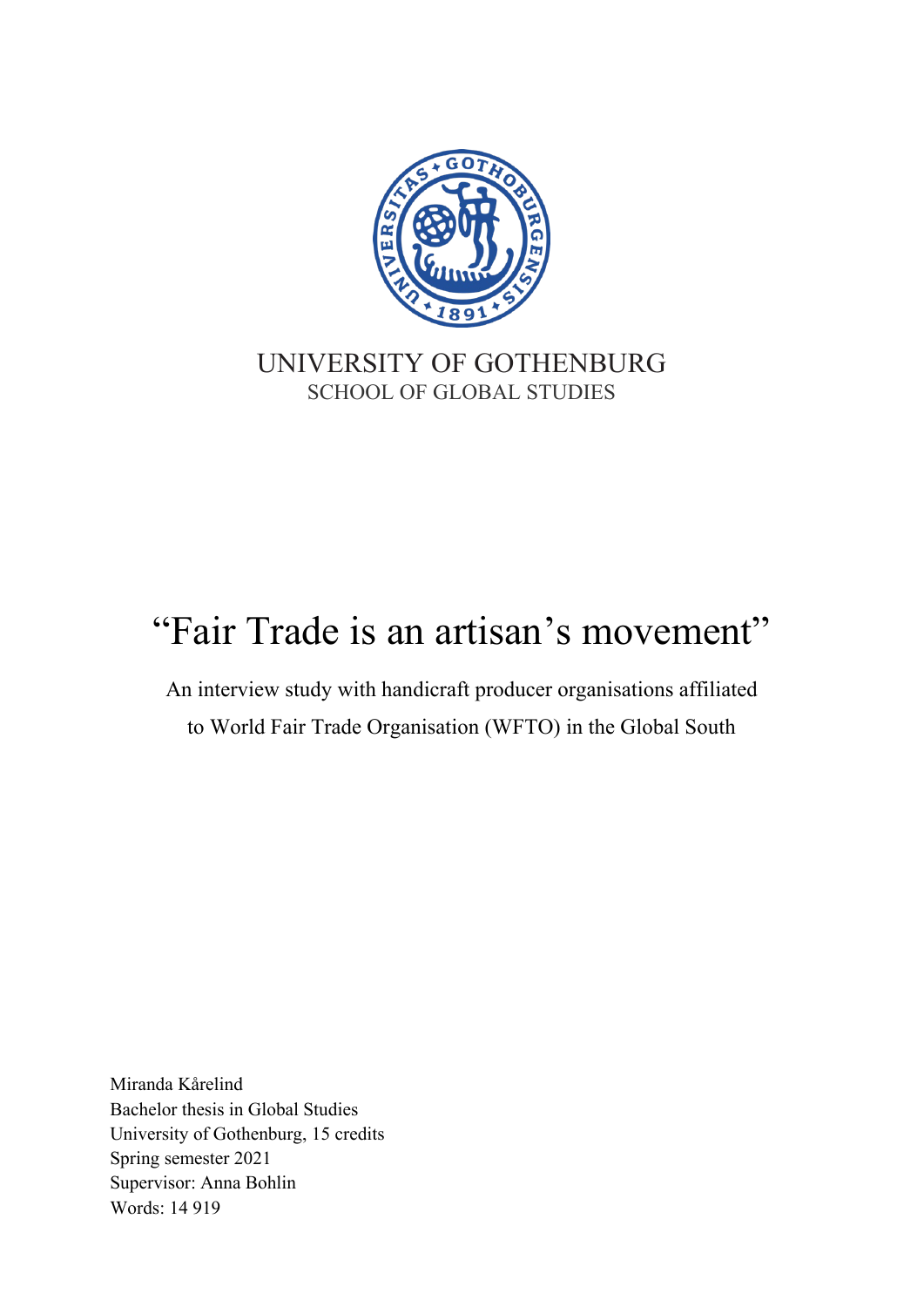# Acknowledgments

The most important insight that this study has given me is the appreciation and importance of traditional craftsmanship. I am truly inspired by the interviewees' determination to continue their advocacy for the traditional handicraft. I want to express my gratitude towards their contributions and engagements which made this study achievable and I appreciate their obvious willingness to share their experiences with me. Furthermore, I would like to thank my supervisor Anna Bohlin for giving me inspiration, guidance and encouragement to accomplish this study.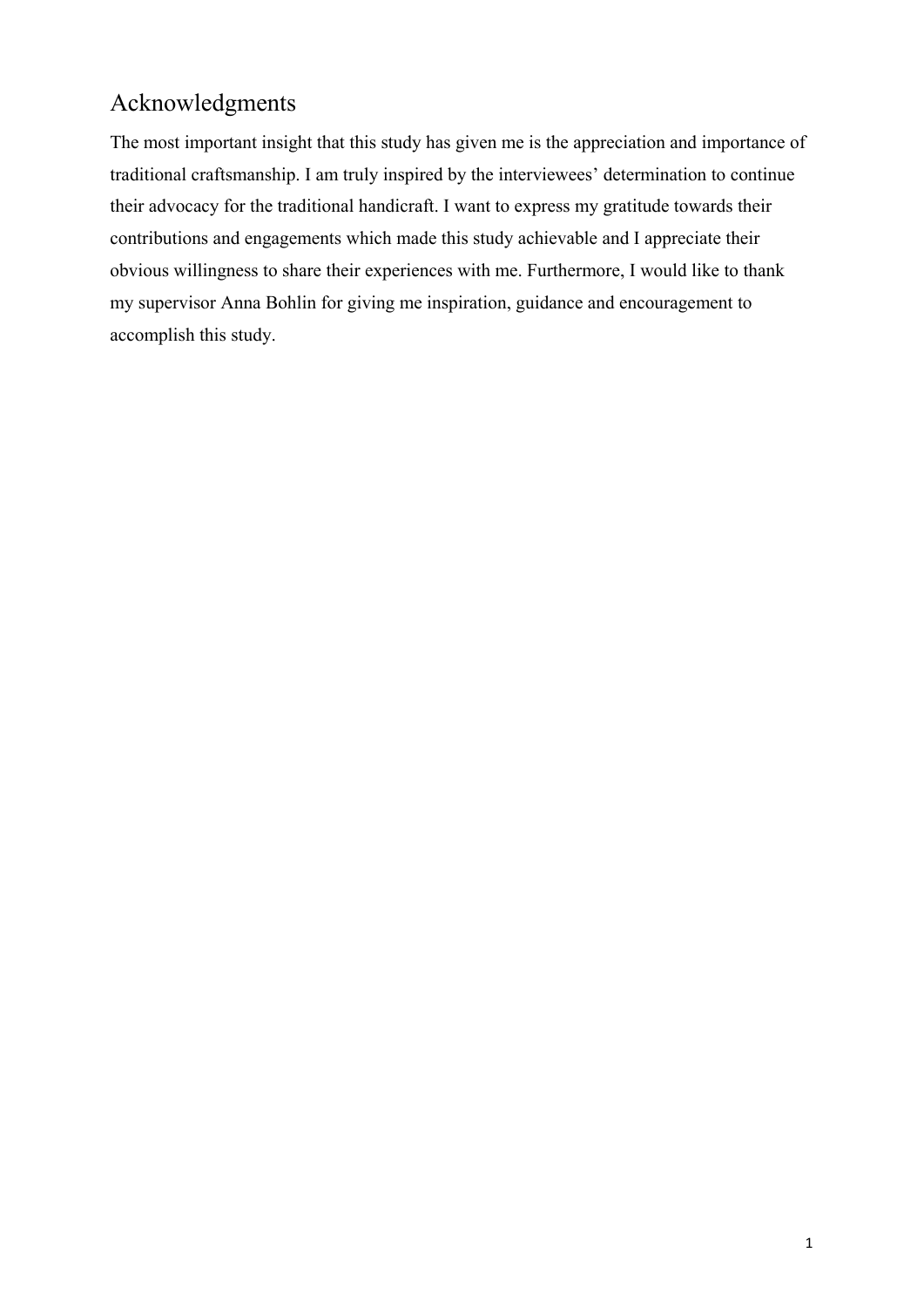### Abstract

Traditional craftsmanship provides a significant source of income for marginalised groups in many parts of the Global South. Simultaneously, the traditional handicraft is a way to remember and maintain a cultural heritage. However, the ability to survive on traditional craftsmanship has worsened around the world. The Fair Trade movement was created in response to the absence of a safe and just marketplace for marginalized artisans and established trade networks based on social and economic justice, and environmental sustainability, in collaborations with producers in the Global South and consumers in the Global North.

This interview study provides an insight into how handicraft producer organisations from five countries in the Global South affiliated to the World Fair Trade Organisation (WFTO) experience the market for traditional handicraft. In the stories of the WFTO members the traditional handicraft is described as 'having soul', considering the fact that people are behind it. These persons emphasized the importance of the culture that surrounds the traditional handicraft in their countries and further expressed a gratitude towards their trading partners in the Fair Trade market. However, there are challenges related to the practice of Fair Trade which can be seen in the informants struggle of operating in a surrounding world that is dominated by a neoliberal trading system. The theoretical understanding of the sociality of markets can show how different logics have shaped the actors within the movement over the years. Moreover, the prevailing circumstances concerning the covid-19 pandemic during the conduct of this study might have affected the results, yet, it also shed interesting light on the meaning of the Fair Trade practice for the viability of traditional handicraft.

**Keywords:** *Traditional handicraft, Craftsmanship, Artisans, Fair Trade, Global South*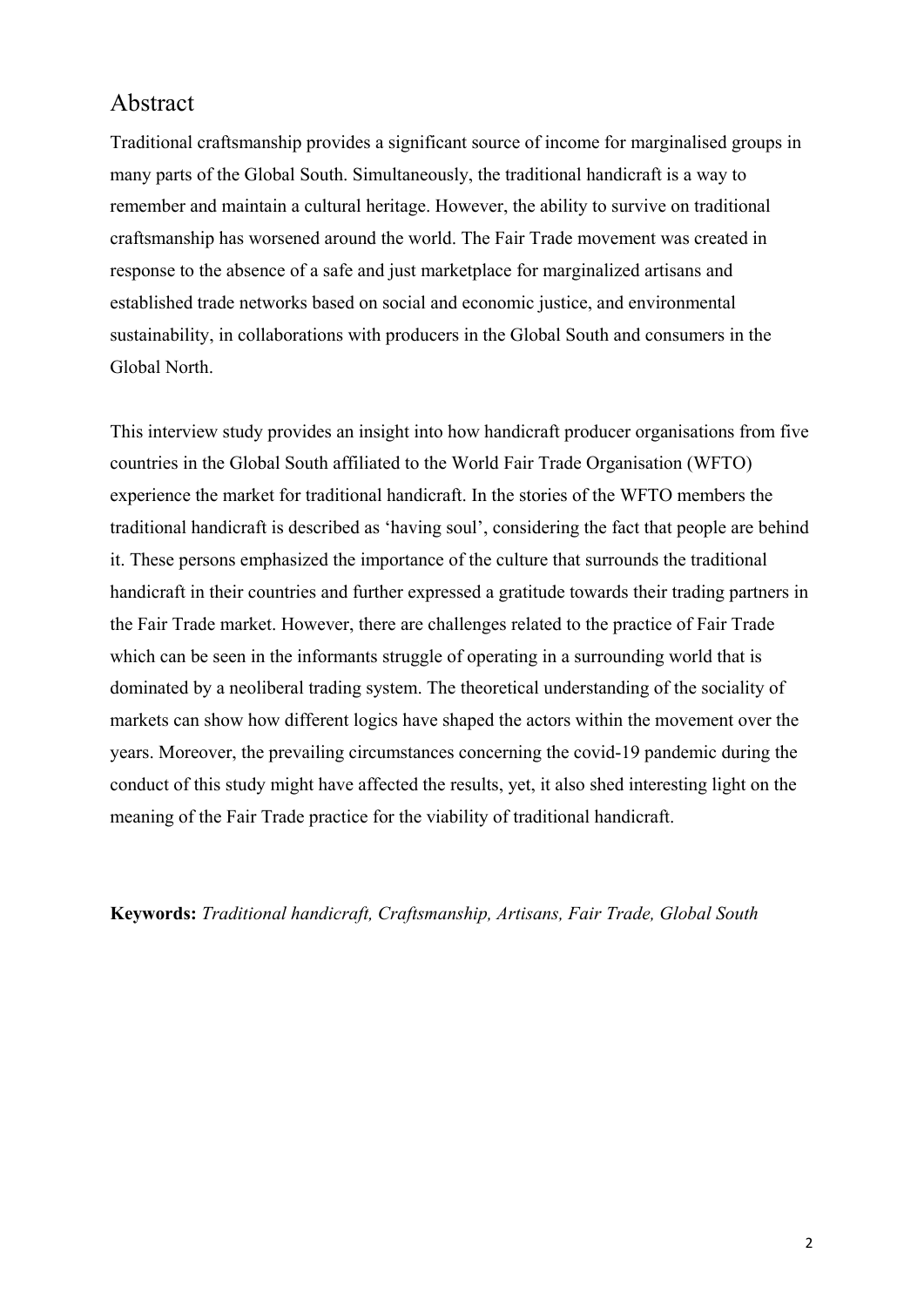# **Table of contents**

| The experience of value in the Fair Trade market versus the conventional market. 19 |  |
|-------------------------------------------------------------------------------------|--|
|                                                                                     |  |
|                                                                                     |  |
|                                                                                     |  |
|                                                                                     |  |
|                                                                                     |  |
|                                                                                     |  |
|                                                                                     |  |
| The struggle of working 'within and against' the conventional market30              |  |
|                                                                                     |  |
|                                                                                     |  |
|                                                                                     |  |
|                                                                                     |  |
|                                                                                     |  |
|                                                                                     |  |
|                                                                                     |  |
|                                                                                     |  |
|                                                                                     |  |
|                                                                                     |  |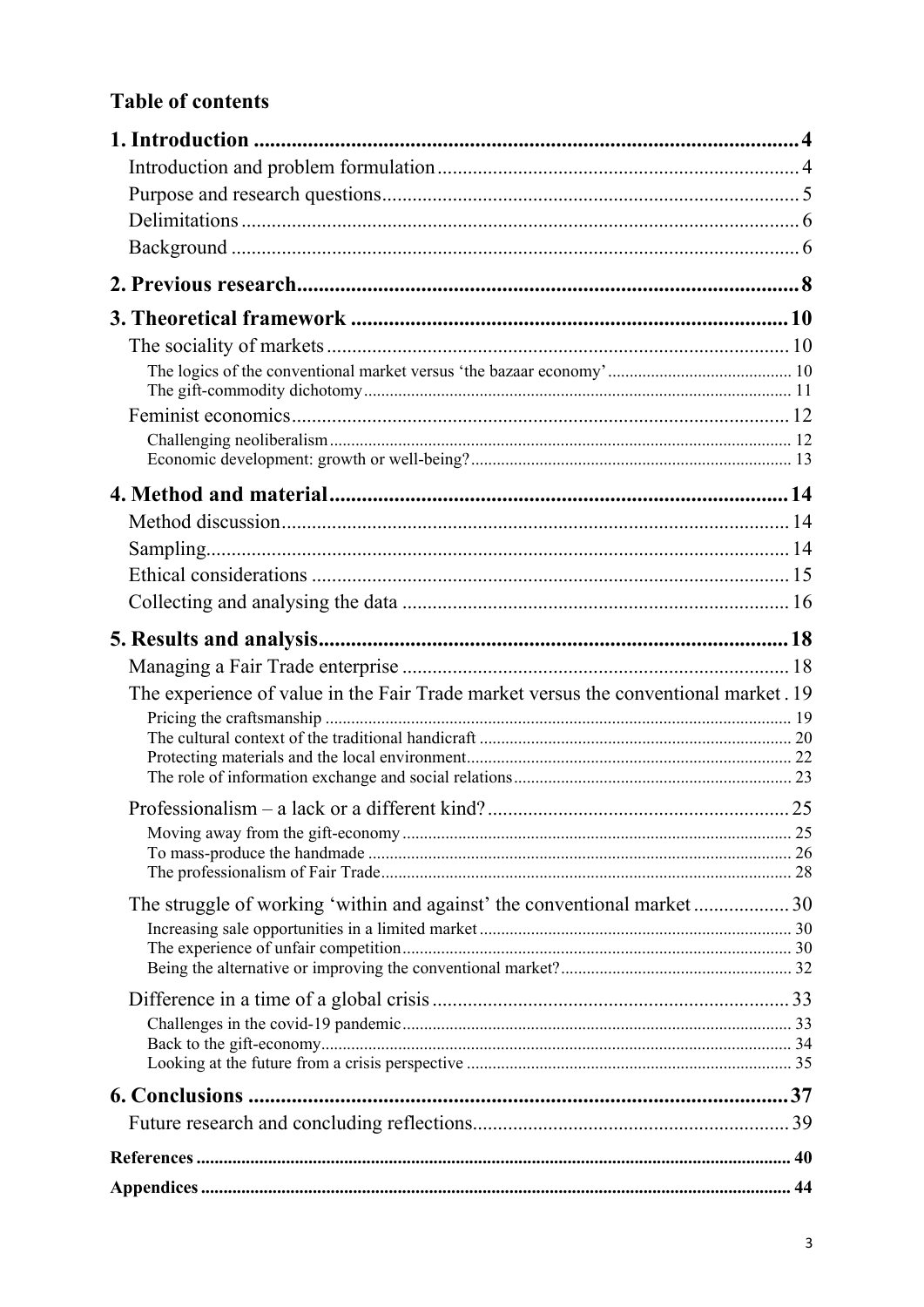# <span id="page-4-0"></span>**1. Introduction**

#### <span id="page-4-1"></span>Introduction and problem formulation

The Fair Trade movement was established in order to improve conditions for small-scale artisans and producers in the Global South. The idea was to build an alternative trade network, free from capitalist norms and objectives (Doherty, Smith & Parker, 2015). Yet, given that practitioners of Fair Trade nevertheless are part of a broader global capitalist market system, how do they experience this organisation today?

The ability to survive on traditional craftsmanship has worsened for artisans around the world. Today, the majority of the world's artisans are living in poverty due to several global phenomena, not least the global trade in mass-produced goods. Additionally, the efficiency and profit-driven neoliberal trade order has been a driving force behind the limitations to work with traditional handicraft. Many of these artisans are forced to leave their homes and families, and abandon their businesses in order to move to the cities where the wage labour exists (Littrell, 2016, p. 458). The urbanization in the Global South has massively increased in the recent decades and one reason is the employment offered in the factories located in the cities (UN, 2018). While some point to the vital job creation facilitated within these industries, others emphasize serious violations of working conditions and human rights (Sherif-Trask, 2014). In addition, the production within these factories is that which compete with the handicraft sector (Littrell, 2016, p. 457). Yet, traditional craftsmanship constitutes both socially and environmentally sustainable alternatives and include valuable knowledge for sustainable development (Walker et al., 2019).

The need for economic development is crucial for survival in todays globalized society and the situation for traditional artisans is no exception (Murray, 2010). Note that *economic development* in this case refers to the economic income that is needed in order to make a living for the artisans and their families. In light of the reality of globalization, the evolution of traditional craftsmanship has been required to go from, initially, an unquestioned part of a way of life, and then second, a phase of active preservation, to the contemporary need of market adaptation in order to generate economic income for the artisans (ibid). However, simultaneously there is a problem of the viability of traditional handicraft when it becomes capitalized (ibid; Littrell, 2016, p. 460).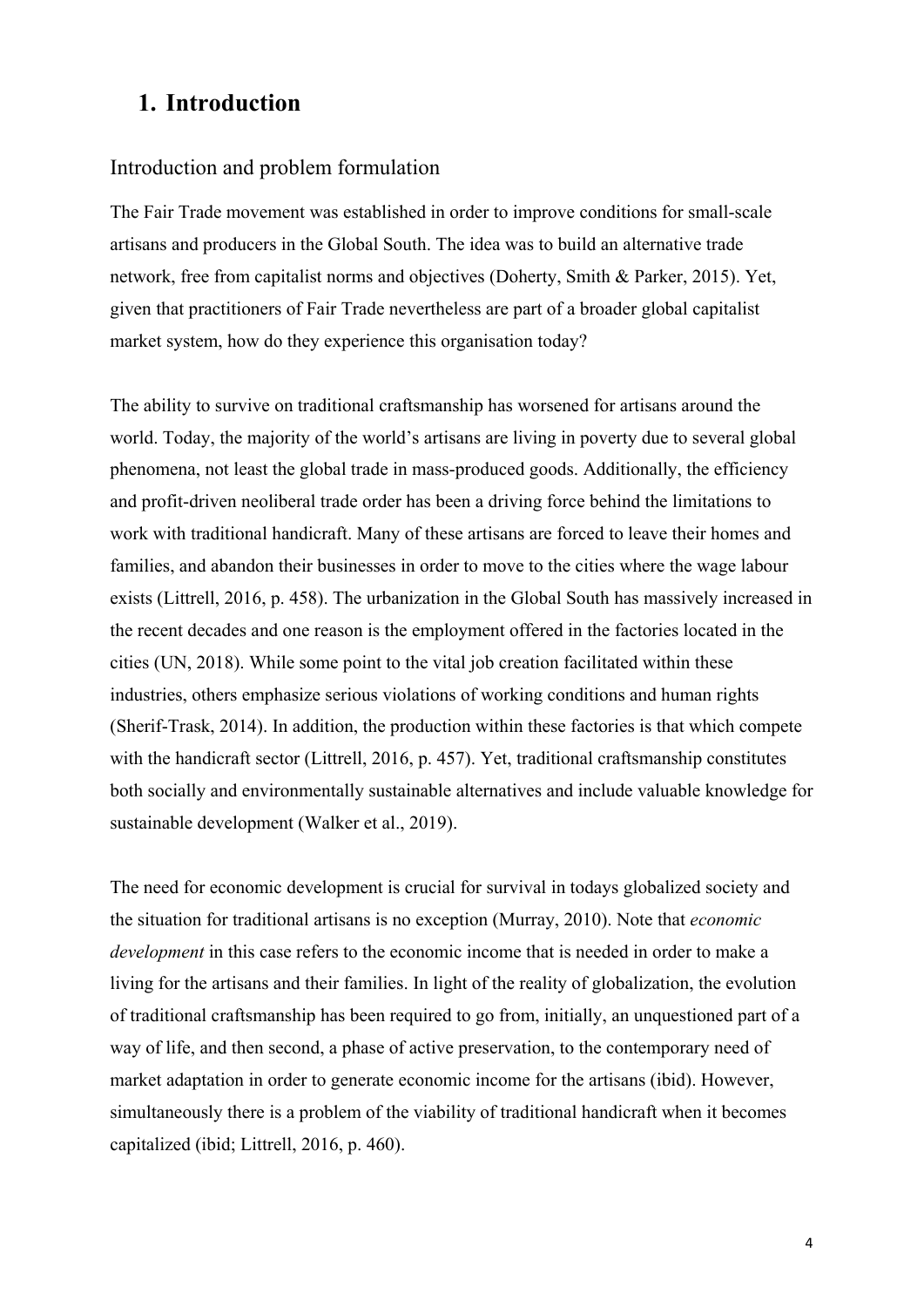The Fair Trade movement realized the importance of creating a space for handicraft without capitalistic objectives (Doherty et al., 2015). The intention of an alternative trade network between producers in the Global South and consumers in the Global North was to establish social trade relations rather than finding the right products (ibid). The movement has strived to empower marginalized producers, including artisans, to enter the world market and consequently achieve the required economic income for survival on their own production (Keahy, Littrell & Murray, 2015, p. 266). Fair Trade aims to work in opposition to the logics of the conventional trade, which they consider prioritize price, quality and volume over social and environmental aspects. Instead, the objective of the movement is to establish stable and just trade relations. However, actors of Fair Trade need to use the conventional market for distribution of their products (Raynolds & Greenfield, 2016, p. 25). That said, Fair Trade is no longer a unitary movement since there has been a division into two different ways of organisation with different business strategies. Fairtrade International (FLO) and World Fair Trade Organisation (WFTO) are the two main organisations driven by contrasting ways of practicing Fair Trade, where the trade in handicraft is covered by the framework of WFTO, and not FLO (ibid, p. 26).

#### <span id="page-5-0"></span>Purpose and research questions

Considering the history of traditional handicraft within the Fair Trade movement and furthermore the contemporary division between FLO and WFTO, this study aims to provide an insight into how members of WFTO in the Global South experience the market for traditional handicraft. The ambition is to highlight the possibilities and challenges as the members perceive them, and further investigate how they experience the difference between Fair Trade and the conventional market. To examine this, the following research questions have been formulated:

- How do members of WFTO perceive the possibilities, challenges and obstacles associated with their activities within the Fair Trade market?
- How do they reflect on the differences of trade in the Fair Trade market and the conventional market?
- How can the above questions be understood in relation to theories on the sociality of markets and commodities?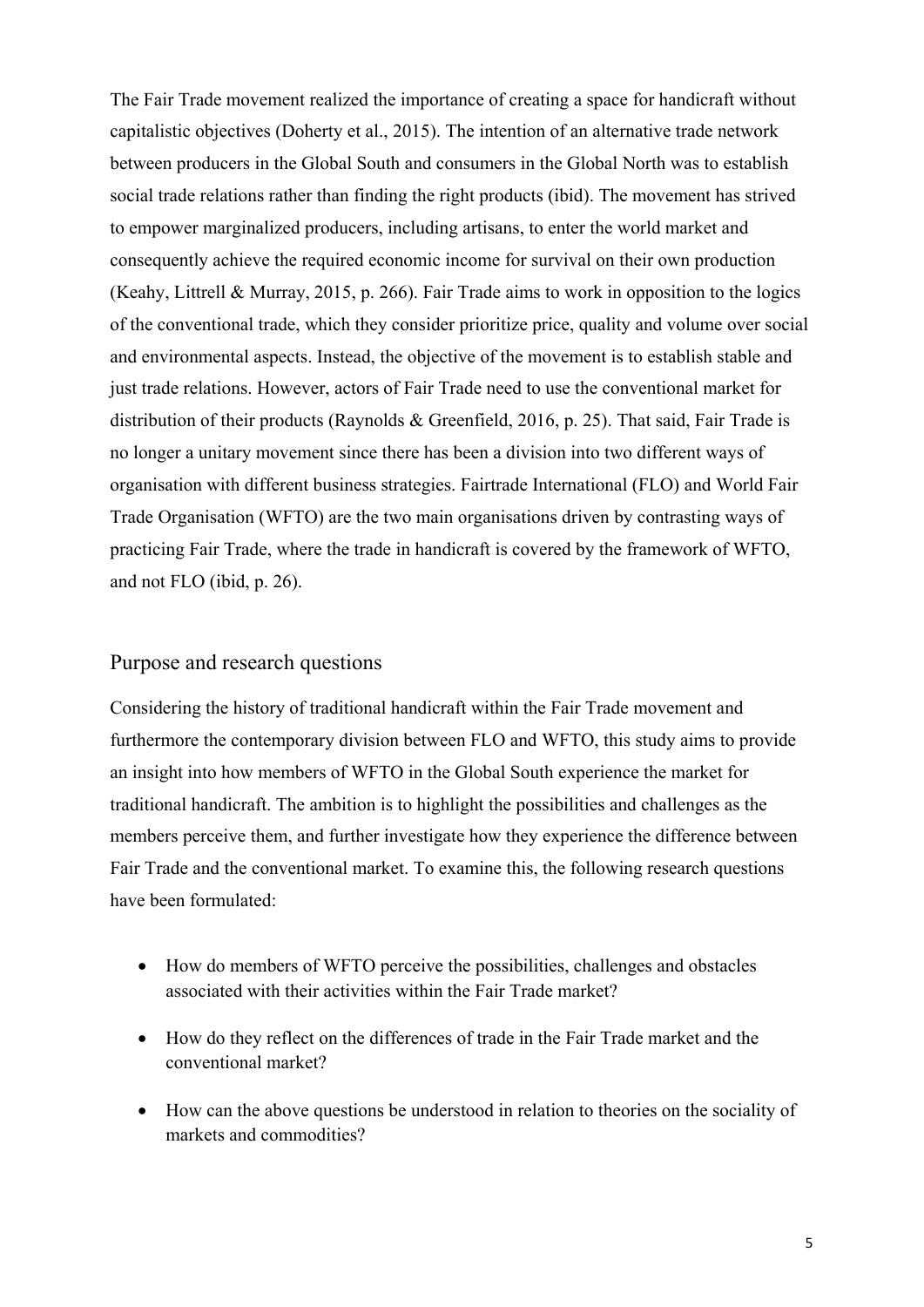#### <span id="page-6-0"></span>Delimitations

The intention behind this study is not to investigate the artisans' standard of living even though it touches on the subject and could accordingly give such indications. Furthermore, there is no ambition to provide an assessment of the capacity of the Fair Trade movement, or to give any recommendations regarding how the movement should be developed. That said, it might give a comprehension of the movements future potentials.

Considering the narrow time frame of the conduct of this study, the sampling was limited to five informants. Additionally, the collection of material focused on selected informants who had manager positions of their organisations. These are people who, due to the prevailing circumstances of the covid-19 pandemic when conducting this study, have become accustomed to communicating through video calls, which facilitated the conduct of the interviews via link. During the process, it occurred that it would have been desirable with an additional interview with each informant, to really give an in-depth understanding of their experiences of trade in traditional handicraft. Unfortunately, this was not achievable, partly due to the limitation in time, but also since I did not want to impose further on them given the particularly pressing situation of the pandemic.

#### <span id="page-6-1"></span>Background

The Fair Trade movement can be traced back to the 1940s, but, as often described in the literature, began to seriously take shape in the 1980s (Raynolds & Bennett, 2016, p. 7). It is a movement sprung out of a critique against what is regarded as the mainstream, or the conventional trade system (Raynolds & Greenfield, 2016, p. 24). The movement has a specific focus on marginalized groups in the Global South who have limited access to the world market (Keahy, et al., 2015, p. 267; WFTO, n.d.a). In the early history of Fair Trade, these networks were mainly working with artisans and less with farmers. Consequently, the Fair Trade handicraft sector was larger than the food sector, whereas the situation of today is the opposite (McDowall, Humphreys & Conlon, 2011).

To understand the development for traditional handicraft in the Fair Trade market, one has to look at the development within the movement. The paradox of Fair Trade is that it operates both 'within and against the market'. In other words, it works in opposition to the logics of the conventional trade but still uses the mainstream market for distribution. Within the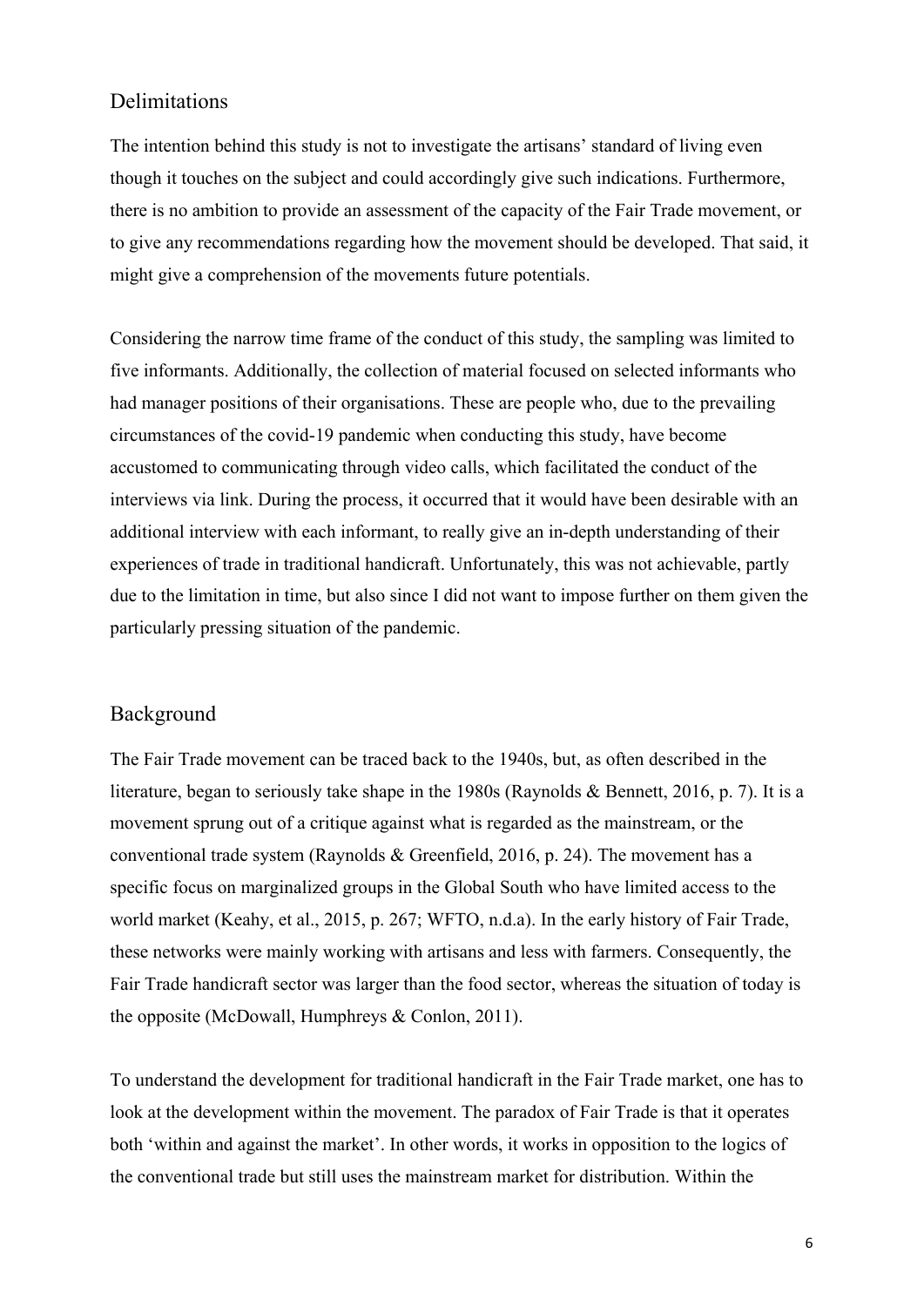movement, this paradox has been dealt with in different ways, which has resulted in two different types of business models; the original Fair Trade organisation model and the newer Fairtrade certification model (Raynolds & Greenfield, 2016, pp. 25-26). Nowadays, the umbrella organisation Fairtrade International (FLO) is probably the most known part of the movement and has shown great success in general recognition (Fridell, 2006). FLO is a result of the newer certification model that certifies products, primarily raw materials as cocoa, coffee, tea, cotton, etcetera, in order to be able to cooperate with commercial companies. This serves as a means to increase sales and production opportunities for producers in the Global South (Raynolds & Greenfield, 2016, p. 27; FLO, n.d.).

By contrast, World Fair Trade Organisation (WFTO) works in the former organisation model and seeks to manage the entire supply chain in the framework of their '10 Principals of Fair Trade' (WFTO, 2017; Raynolds & Greenfield, 2016, p. 26). In 2013, WFTO launched their 'Guarantee System' which certifies entire organisations as Fair Trade. The purpose is to distinguish Fair Trade enterprises from commercial companies in order "to verify that an enterprise is mission-led, focused on the interests of its producers, and this is in the structure, systems and practices of the enterprise." (WFTO, n.d.b). Additionally, the Guarantee System works to provide the opportunity of certifying more complex products such as handicraft (ibid; Littrell, 2016, p. 470).

However, this division in strategies has led to tensions within the movement. Both researchers on Fair Trade and practitioners of the former Fair Trade model have criticized the strategy of FLO and their newer certification system (Raynolds & Greenfield, 2016, p. 27). They argue that the practice of FLO is prioritizing market goals over the movements' core values and further threatens one of the founding ideologies of Fair Trade; to work against the logics of the conventional trade (ibid).

The increasing development of a more socially and environmentally conscious trade and production as outlined in Corporate Social Responsibility (CSR) programs, forced the Fair Trade movement to ensure their accountability approach to the consumers (McDowall, et al., 2011). The certification processes within the Fair Trade movement were results of this competition, and a way to expand the market for Fair Trade products (ibid). FLO has been in the front edge of this growth since they developed their certification system in the late 1980s, which consequently led to the market increase of Fair Trade agro-food products (Raynolds & Greenfield, 2016, p. 26). As the handicraft sector took another path and continued the former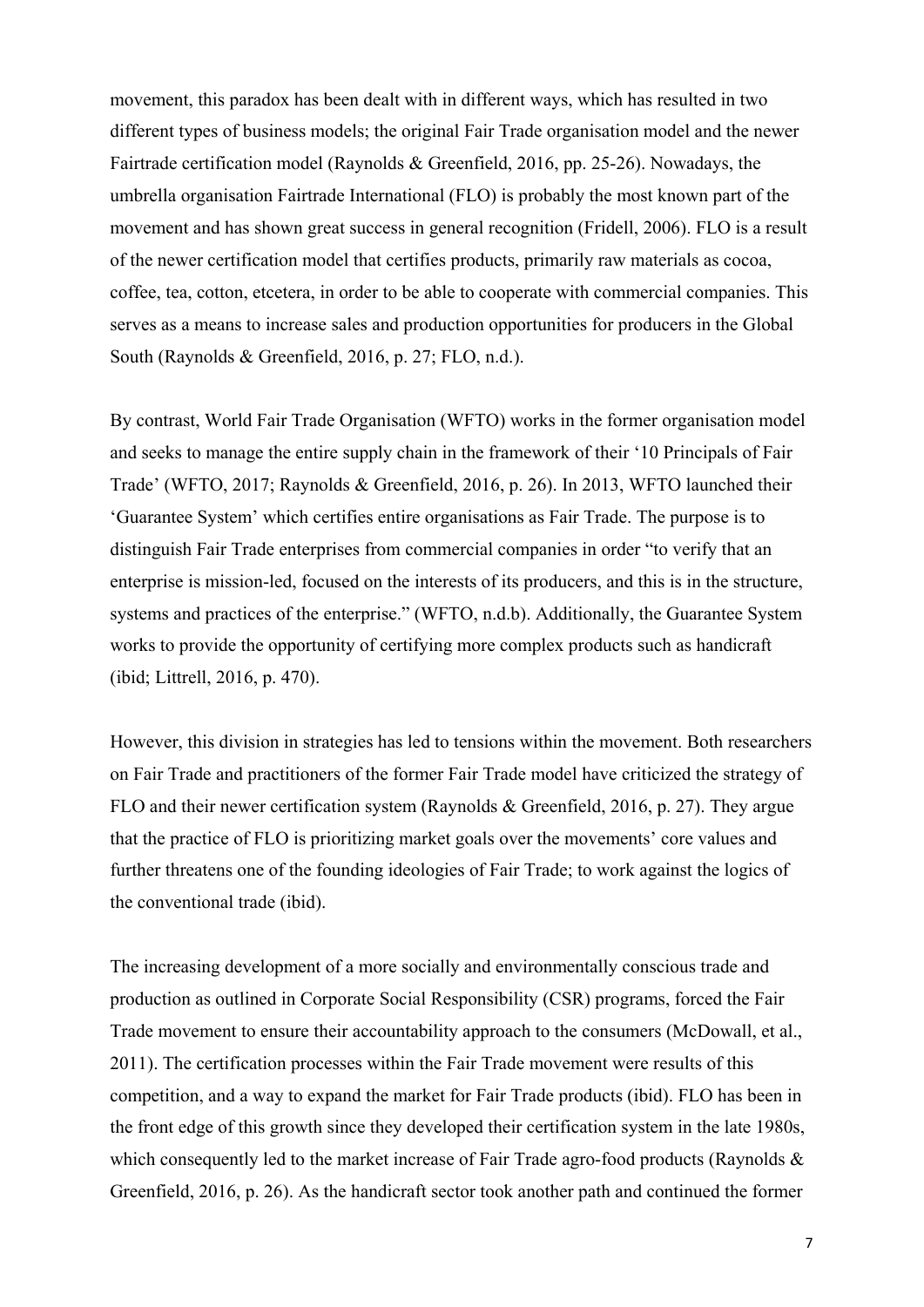model of Fair Trade, the consumer demand did not follow. While struggling to expand the market for Fair Trade handicraft, the risk of undermining the core values of the movement are always present (McDowall, et al., 2011).

### <span id="page-8-0"></span>**2. Previous research**

The sociologists Laura T. Raynolds and Elizabeth Bennett (2016) have compiled a 'Handbook of research on Fair Trade' which has been of great importance for this study and especially for the comprehension of the complex movement that Fair Trade has come to be. Raynolds (2000; 2002) has mainly investigated the potentials and challenges for the movement. Among other things, she has examined the outcomes of Fair Trade's entry into the conventional market and is one of several researchers presented in this study who argue that it has led to an undermining of the movement's original purpose; to practice a different way of trade that works in contrast to the neoliberal logic (Raynolds & Greenfield, 2016; Low & Eileen Davenport, 2006; VanderHoff Boersma, 2008).

Raynolds and Bennett (2016) have identified several key themes in the research field on Fair Trade, where the complexity of operating 'within and against the market' is one, which is also included in the analysis of this study. This issue is also mentioned in the literature as 'the mainstreaming of Fair Trade' and the authors of the handbook position themselves in conflict with this development:

> While some authors see this trend as a symptom of fair trade's success in regulating the global economy, others argue that it is indicative of fair washing. Handbook authors agree that fair trade mainstreaming facilitates market growth but disagree about the nature of the related costs and whether the benefits derived from market growth outweigh these costs (Raynolds & Bennett, 2016, p. 19).

They suggest that further research is needed on "[…] whether conventional market actors can bring more to fair trade than expanding markets." (Raynolds & Bennett, 2016, p. 19). The sociologist Peter Leigh Taylor (2004) continues this discussion and argue that one of the most important challenges for certification initiatives as Fair Trade "is to be 'in the market but not of it,' that is, to be able to pursue alternative values and objectives such as social justice and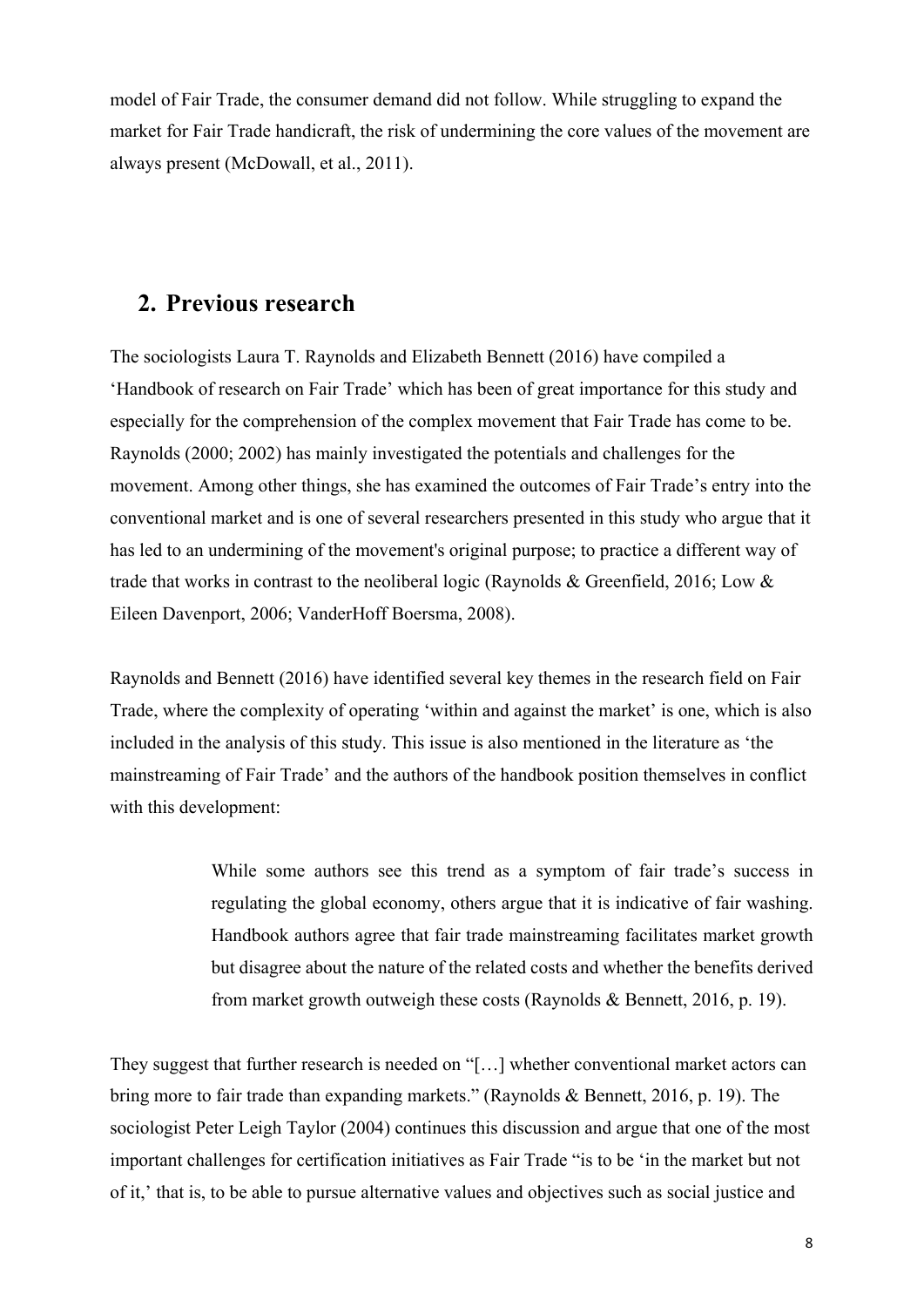environmental sustainability without being captured by the market's conventional logic, practices and dominant actors." (Leigh Taylor, 2004). Moreover, the business scientists Manush McConway and Geoff Moore (2016, p. 247) specifically request more research on the effects of 'the mainstreaming of Fair Trade' from the perspectives of local Fair Trade organisations in the Global South. This research has inspired the purpose of this study and further given directions for the thematic analysis.

Gavin Fridell (2006), professor in political science, has studied the tensions within the movement and shows an internal debate concerning the understanding of the main purpose of Fair Trade, where poverty reduction has become the current objective for some actors, primarily within FLO. Fransisco VanderHoff Boersma (2008), who is one of the pioneers of the Fair Trade movement and with a PhD in political economy, has argued that the risk of limiting the purpose to poverty reduction might disregard the 'real problems'. Referring to the views of VanderHoff Boersma, the real problems would be the neoliberal structure of global trade, and poverty should be understood as a symptom of the problems, thus, poverty is not a problem in itself. Instead, he argues that Fair Trade could contribute to a shift in perspectives where producers in the Global South should be perceived as actors of their own development.

Raynolds (2002), VanderHoff Boersma (2008) and Leigh Taylor (2004) have all focused on the agro-food system, which seems to be the primary subject of research on Fair Trade. However, McConway and Moore (2016) have focused on handicraft producer organisations and have explicitly investigated the difference between operating in the Fair Trade market and the conventional market in their case study of a Fair Trade craft enterprise in Peru. This case study has been useful as a comparison to the findings in this study. Additionally, Mary Littrell (2016, p. 457), professor in Design and Merchandising, has contributed with research on the field of handicraft within Fair Trade and highlights the fact that no traditional handicraft can survive without a market. Based on her case studies, she argues that Fair Trade in its original form can contribute with a more inclusive market that is able meet the commercial difficulties of traditional artisans. By having dialogue and close contact with artisans at grassroots level, the movement has shown great success in creating space for artisans' independence. By interacting at a local level, Fair Trade has realized the daily challenges of artisans in different cultural contexts and strived to understand and value their artistic traditions in both production and design (ibid, p. 471). The research of Littrell has been of great importance to this study. First, in the comprehension of traditional handicraft within Fair Trade, and second, it helped formulate the research questions, the interview guide and to analyse the results.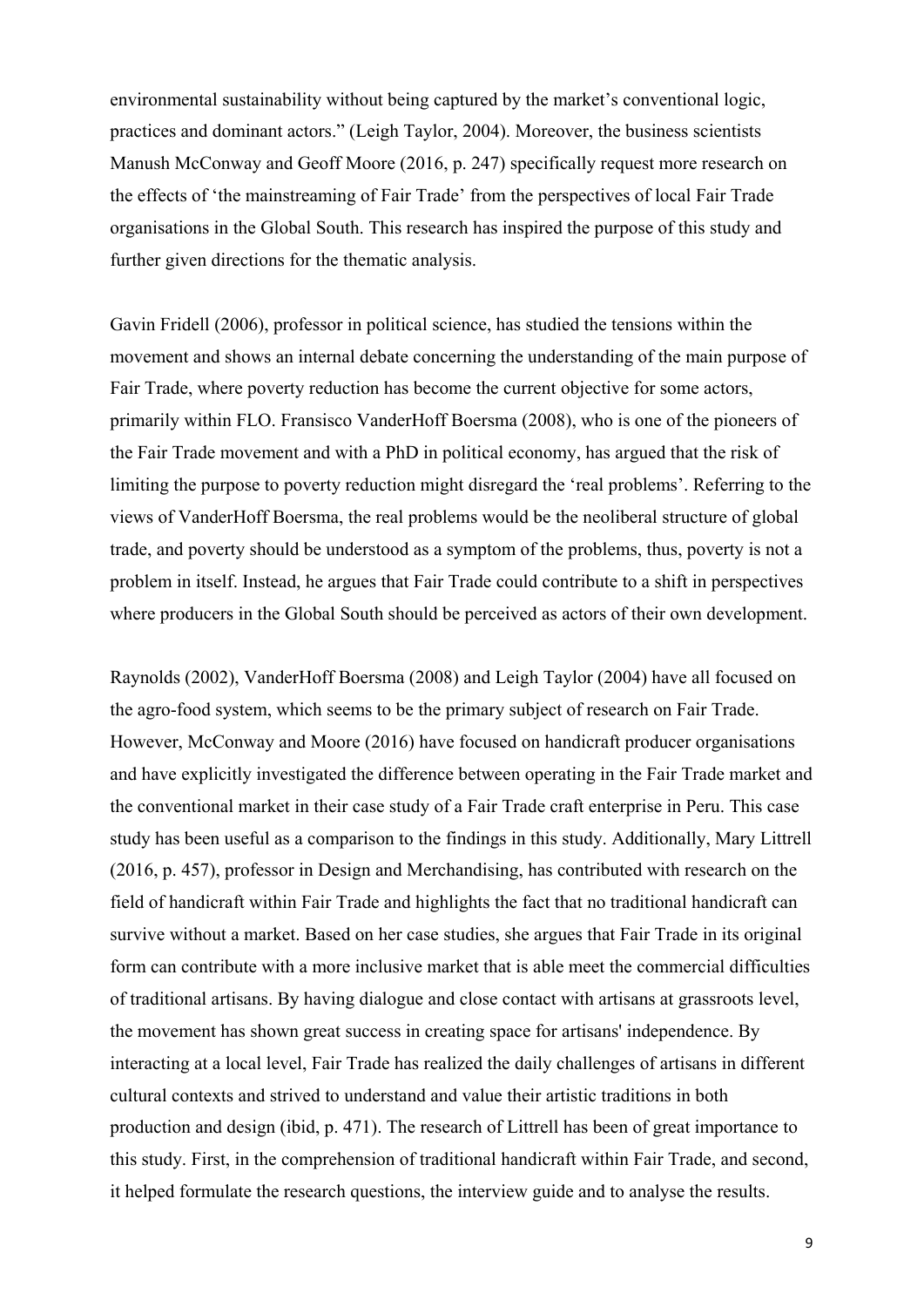The social scientist Kevin Murray (2010) examines the risks of traditional handicraft flourishing in a globalized market. He emphasizes the long history of exploitation of cultural artefacts, specifically by the west during the colonial era which has continued until today. However, he further argues that these processes simultaneously have been necessary for the viability of traditional handicraft. The main threat exists in the commodification of the handicraft: "Within capitalist production cultural signs are appropriated, decontextualized, and then sold for maximum profit. When purchasing products, consumers are encouraged to consider brand identity —an abstraction— rather than the maker, as a living agent of culture." (Murray, 2010). Thus, Murray considers whether 'cultural exogamy' (i.e. relationships crossing over different cultures) might be important for strengthening the traditions of handicraft, but only if artisans are able to be in control of their own craft development.

In conclusion, apart from positioning this study in relation to the previous research on Fair Trade, additionally, perspectives drawn from these findings have also been useful in examining the results.

## <span id="page-10-0"></span>**3. Theoretical framework**

#### <span id="page-10-1"></span>The sociality of markets

#### <span id="page-10-2"></span>*The logics of the conventional market versus 'the bazaar economy'*

This study has a theoretical starting point in the sociologist Max Weber's understanding of the economy as produced by social and moral actions, rather than the view of the economist Adam Smith, who thought of the economy as a mechanism functioning in similarity to the laws of nature (Wilk & Cliggett, 2007, pp. 125; 52). The mainstream idea of markets is related to the view of Smith, that markets operate separately from the society (Conway, 2014, p. 107). Conversely, markets are in this study understood as social constructions, thus, not as inevitable phenomenon unattached to its social actors (Carruthers & Babb, 2013, p. 2).

The actors in a marketplace consist of buyers and sellers who operate in relation to property, money and information. Market exchange, however, is one way of material distribution, but economic activities could also occur through gift giving or by stealing. Anthropologists and historians have shown how many traditional societies were built on gift giving rather than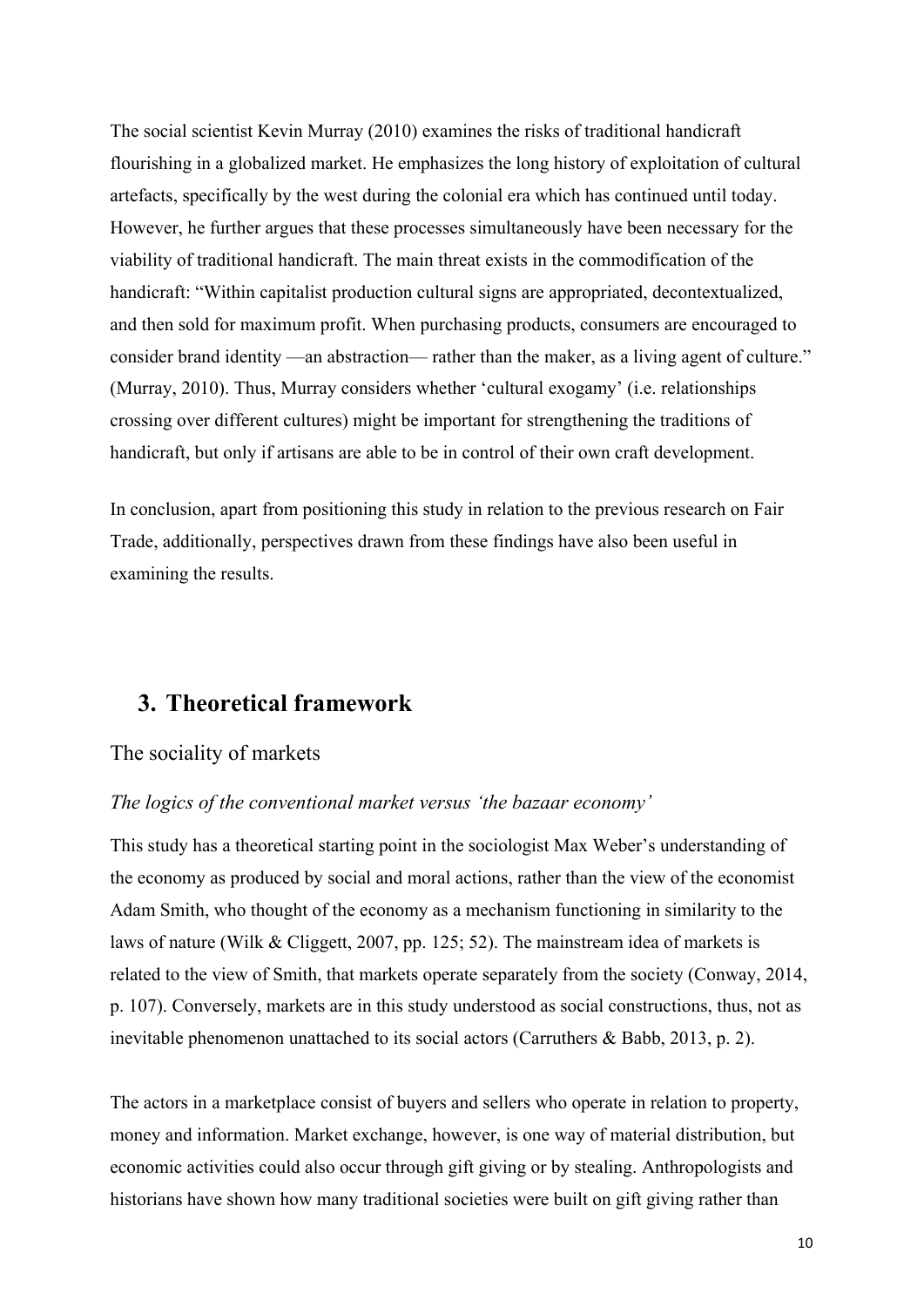exchange through markets, and it was only when capitalism occurred that market exchange became the dominant economic activity (Carruthers & Babb, 2013, pp. 2-3). Furthermore, the contemporary global market (referred to as 'the conventional market' in this study) is influenced by neoliberalism which favour a market free from government regulation, a so called 'free market'. This is a development from neoclassical economics, which were influenced by Smith's understanding that all efforts to govern the market will risk destroying the supposedly natural order of the economy (Conway, 2014, p. 107). Thus, it can be seen that the conventional trade logic is characterized by both capitalism and neoliberalism.

The anthropologist Stephen Gudeman (2008) argues that economic activities can be divided into two forms. The first is the mainstream process of exchange in goods where the consumer is disconnected from the producer, as shown in the conventional market outlined above. He argues that this trade works in a pure competitive form which triggers the dominant economic activity of calculative reason. Conversely, the other is characterized by a cooperation between actors that share norms and practices. He explains this other form of economic activity as a place where "things and services are secured and allocated, through continuing ties" (Gudeman, 2008, p. 5). Similar to this, the anthropologist Clifford Geertz (1978) observed the organisation and logics of peasant markets, what he calls 'the bazaar economy'. He demonstrated that what might seem to be spontaneous bargaining is actually a complex system of close relationships between buyers and sellers. In 'the bazaar', information is scarce and highly valuable, hence the need of strong ties between the actors. By contrast, close relationships between buyers and sellers are not important in the contemporary capitalistic character of the global trade. Rather, the capitalistic practice is characterized by constant search throughout the market with a determination to find the cheapest and best products (ibid). These anthropological insights of the idea of 'continuing ties' in the marketplace and 'the bazaar economy' can be comparable to the logics of trade in the Fair Trade market and are useful in the analysis of this study.

#### <span id="page-11-0"></span>*The gift-commodity dichotomy*

In addition to the different views of markets, another anthropological contribution to economic research is the gift-commodity dichotomy. A fundamental understanding of the difference between gifts and commodities could be derived from the philosopher Karl Marx and the sociologist Marcell Mauss. Marx observed that in a capitalistic society commodities were only being produced with the commercial purpose to be used by someone else. In this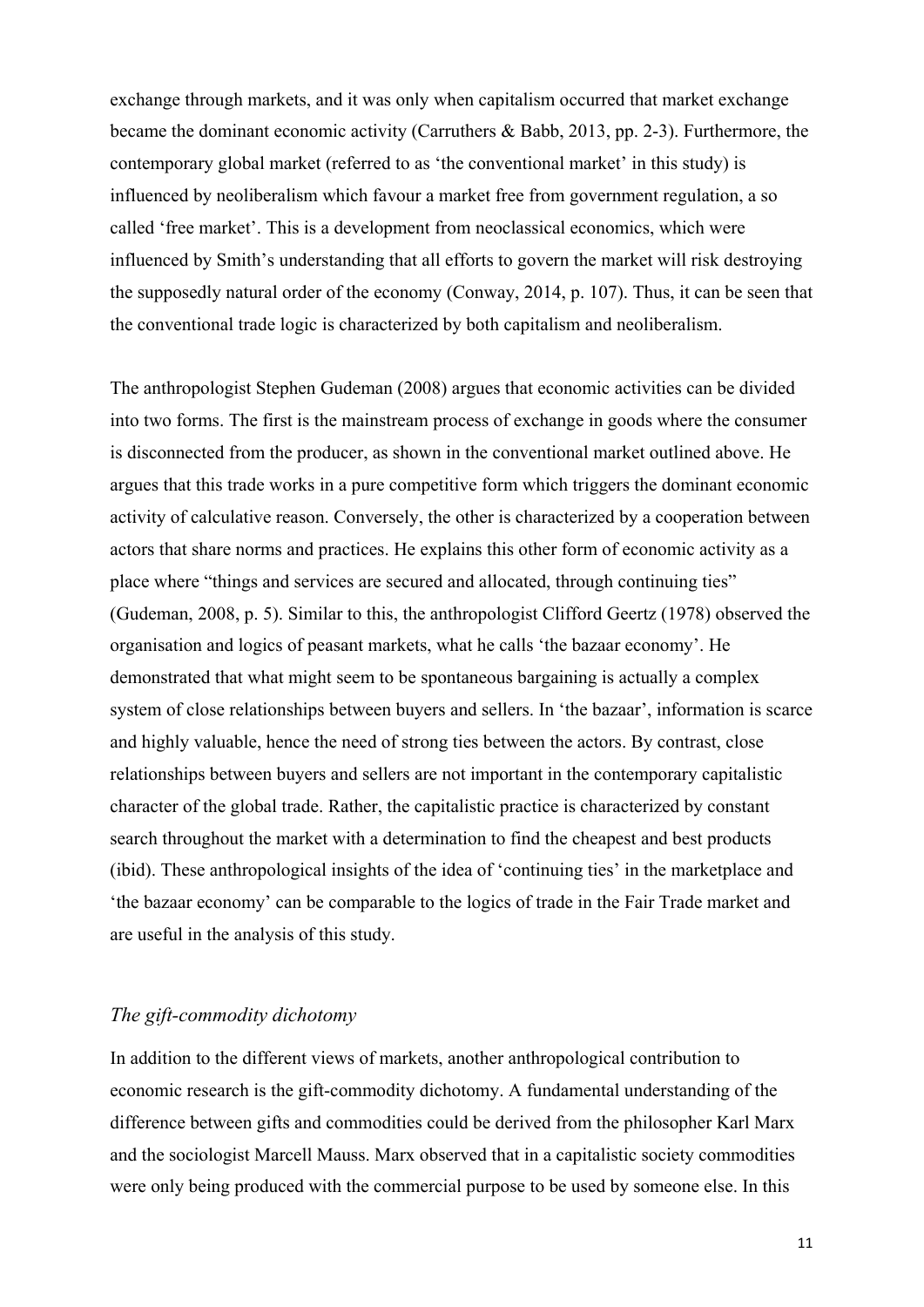view of Marx, a commodity is socially and culturally disconnected, thus, highly impersonalized (Wilk & Cliggett, 2007, p. 160). In contrast to the decontextualized commodity, Mauss observed the purpose of gifts, which he argued are always tied to social relations and 'entail the identity of the giver' (ibid, p. 159). Gifts mirrors a shared interest, thus, the opposite of the activities in the modern competitive trade (Aspers, 2011, p 46). Among others, Weber claimed that gift-economies were the earlier forms of trade and the logic of a gift-economy was centred on trustful relationships and mysterious beliefs about the gifted objects (ibid). It was a system of a reciprocal obligation, i.e. the mutual understanding of giving back after receiving a gift (Wilk & Cliggett, 2007, p. 159). There seems to be a clear contradiction between the capitalistic system of trade with commoditized products and the high value of creating relationships within gift-economies. However, as noticed by Chris Gregory, this dichotomy of gifts and commodities is not necessarily a clear division of two different systems operating in contrast to one another. Instead, Gregory argues that the reality today entails a blurred line between gifts and commodities (ibid, p. 161). The insight of the gift-commodity dichotomy discussion is relevant when analysing how the practice of Fair Trade differs from practices in the conventional market.

To summarise these different approaches, this study will employ the notion of 'sociality of the market' as a short hand for describing the complex social relations that exist between actors in a marketplace, and, additionally, the social context that surrounds the traditional craftsmanship, including its connection to places and cultural heritage.

#### <span id="page-12-0"></span>Feminist economics

#### <span id="page-12-1"></span>*Challenging neoliberalism*

In line with feminist economics, this study holds a critical view of the neoliberal logic of trade. The economists Benería, Berik & Floro (2016, p. 107) claim that the neoliberal politics, which favour a free market, has been a driving force of the contemporary polarized global trade. The unequal power relations that underlie the global trade today is a key target of criticism within the feminist economics (Benería et al., 2016; Sherif-Trask, 2014). Benería et al. point to a critical imbalance of power where a few multinational corporations are in control of the global production. Additionally, the sociologist Bahira Sherif-Trask (2014, p. 34) claims that the neoliberal logic within the global trade is exploitative in its nature due to profit and efficiency orientation. In similarity to Geertz (1978), she argues that this logic creates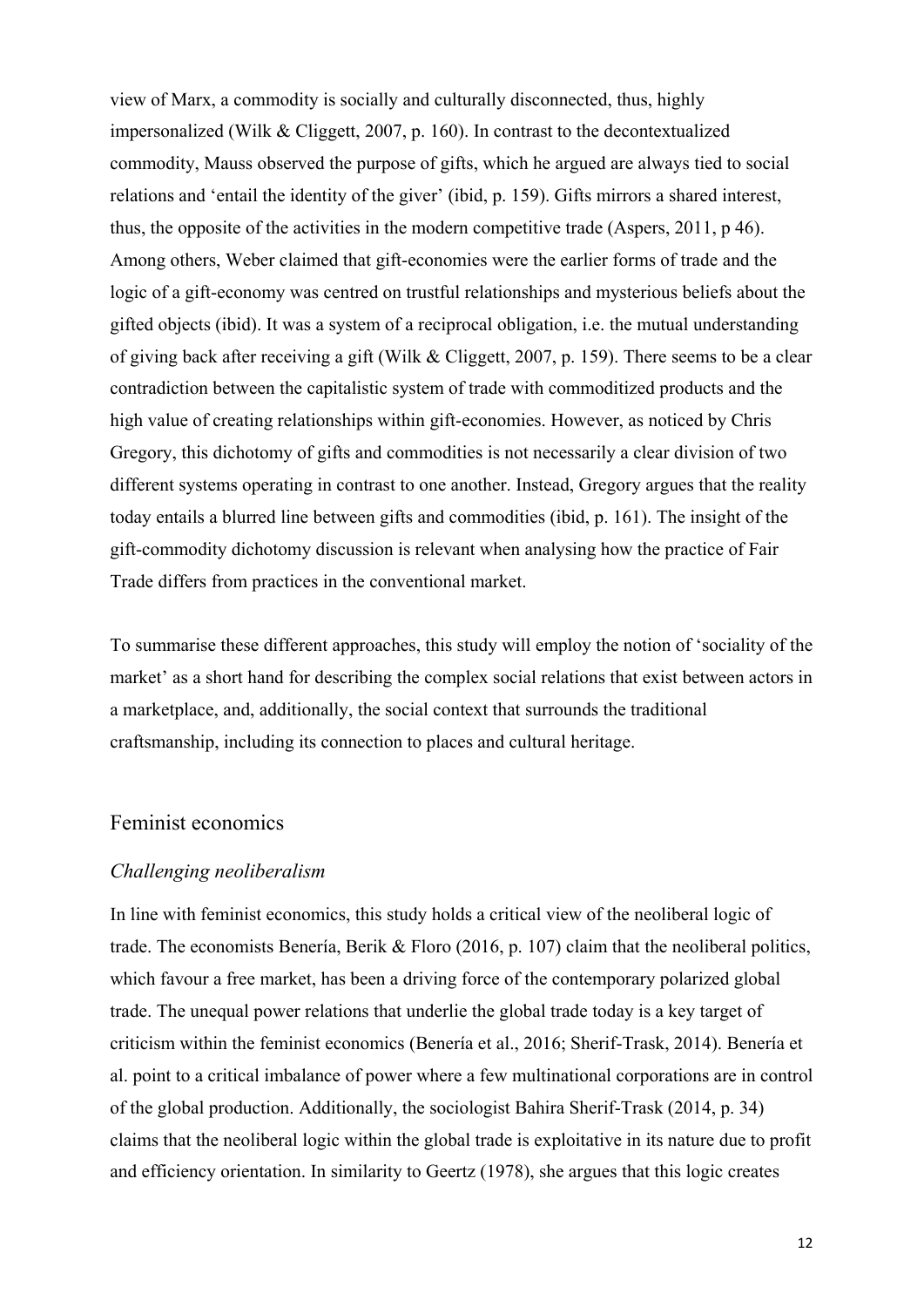companies in constant search for cheaper labour. Furthermore, she emphasizes these processes as a precondition for the present cheap consumption of mass-produced goods.

A further insight from feminist scholars relevant to this study is their denouncement of the mainstream economic assumption of 'the maximizing individual' as the natural human behaviour within markets. This critique derives from the fundamental feminist criticism of the historical dichotomy of masculine and feminine behaviour, where the behaviour of a woman was understood as the opposite of the maximizing man. Women were seen as dependent and caring and driven by emotions and cooperation, and, most problematically, were not recognized as actors within the market. Thus, the only actors in the market were regarded as operating with a masculine behaviour; 'the rational economic man' (Benería et al., 2016, p. 52). Benería et al. (2016, p. 95) argue that neoliberalism has accelerated capitalistic development and spurred the 'rational economic man model'. Consequently, the feminist critique is particularly useful for reflecting on the differences between the conventional market logic versus the practices of Fair Trade. Furthermore, when referring to the conventional market logic in the following discussion, this understanding is shaped by the notion of neoliberalism and the presumed behaviour of the 'rational economic man'.

#### <span id="page-13-0"></span>*Economic development: growth or well-being?*

The capitalistic rationality is present in the contemporary understanding of economic development considering that it is mainly focused on economic growth, which Benería et al. (2016, p. 57) argue is shown in the preoccupation of measurements as in Gross Domestic Product (GDP). In contrast, feminist scholars argue that in order to determine economic development, one has to acknowledge the perspectives of the disadvantaged groups (ibid). For example, the economist Naila Kabeer (1994) has argued that development must be seen from the perspective of the 'poor third world woman', considering her intersectional perspective, i.e. her multidimensional viewpoints of being oppressed in several power structures. Instead of only measuring economic development in merely economic activities, which do not necessarily say anything about the actual well-being, the economist Amartya Sen formulated the framework of a 'capability approach'. This framework focuses on individuals' freedoms and capabilities to affect their lives in order to generate well-being (Benería et al., 2016, p. 55). Thus, feminist economics favour the expansion of capabilities over merely economic growth (ibid, p. 241). The capability approach is related to the arguments of Vanderhoff Boersma (2008) and Murray (2010) as presented in the previous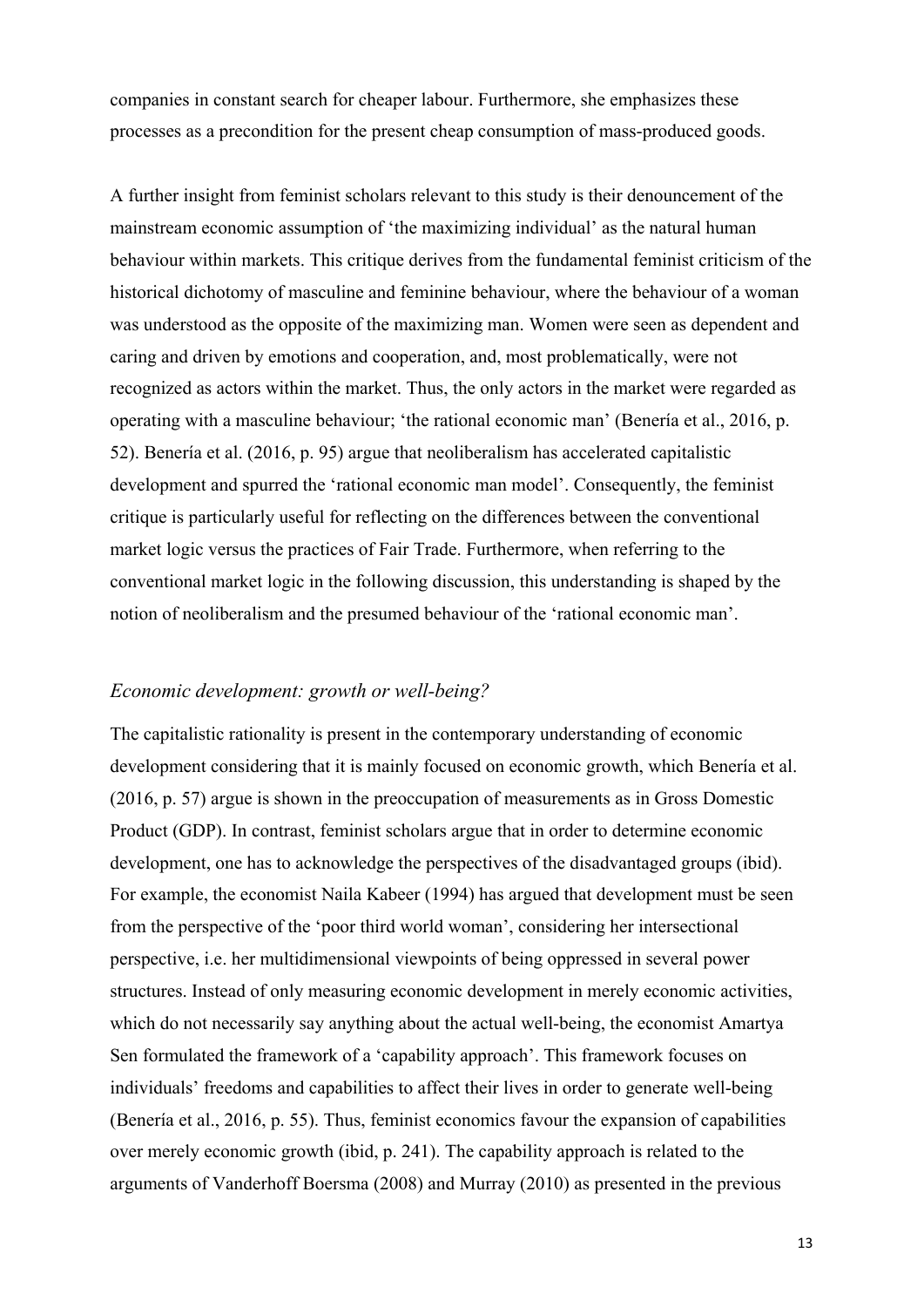section. They highlight the importance of artisans to be in power of creating their own product development and consequently having the freedom to nurture their cultural values without being burdened with capitalistic objectives. Although the framework by Amartya Sen will not be extensively used in the present study, it nevertheless provides overall insights that have inspired the following discussion.

### <span id="page-14-0"></span>**4. Method and material**

#### <span id="page-14-1"></span>Method discussion

This study has the form of an interview study and shares some characteristics of a case study design since the aim was to identify perceptions within WFTO (Bryman, 2012, p. 67). In other words, WFTO constitutes the case, exemplified by informants from five different countries (see Sampling below). Considering that the purpose was to understand the experiences of the informants, a qualitative research method was applied and the empirical data was conducted through semi-structured interviews (ibid, pp. 380; 471). The interviews were conducted through online video calls due to the prevailing circumstances regarding the covid-19 pandemic. Nevertheless, interviews via link was also beneficial in that it made the extent of the data collection possible, considering that air travel between the informants would not have been economically possible, nor would it bee defensible from an environmental perspective. Moreover, communicating through video calls has become the norm during the pandemic, which generated good conditions for conducting the interviews via link. The sociologist Sally Seitz (2016) has summarised key strategies for conducting interviews through online video calls which has been useful in the preparation of the interviews.

#### <span id="page-14-2"></span>Sampling

The sampling of informants was purposive with an ambition to reach informants affiliated to WFTO and who had a longer involvement with traditional handicraft and Fair Trade (Bryman, 2012, p. 418). All of the informants were managers of their respective organisation and had worked within their organisations for more than 25 years. Some of them were or had been artisans themselves. The organisations were small scale enterprises and were founded as either interest organisations for marginalized artisans or as cooperatives run by artisans themselves. They were later on connected with Fair Trade organisations that became their link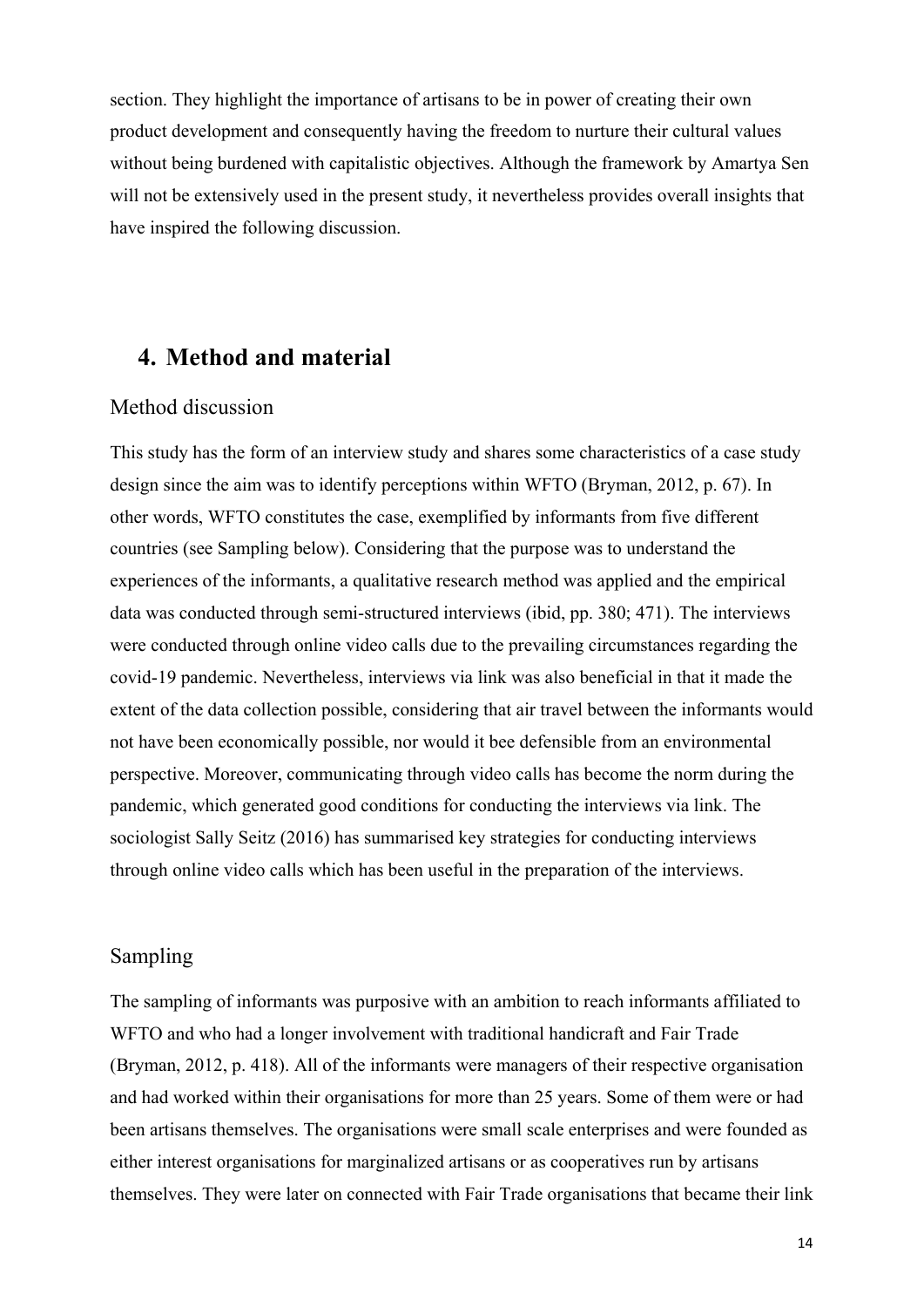to an international market. Some of them were simultaneously active in the conventional market, while others had earlier experience of selling to mainstream buyers, both in the local and global market. The informants were from five different handicraft producer organisations located in Vietnam, Bangladesh, India, Kenya and Bolivia. The purpose of interviewing informants from different producer organisations in the Global South was to give an in-depth understanding of experiences of WFTO as a whole, and not to give attention to one specific sub-organisation within the WFTO. Thus, the sampling of context was also purposive even though it was to some extent limited to the relationships of the gatekeeper (ibid, p. 417), see below. The narrow sampling of five informants decreased the chances for this study to achieve theoretical saturation, hence the limited opportunity to give generalizable results (ibid, pp. 425-426). This has been taken into account when analysing the result, and I have rather focused on generating insights into the members' experiences for future research on the subject.

The sampling method was facilitated through the existence of contacts with Fair Trade members through a family contact who, it could be argued, served as a gatekeeper (Bryman, 2012, p. 151), due to her previous work as manager of a Fair Trade retail business in Sweden. These pre-existing relations could potentially have consequences for the results and the trustworthiness of this study. For example, the informants might have preconceived ideas of me as being related to the gatekeeper, and might for example refrain from voicing certain opinions that they believe would not be welcome. However, the gatekeeper has no formal role with respect to these informants, nor power over them, and furthermore, the relationship between her and them has been one of friendship and mutual trust. In fact, it is my understanding that the informants felt confident that the gatekeeper would not introduce them to someone who might harm their presentations. Thus, this has given me the confidence to tell their honest stories about how they perceived the difficulties in the Fair Trade market as well as the possibilities in the conventional market. Throughout the study, I have strived to maintain an objective attitude towards these relationships, and to be critical of my own interpretation of the informants.

#### <span id="page-15-0"></span>Ethical considerations

The interviews were conducted with an understanding that the informants could be affected by the human interaction that takes place during an interview, especially when the subject is something that concerns the person in question (Kvale & Brinkman, 2014, p. 97). This study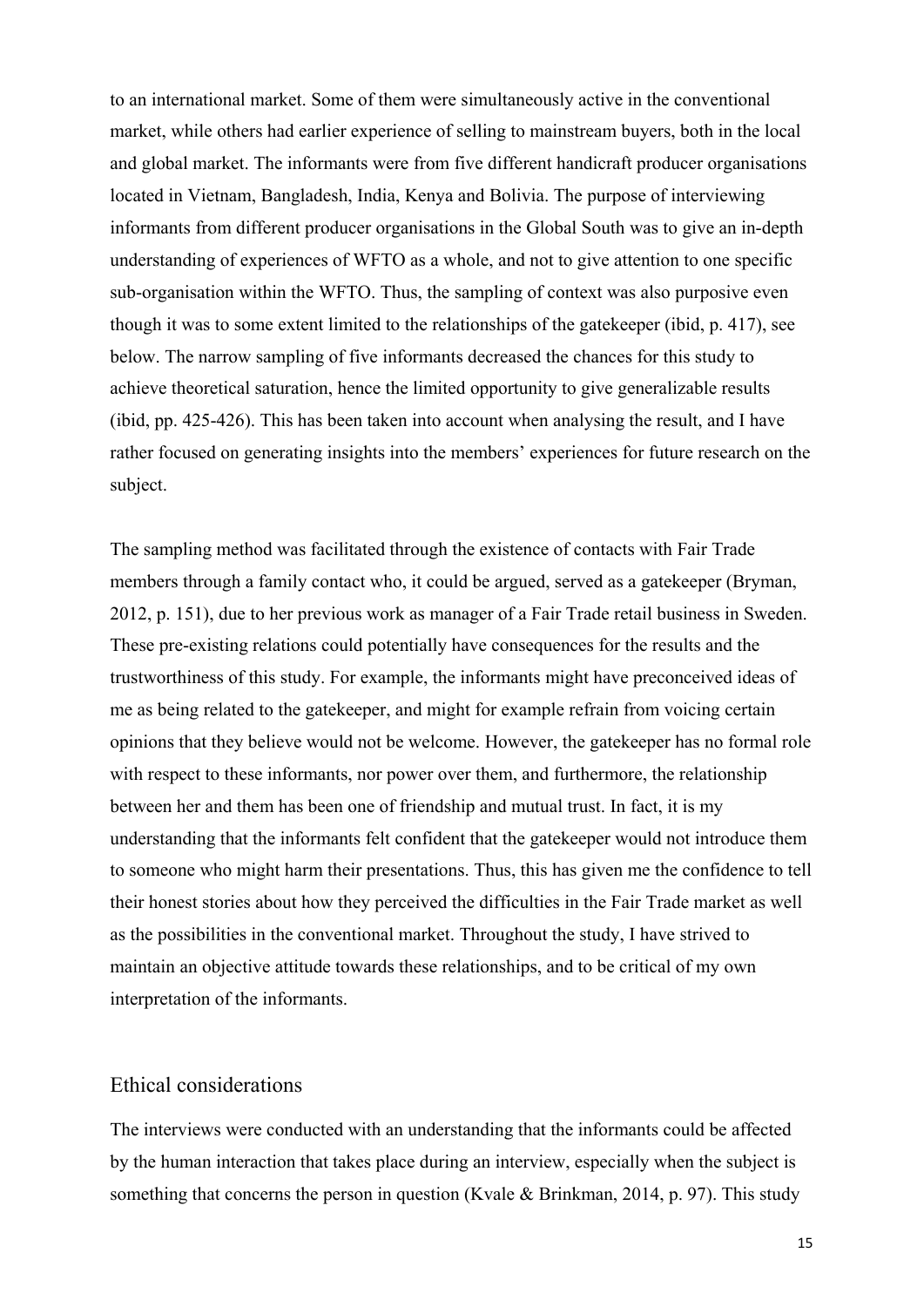was deliberated in accordance with 'Good Research Practice' of the Swedish Research Council (2017) which emphasizes to protect individuals from harm and wrongs in research. Therefore, each informant was informed with the purpose of the study through e-mail correspondence (see Appendix 1). They were also informed that data such as recordings and transcripts were in confidential care and deleted afterwards, that they and their organisation would be anonymous and that they at any time could chose to withdraw their participation. I made sure to repeat these clarifications before starting the interviews and once again during the member validations (see 'Collecting and analysing the data' below). Furthermore, the informants were assigned with fictitious names and in agreement with the informants, the information given about them is that they work with a producer organisation affiliated to WFTO and in which country they operate. Moreover, the results of interviews affect our understanding of human beings and the researcher consequently faces both human and scientific ethical issues in interview studies (Kvale & Brinkman, 2014, p. 98). The analysis and presentation of the empirical data has been deliberated carefully, considering both professional ethics and without jeopardizing to harm the presentation of the informants (Swedish Research Council, 2017).

#### <span id="page-16-0"></span>Collecting and analysing the data

The interviews were approximately one hour long and conducted with help of an interview guide (see Appendix 2) which were created in line with the research questions. The questions of the interview guide assisted the informants to speak on the selected subjects. However, the purpose of semi-structured interviews was to allow the informants to develop their thoughts and arguments in directions that the interview guide might not have covered (Bryman, 2012, p. 471). In comparison to an open-ended and unstructured interview, the semi-structured interview is beneficial in qualitative interviews via link, however, it still requires the interviewer to be particularly observant (Seitz, 2016). Considering that English was not the native language of any of the informants, I was sensitive to repeating the questions when I thought they might have been misperceived. Likewise, I was careful to ask the informants if I had perceived their answers correctly. Additionally, as the contexts differed considerably for each informant, it was particularly important to pay attention to local expressions and metaphors. The interviews were recorded and transcribed in detail and to further increase the credibility of the empirical data, a member validation was accomplished through e-mail correspondence; the informants got to read a summary of my interpretation of the interview and respond with feedback (Bryman, 2012, p. 391). Furthermore, the covid-19 pandemic has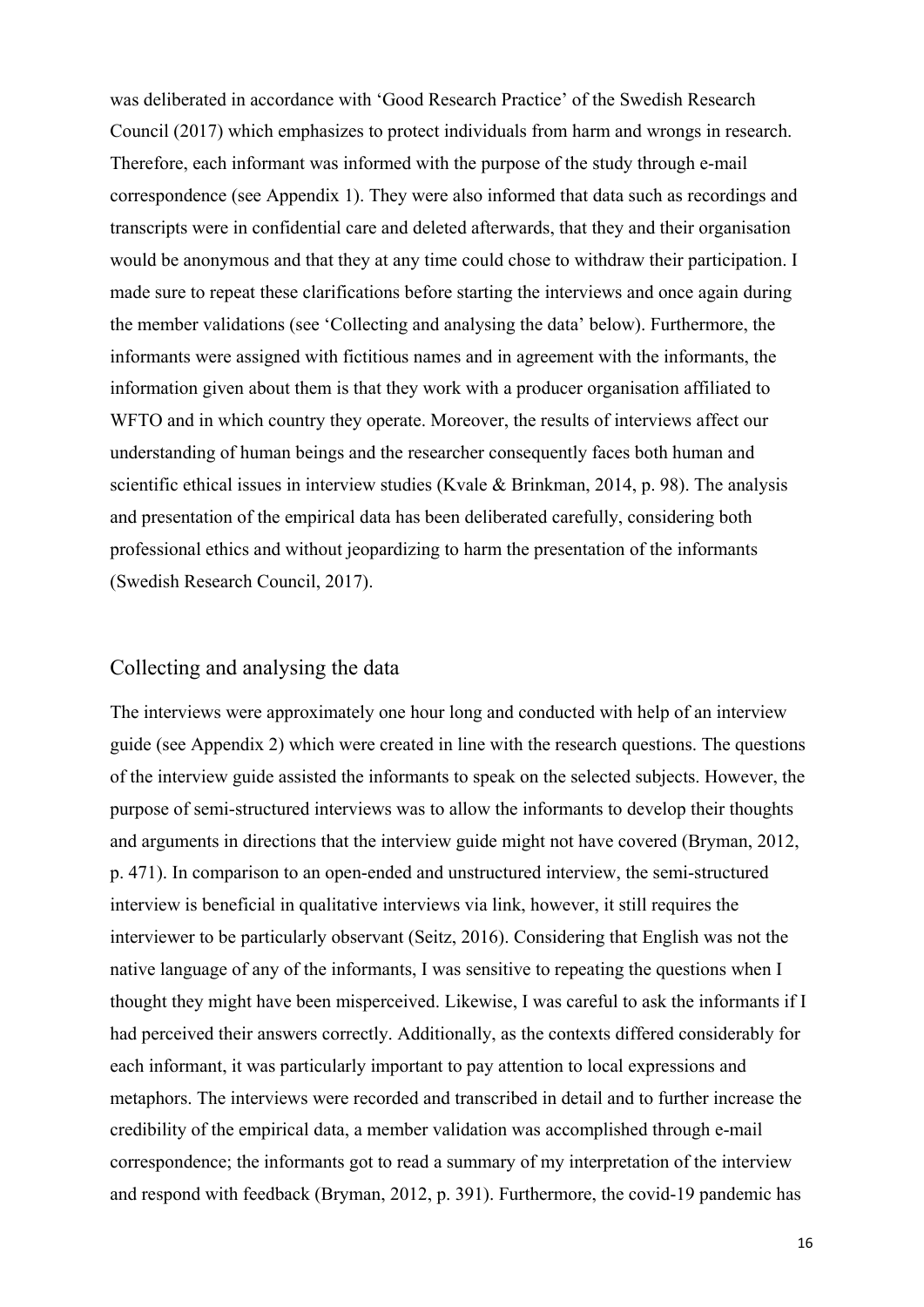affected the contexts of the informants to varying degrees and most certainly it has affected the global trade. Considering the difficult time for trade during this last year, it consequently might have affected the answers of the informants even though the questions were not aimed to take into account the context of the pandemic.

In order to identify the market experiences of the informants, the empirical data was coded in a thematic analysis approach (Bryman, 2012, pp. 578-580). The themes were identified through patterns that appeared in the material and organised by repetition, similarities and differences and further put in four different categories: 1) The value of traditional handicraft; 2) Necessities for the viability of traditional handicraft; 3) Opportunities for traditional handicraft; 4) Challenges and threats for traditional handicraft. Within these categories I found interesting similarities and contradictions which resulted in four other themes that ultimately became the current headings of this study. Furthermore, the themes were analysed through an abductive approach, that is, the results were analysed by a process that alternated between theory and interpretations of the data (Kvale & Brinkman, 2014, p. 239; p. 252). In order to understand the coded data and answer the research questions, the analysis was conducted through a hermeneutic interpretation of meaning, in order to understand the perceptions of the informants from their perspective (ibid; p. 252; Bryman, 2012, p. 560). A narrative analysis method was considered to further explain the stories of the informants, thus, aiming to provide a more comprehensive understanding of how they perceived the market for traditional handicraft (ibid, pp. 531-532). The grounded theory method was excluded due to this reason, as its main focus of coding the data in detail could have led to an undesirable fragmentation of the data (ibid, p. 522). However, any form of coding qualitative material can lead to a reduction of its actual meaning (Kvale & Brinkman, 2014, p. 243; Bryman, 2011, p. 526). Hence, the coding was drawn towards a more narrative analysis approach rather than one that could have produced a fragmented result. However, the choice of a thematic analysis approach over a purely narrative analysis was justified by the fact that coding can make large amounts of data more available for analysis, which was necessary considering the narrow time frame of this study (Kvale & Brinkman, 2014, p. 243).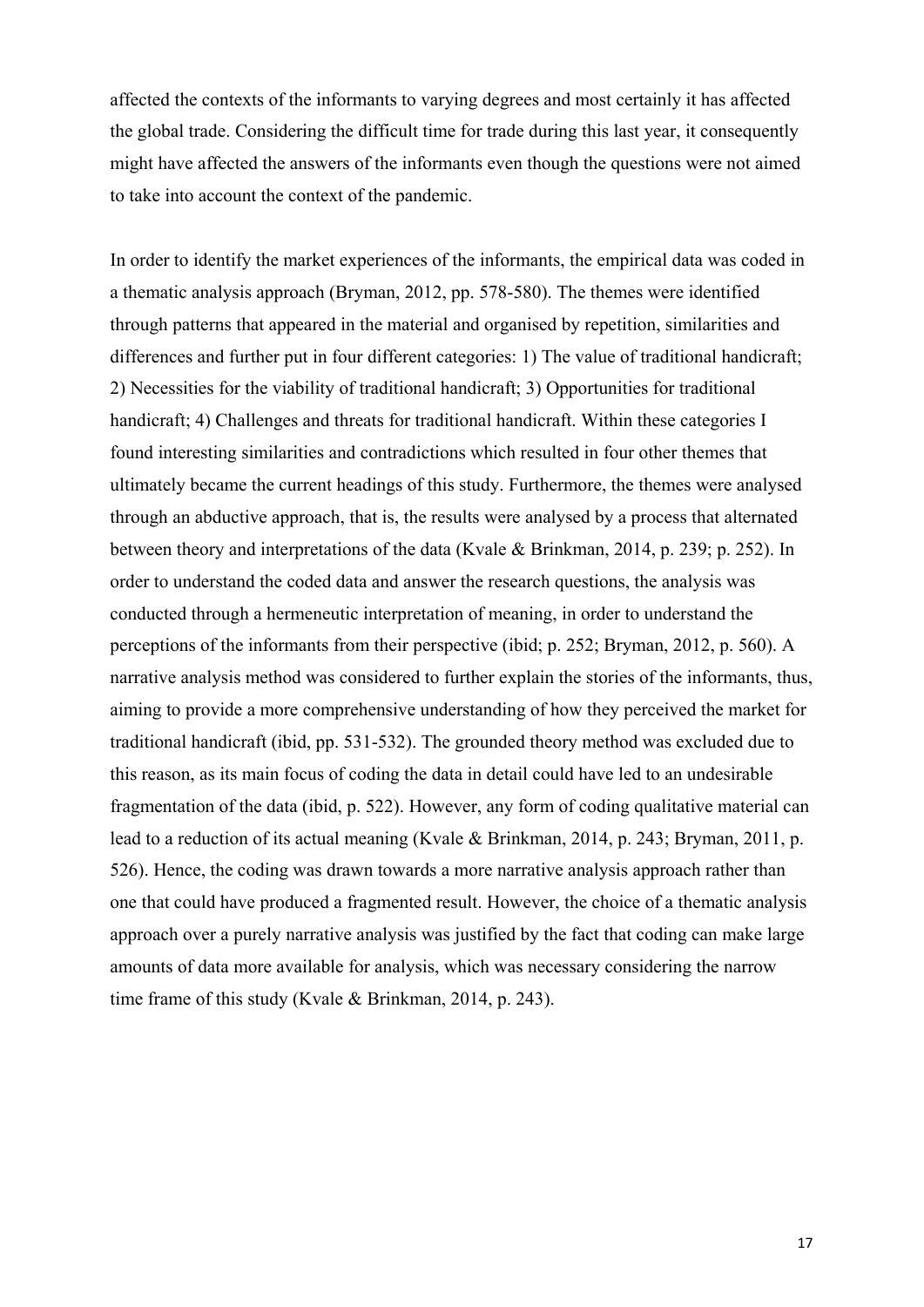### <span id="page-18-0"></span>**5. Results and analysis**

#### <span id="page-18-1"></span>Managing a Fair Trade enterprise

There were two main aspects that emerged in the interviews concerning the way of working in the informant organisations, which further was how they distinguished themselves as practitioners of Fair Trade. The first concerns the overlap between running a business and a more social, non-profit organisation. For example, Minh from Vietnam explained that her organisation manages both a business and an NGO, where the receiving profit of the business is reinvested in their community projects. Another example is Priya from India, who explained that her organisation works with approximately 500 artisans around India, but indirectly Priya believed that the positive impacts affect more than 1000 people because of their community development programs. For example, she mentioned a child support program where children get help with school work, a self defence program for women and a microcredit program for supporting the artisans with savings. She emphasized that especially the microcredit program has helped the artisans and their communities to survive this last year during the pandemic. These kinds of development programs were significant for all the informants' organisations. In parallel with the social work, their organisations operated as a business managing sales, marketing and product development. This operational overlap is outlined in previous research, and the social scientists Eileen Davenport and William Low (2013) explain the Fair Trade practice as it 'straddles the for-profit and the not-for-profit world', which became clear in the stories of the informants.

The second aspect of the informants' organisational work that appeared in the data concerns being the connecting link between the artisans and the domestic and international market. According to the informants, this was important since many of the artisans were situated in remote, rural areas where the lack of infrastructure had limited their ability to build necessary capacity for survival on a trade of their traditional handicraft in a globalized world. Additionally, some of the informants explained that this connection has been important since the artisans had experiences with unreliable middlemen. As previously outlined in this study, the exploitation by middlemen is also found in research on both traditional handicraft (Murray, 2010) and on Fair Trade (Raynolds & Bennett, 2016).

These two aspects are characteristic of managing a Fair Trade enterprise and will be an important background to the following discussion.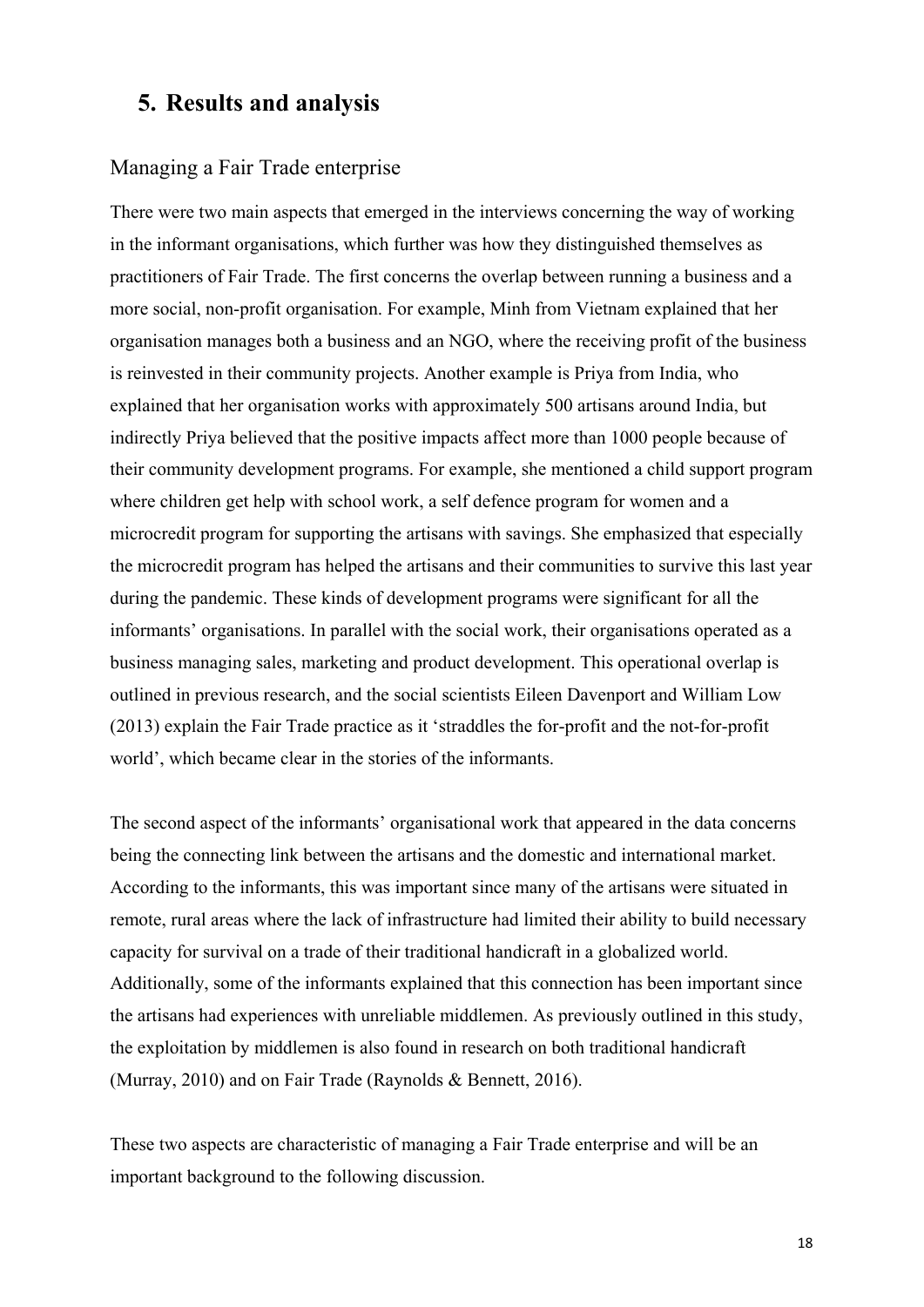<span id="page-19-0"></span>The experience of value in the Fair Trade market versus the conventional market

There are two overarching observations that can be seen in the data concerning how the value of traditional handicraft is perceived. First, the handicraft sector seemed to be of great importance for generating income for marginalized groups in the informants' respective countries. Many of the informants specifically emphasized the importance of this sector for the empowerment of women. This can also be found in previous research that highlights craft production as an important industry for employment in many countries in the Global South (Scrase, 2003), and particularly for rural women (Eversole, 2006). The informants seemed certain that Fair Trade have played an important role for the viability of this sector. Second, traditional craftsmanship is a way of remembering and maintaining the artisans' cultural heritage, and the use and protection of raw materials appeared to be an important part of such cultural practices. These two factors, the income generation and the cultural maintenance, appeared to be of mutual importance, as one factor seemed to fuel the other. This will be discussed in the three following topics.

#### <span id="page-19-1"></span>*Pricing the craftsmanship*

To begin with, all of the informants described a similar history of having experienced exploitation of traditional artisans by middlemen who were demanding lower prices for their handicraft. Everyone expressed that there was a need for an artisan empowerment in generating economic income of their production and that Fair Trade helped them with this issue. "I think Fair Trade is an artisan's movement, at least that is how Fair Trade started" (Priya, India). The problem of insufficient payments, however, seemed to be an ongoing procedure in the conventional market as some of the informants explained how the commercial buyers were still pushing the prices inappropriately. "[In] the conventional market, they put a price on you, they tell you a discount. Our workforce is not so valued. […] Well, they have their rights, but they always weaken us by putting the price and telling us 'Well, you have to go down'." (Valentina, Bolivia). "In the regular market, they will try to buy as cheap as possible. They will not care much about the fair price that [the] artisans receive. They care about the price of the product and the cost of the product, if they can buy cheaper then they can have more profit." (Minh, Vietnam). "So the conventional trade is like that, for them the profit is the biggest thing." (Priya, India). These stories are highly comparable to how the history of Fair Trade is explained in the research field (McDowall, et al., 2011; Raynolds & Bennett, 2016). Furthermore, in line with the feminist critique of the mainstream economics as expressed by Benería et al. (2016) and Sherif-Trask (2014), it can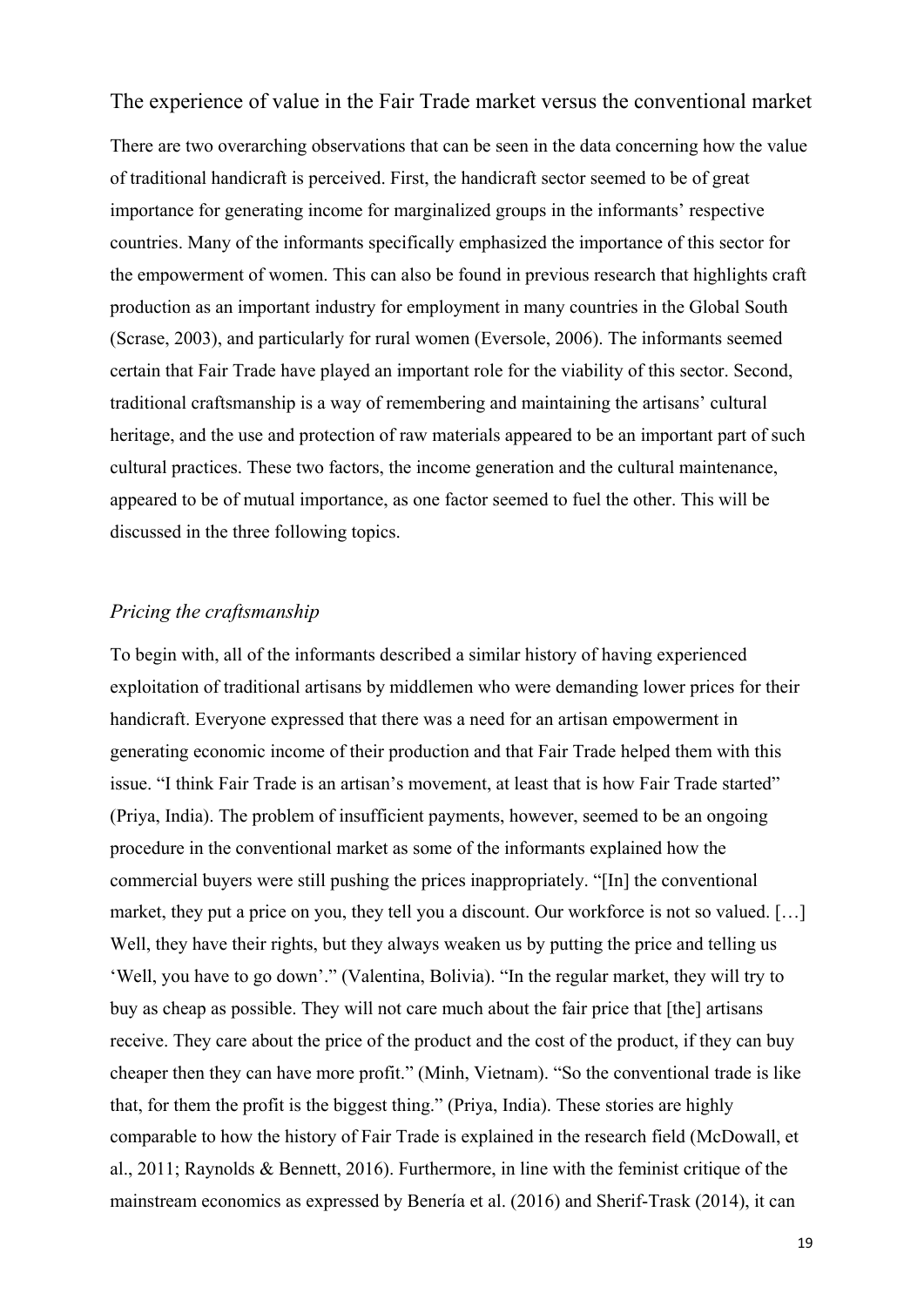be seen that the profit orientation in the conventional market was perceived as an oppressing practice by some of the informants.

One important aspect when dealing with the problem of pricing their products seemed to be the training in cost calculation provided for the artisans by the informants' organisations. Some of the informants explained how the artisans have the power to negotiate the prices of their products when they trade in the Fair Trade market. Valentina in Bolivia, who is an artisan herself, expressed how they were able to set their own agenda when working with their Fair Trade partners. This is in line with the eighth Fair Trade principal of 'Providing Capacity Building' (WFTO, 2017). The empowerment concerning the artisans' economic development were present in the stories of the informants, which confirms the argument of VanderHoff Boersma (2008), who claims that the important part of Fair Trade is that producers are able to be actors of their own development. Furthermore, the experience of having the freedom to affect their own economic development is related to Sen's framework of the capability approach (Benería et al., 2016, p. 55).

Moreover, the cost of being a 'guaranteed Fair Trade member' was by a few informants mentioned as challenging sometimes. According to WFTO (2019), this cost is determined on the basis of a minimum fee and an intermediate fee based on percentage of each member organisation's financial conditions. However, the informants who expressed this challenge were careful to stress their awareness of the importance to be included in a certification system in order for the handicraft to be able to compete with the mainstream mass-produced products. Consequently, this challenge was not necessarily perceived as a problem in itself, rather, it seemed to be a problem in relation to the competition in the conventional market. This competition is something that most of the informants perceived as a challenge, as further discussed in the section 'The struggle of working 'within and against' the conventional market'.

#### <span id="page-20-0"></span>*The cultural context of the traditional handicraft*

In addition to the artisans' empowerment in generating economic income of their production, the traditional handicraft appeared to be an important part in maintaining their cultural heritage. The informants expressed an inherent value in the traditional handicraft which lies in the historical knowledge that has been passed down from generation to generation. In Bolivia, the culture surrounding the traditional handicraft has been an important part for indigenous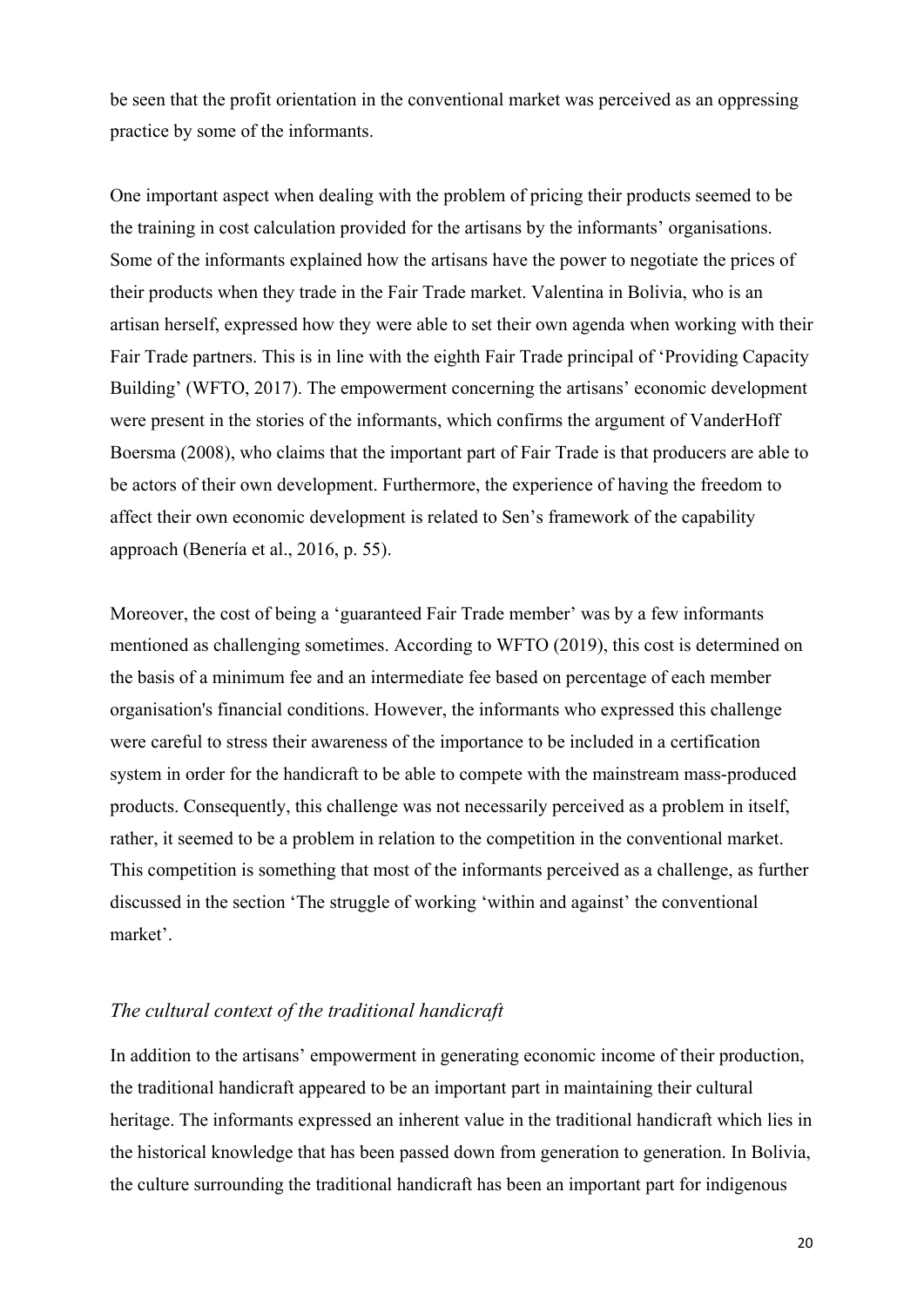groups who have a long history of living under suppression and discrimination. Valentina's story with the organisation she works in starts in the 1970s. At that time in El Alto, a city close to the capital La Paz, immigrant women from the countryside as herself, struggled with discrimination and economical misery. Thus, together with other immigrant women, she started a cooperation working with traditional handicrafts such as textiles and ceramics. She expressed that she is proud of how they have been able to keep their traditions alive and described the years in the organisation and the Fair Trade community as a place where they have been able to remember their common history, values and cultures.

> Well, the importance of craftsmanship is its life, our life. Why? Because we have been doing the traditional production for years and years. […] I believe that it is our own life, our culture. And apart from what belongs to us, we are sharing; exporting to other countries to generate the economic part. […] I think we want to continue giving that strength [to our children] because there is still much to do for our children, for our grandchildren, because we want them to be men and women who will not forget their country, their food, or their languages (Valentina, Bolivia).

The story of Valentina is very similar to other stories of indigenous communities and Fair Trade as shown by the anthropologist Sarah Lyon (2016). She argues that Fair Trade has enabled many indigenous groups in Latin America to generate economic income through exports of their products. This is also related to the capability approach considering Valentina's experience that their organisation and the Fair Trade movement had paved the way for their ability to continuing practice their culture (Benería et al., 2016, p. 55).

Another example is the traditional craft villages and the ethnic minority groups in Vietnam. Minh explained that these groups are specialised in specific traditional skills of handicraft, e.g. traditional weavings, stone carvings and jewellery makings. Although Minh is not an artisan herself, she explained that she grew up with her grandmother who could weave silk on a handloom and who spent a lot of time teaching Minh to weave on the loom. She believed that her grandmother's love for handicraft had inspired her to continue her advocacy for the traditional craftsmanship. For Vietnam in general, she continued, there is a great importance of the handicraft because it is a big part of their traditions and cultures. Similar to Minh, Shyam from Bangladesh had also grown up with a family that were involved in traditional craftsmanship. For example, his father made bamboo baskets to sell in the local market and had taught Shyam the traditional techniques. Valentina, Minh and Shyam expressed a fear of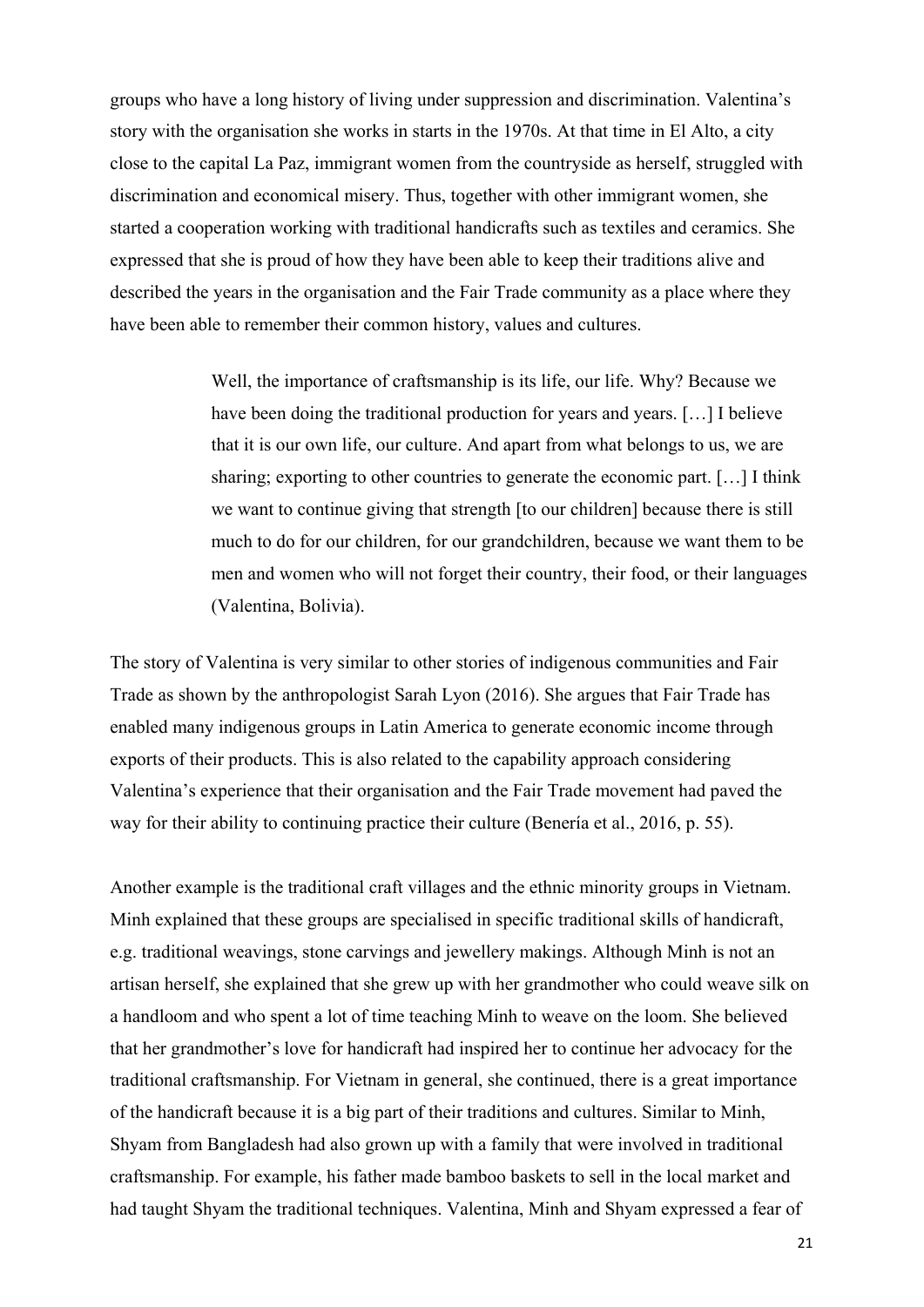those traditions getting lost because people were starting to work in more modern ways. This conviction of the cultural value of the traditional handicraft was also apparent in the stories of the informants in Kenya and India. Additionally, the traditions getting lost to modern production is something that all the informants mentioned. This fear of loosing the value of the manual work seemed to be present in the conventional market due to the insufficient payments and the competition with mass-produced goods, which is similar to the findings of Littrell (2016, p. 457). She points specifically to the artisans' struggle for their handicraft compete with cheap manufactured products.

#### <span id="page-22-0"></span>*Protecting materials and the local environment*

In the data, traditional craftsmanship was not only defined by the traditional techniques and knowledge; the use of natural raw materials appeared to be of equal importance.

> We use our own raw materials and are not importing anything. And the biggest importance is that *we* are using the products. We are dressing ourselves [in the clothes], we are eating on the clay dishes, on the ceramics. […] Fair Trade helps us a lot to value all the natural raw material, this organic gold that we are working with. The formal trade or the other trade does not care what it is made of, as long as the price is cheap. (Valentina, Bolivia).

Similar to the statement of Valentina, other informants expressed an encouragement within Fair Trade to continue to protect the traditional use of raw materials and to protect the environment, which is further outlined in the tenth Fair Trade principal of 'Respect for the Environment' (WFTO, 2017). For example, Peter from Kenya stressed how the use of raw materials creates a need to also conserve and protect the materials, thus it works to protect the environment which further benefits the entire community. This is related to the observation by Walker et al. (2019), who describe that the characteristics of traditional craftsmanship entails a strong connection to specific places and consequently creates a respect between humans and nature.

Many of the traditional artisans that the informants worked with are situated in rural areas, where different villages had their own specialities in crafting with the specific raw materials of their surroundings. However, several informants expressed difficulties in coping with consequences of the climate changes as droughts or floods, which threatened the access to essential resources and expressed a struggle of providing these artisans with materials.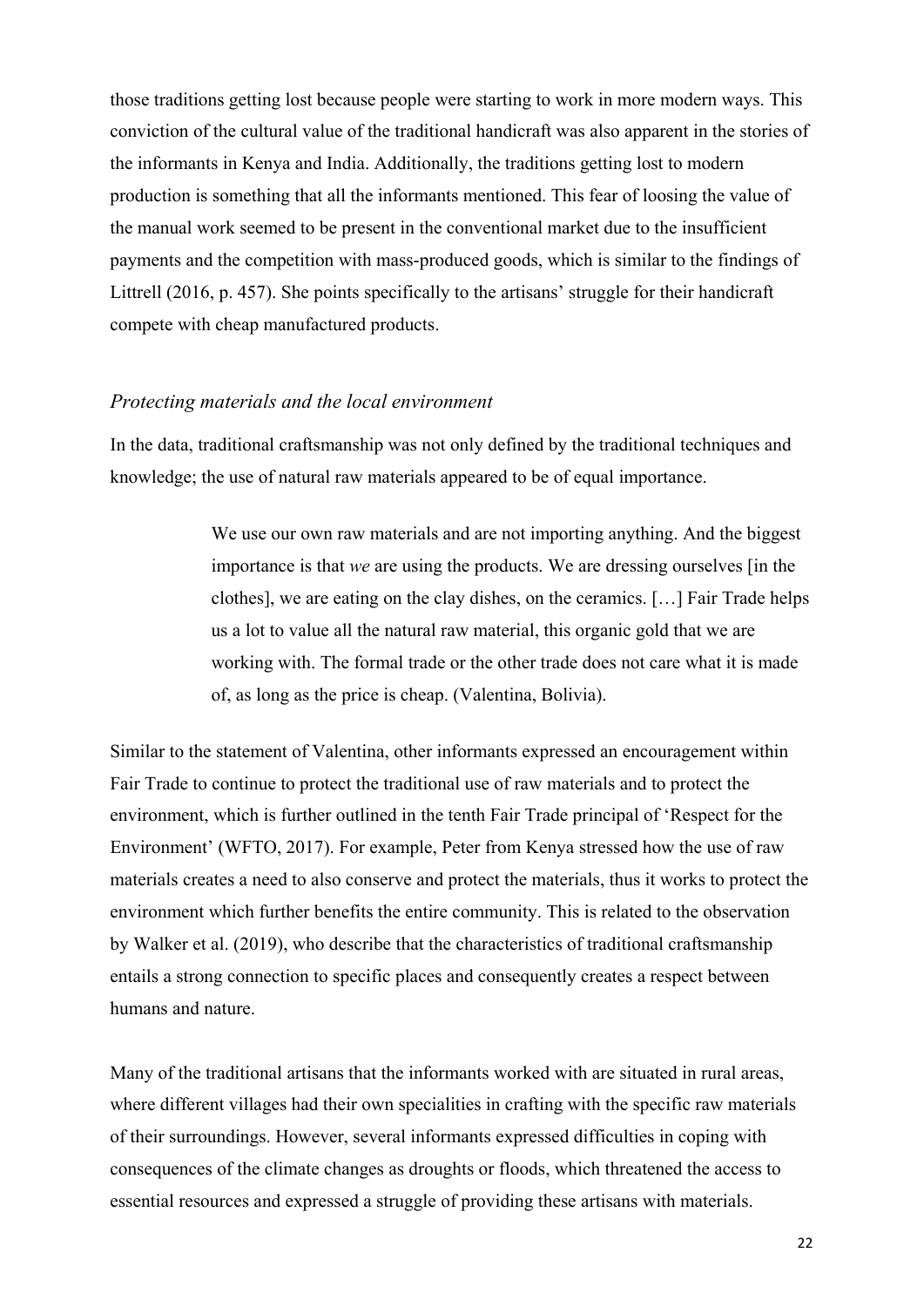The monsoon is now longer, and oftentimes; you will see floods. […] We need to depend on the sunshine, like glue made paper from jute, it needs sunshine to dry the paper sheets, and then when it is continuous raining we can not do anything for our producers at that time. (Shyam, Bangladesh).

Additionally, Minh emphasized a struggle with the lack of natural resources and she described how her organisation actively worked to try to assist the artisans with materials. There seemed to be an agreement among the informants that the practice of Fair Trade was crucial for this work of preserving the raw materials, however, they also expressed concern about maintaining access to resources in the future.

To summarise, according to the informants, it is the traditional techniques, knowledge, and use of raw materials that are the centrality of maintenance, not necessarily the appearance of the handicraft. Conversely, in fact, in the data it becomes clear that the handicraft to some degree *requires* change in order to adapt to the market and to further generate economic income for the artisans. Both Littrell (2016) and Murray (2010) highlight this necessity of change for the viability of traditional handicraft, as discussed in the following sections.

#### <span id="page-23-0"></span>*The role of information exchange and social relations*

The perceived difference of being valued in the Fair Trade market but oppressed in the conventional market seemed not to be solely related to price and profit. In the stories of the informants, an additional value appeared; that of information. As previously outlined, the Fair Trade market was not established on the basis of profit maximization but on social and economic justice. In the data, it became clear that the stories of artisan empowerment were the important part of the exchange in the Fair Trade market. For example, Shyam explained that he perceived the people who are involved in Fair Trade as 'soft hearted', which he thought was noticeable in their obvious interest of the traditional handicraft and their enthusiasm to listen to the stories of the artisans. Priya described this in similar ways:

> In Fair Trade, producer is first and the product is behind, and everybody wants to know what is behind the product. And in commercial market nobody asks; 'Oh, it's nice and cheap, beautiful, I buy it.' But in Fair Trade, it tells you the story, what is behind and from where it's coming. (Priya, India).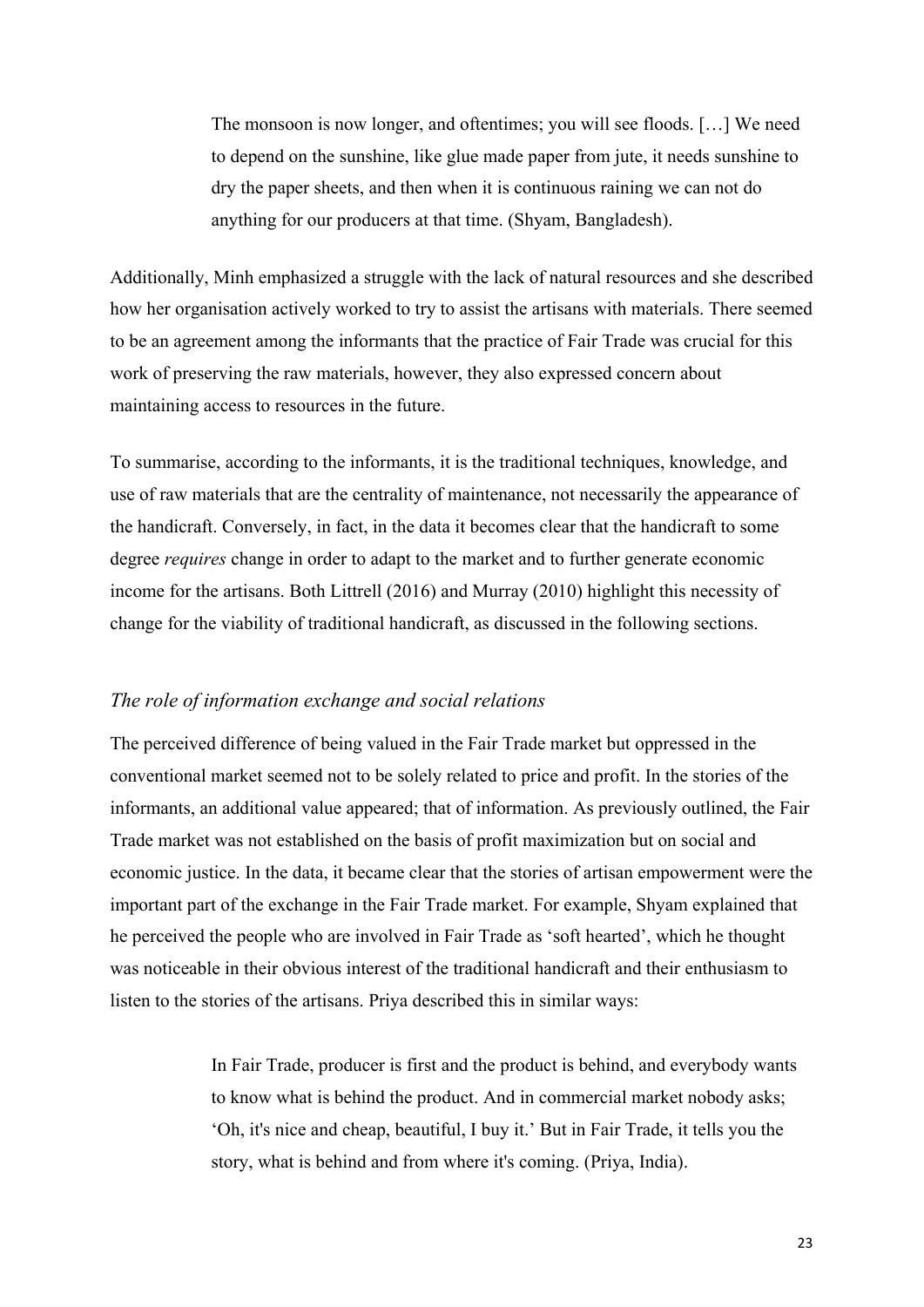Although not the focus of this study, previous research has shown how consumers of Fair Trade in the Global North actively buy in solidarity to producers in the Global South. The political scientists Candace Archer and Stefan Fritsch (2010) illuminate that the normative of Fair Trade consumers is motivated by social values rather than the 'natural price mechanism'. Significantly, this attitude of solidarity was being recognized by the informants. The informants' perceptions that the consumers care about the history of the craftsmanship prove a key point similar to the argument of the sociologist Matthew Watson (2005). He emphasizes that the reason of buying Fair Trade products is not only about ensuring that the producers benefit from the trade: "it is specifically focused on *who* benefits – putting names and faces to the process of global trade." (Watson, 2005, p. 217). This is also supported by McConway and Moore (2016, p. 254) who in their case study of a Fair Trade craft enterprise in Peru, which also sold their products in the conventional market, have shown that buyers in the conventional market seemed to focus on the products, while the partners within Fair Trade focused on their relationships. This is related to Geertzs (1978) explanation of the sociality in the bazaar economy. His observation of information sharing and the subsequent need of close relationships between buyers and sellers, is similar to the activities in the Fair Trade market, where the exchange in information appears to be needed in order to value the products, thus it connects the consumer to the producer. It can be seen that this is the opposite of the practices in the conventional market, as explained by Gudeman (2008) who terms the mainstream market exchange as an impersonalized trade where the consumer is disconnected to the producer.

The role of the stories of the artisans within this trade could be compared to the logics of a gift-economy. In similarity to how Mauss understood the purpose of a gift (Wilk & Cliggett, 2007, p. 159), traditional handicraft being sold in the Fair Trade market contains a value connected to the understanding of the people behind the product and the place it is connected to. By contrast, the experience of selling in the conventional market appeared to be different. The informants' perceptions that buyers in the conventional market only cared about price and appearance of the handicraft, indicate an exchange more in similarity with Marx's interpretation of the capitalistic trade in commodities (ibid, p. 160). However, some of my informants were careful to stress that even in the conventional market there existed buyers who were interested in the craftsmanship and the artisans behind the products. Yet, these informants further added that what seemed to be most important for the mainstream buyers was their environmentally sustainable methods, rather than their social work.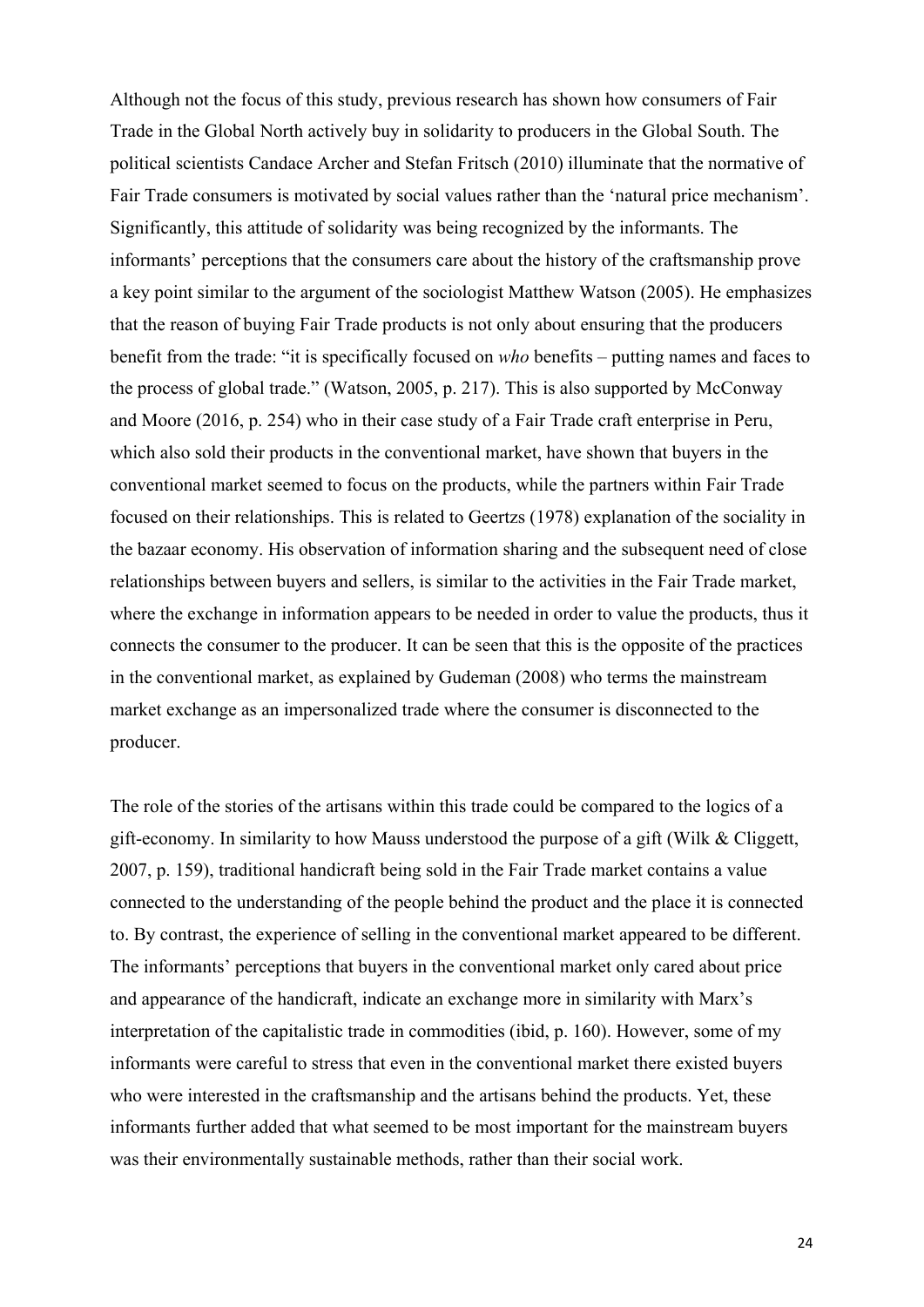#### <span id="page-25-0"></span>Professionalism – a lack or a different kind?

In the discussion above it can be seen how several informants emphasized the importance of maintaining the traditional techniques, knowledge and use of raw materials. Yet, as was pointed out, they also expressed that change and development was necessary in order to adapt the handicraft to the market. To deal with market adaption, most of the informants expressed an aspiration towards 'more professionalism' within the Fair Trade community, and some of them idealized commercial buyers as 'very professional'. There were several associations with the term 'professional' that appeared in the interviews. For example, some mentioned better packaging systems, better logistics or to be more organized, but the main thing that appeared to be associated with professionalism was market adaptation. Some of the informants were of the opinion that actors in the conventional market have a great advantage due to their resources as skilled designers and their access to good market research, which the informants seemed to lack within Fair Trade. As noticed by Littrell and Dicksson (1997) two decades ago: market research is a crucial component for the practice of Fair Trade in order to create a relevant product development, yet, the need of better market research appeared to be a contemporary struggle for the informants. In the data, this struggle seemed to be connected to the fundamental purpose of exchange in the Fair Trade market, similar to the exchange in gifts (as outlined above). This will be discussed in the following themes of this section.

#### <span id="page-25-1"></span>*Moving away from the gift-economy*

To begin with, the informants told similar stories of their learning curve of how to work with traditional handicraft in a global marketplace and they stressed that during the years, the practice of Fair Trade has become 'more professional'. The Fair Trade movement was founded with the aim to create a link between artisans and the world market, but the market they got connected to was, as some of the informants expressed it, a market of 'sympathy buyers'.

> I remember in the early 1990s; we could export like five containers of sisal baskets per month. But then I think the market got flooded with these products. Their stores were full with a lot of products that they could not sell, because they just were bought with what we call instinct buying, or sympathy buying (Peter, Kenya).

The very early phases of the Fair Trade movement could be understood as a gift-economy, where the most important reason to trade was the sociality of the market; the social relations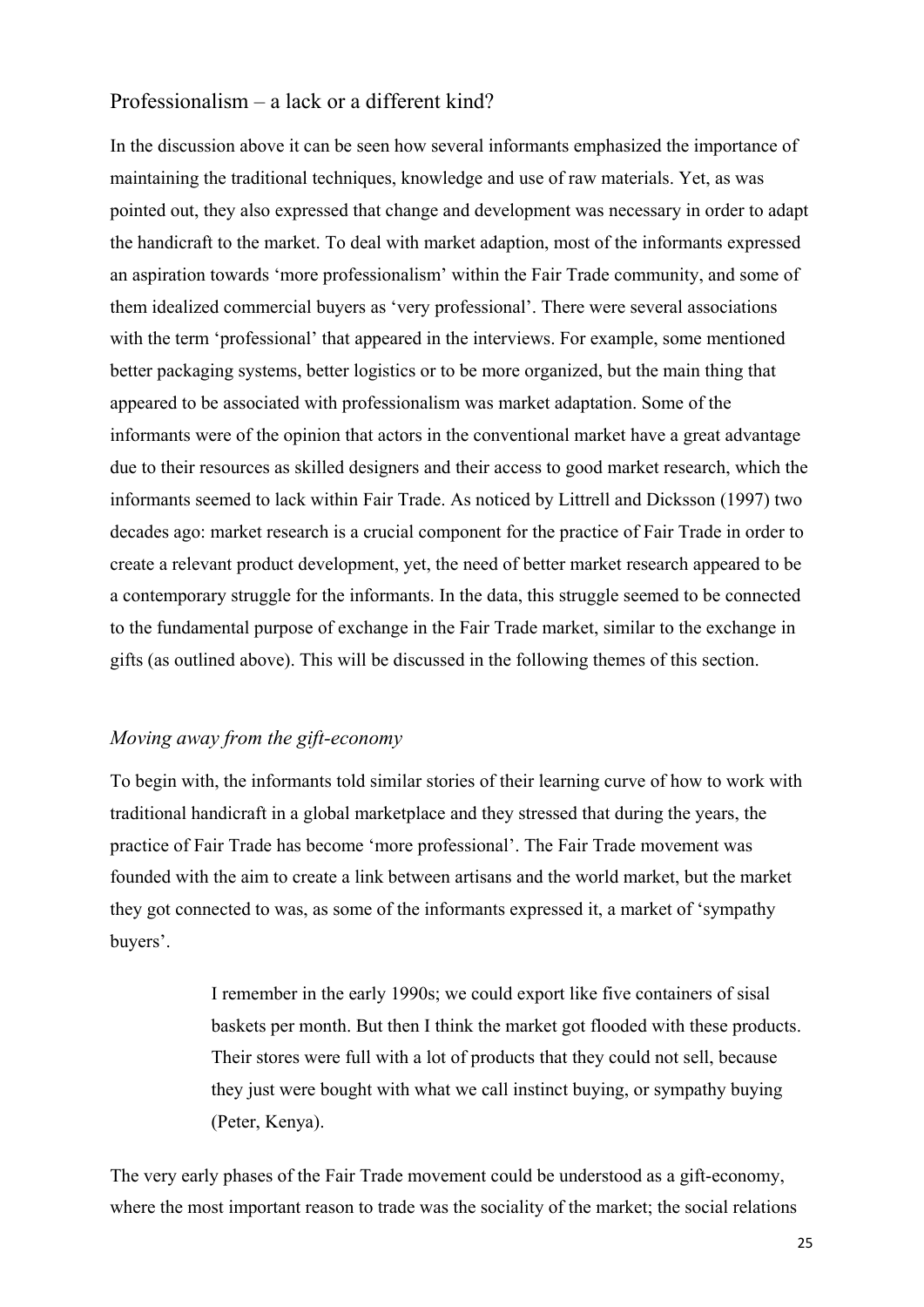that connected the artisans with the consumers (Wilk & Cliggett, 2007, p. 159; Aspers, 2011). However, as Peter explained above, the supply was higher than the demand. All of the informants expressed in different ways how there was a need for the traditional handicraft to adapt to the market aimed at increasing the artisans' sales opportunities. In other words, there was a need to expand from the logics of a gift-economy towards a way of thinking about their handicraft as commodities (Wilk & Cliggett, 2007, p. 160). The informants talked about this as an ongoing process and it was further that which appeared to be the process of becoming 'more professional'. However, the adaptation of the handicraft was by some informants perceived as a sensitive process, and they were careful to stress the importance of comprehending the manual work of the artisans. This is related to the observations by Littrell (2016, p. 471), that Fair Trade enterprises have proven to respect artisans' artistic traditions in both production and design.

#### <span id="page-26-0"></span>*To mass-produce the handmade*

The informants who were selling in the conventional market experienced difficulties in meeting certain kinds of requirements considering that their products are handmade, e.g. requirements of specific types of quality or too similar and standardised appearances of the products. Even though they described that there were certain demands when selling in the Fair Trade market as well, as outlined in the third Fair Trade principle of 'Fair Trade Practices' (WFTO, 2017), the informants expressed a higher tolerance with product divergence from their Fair Trade partners. Some of the informants told similar stories about a greater level of patience regarding misunderstandings of orders. For example, one order might have required a specific amount of products in a specific type of colour, but the delivery ended up with half of the products in a different colour. According to the informants, these kinds of mistakes were not accepted by the buyers in the conventional market, since they had the ability to instead trade with another producer organisation. However, the informants also expressed that in order to adapt to the market, they could learn from this behaviour in the conventional market. To give an illustration, Minh explained it as the balance between managing a business and an NGO, which she referred to as operating with both a 'business mind' and a 'development mind'.

> If this is in different colour, it's rejected, we cannot accept it – so this is business mind. For all the buyers from the conventional market, they will follow the business mind, and in that way they can train the artisans much better than the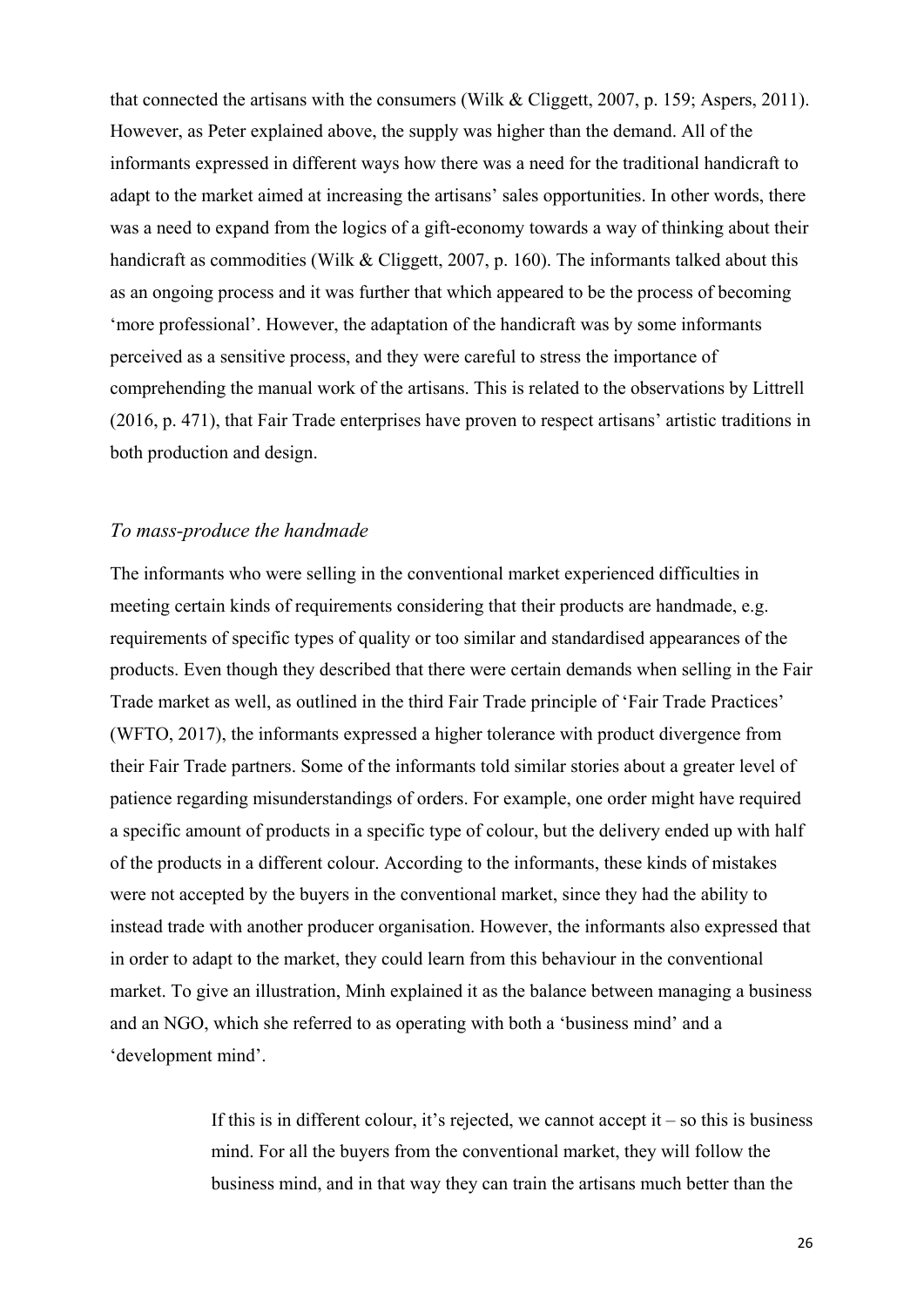development mind. And otherwise, with the development mind, we support them when they say 'Okay, this time, it's a little bit different - the colours, so please accept for us and next time we do better'*.* But they will not learn much. I mean, this is really human. That's a human thing. (Minh, Vietnam).

The 'business mind' appeared to be the professional approach and a means to adapt to the market. In other words, in order to adapt to the market, and further increase sale opportunities, some of the informants felt that they might do the artisans a disservice when they accepted their mistakes.

In contrast to the other informants, Valentina never spoke about professionalism. However, she, too, described how over the years they have been forced to learn and understand the market. In similar ways, all of the informants seemed to work actively to sustain the market for traditional handicraft and consequently they were repeatedly careful to stress the importance of product development. Valentina did not talk negatively about the adjustments of their handicraft, conversely, it seemed to be a natural evolvement in order to also make a living, accepted as long as they were able to work in their traditional ways and using their traditional raw materials. This is, once again, related to the argument of Murray (2010), who points to the need for traditional handicraft to change in order to maintain its viability, although only to the extent that the artisans are able to be the driver of their own product development. Furthermore, it is related to the framework of Amartya Sen, which emphasizes the importance of individuals having the freedom to create the path for their own development (Benería, et al., 2016, p. 55).

McConway and Moore (2016, p. 254) have shown similar challenges of the different requirements from the commercial buyers and the Fair Trade buyers in their case study of the Fair Trade craft enterprise in Peru. Littrell (2016, p. 459) also highlights these problems of coping with the demands of the mainstream wholesalers and the paradoxical struggle for the artisans to create mass-produced handicraft. Such pressure from actors in the conventional market, to mass-produce the traditional handicraft, can be further theorised in light of the gift/commodity dichotomy, given that the standardisation called for can be regarded as a form a decontextualisation of the products. In this decontextualisation, traces of sociality – social relations and specific signs of the local circumstances regarding their production – should ideally be removed, so that the final product is an anonymized commodity with no "gift"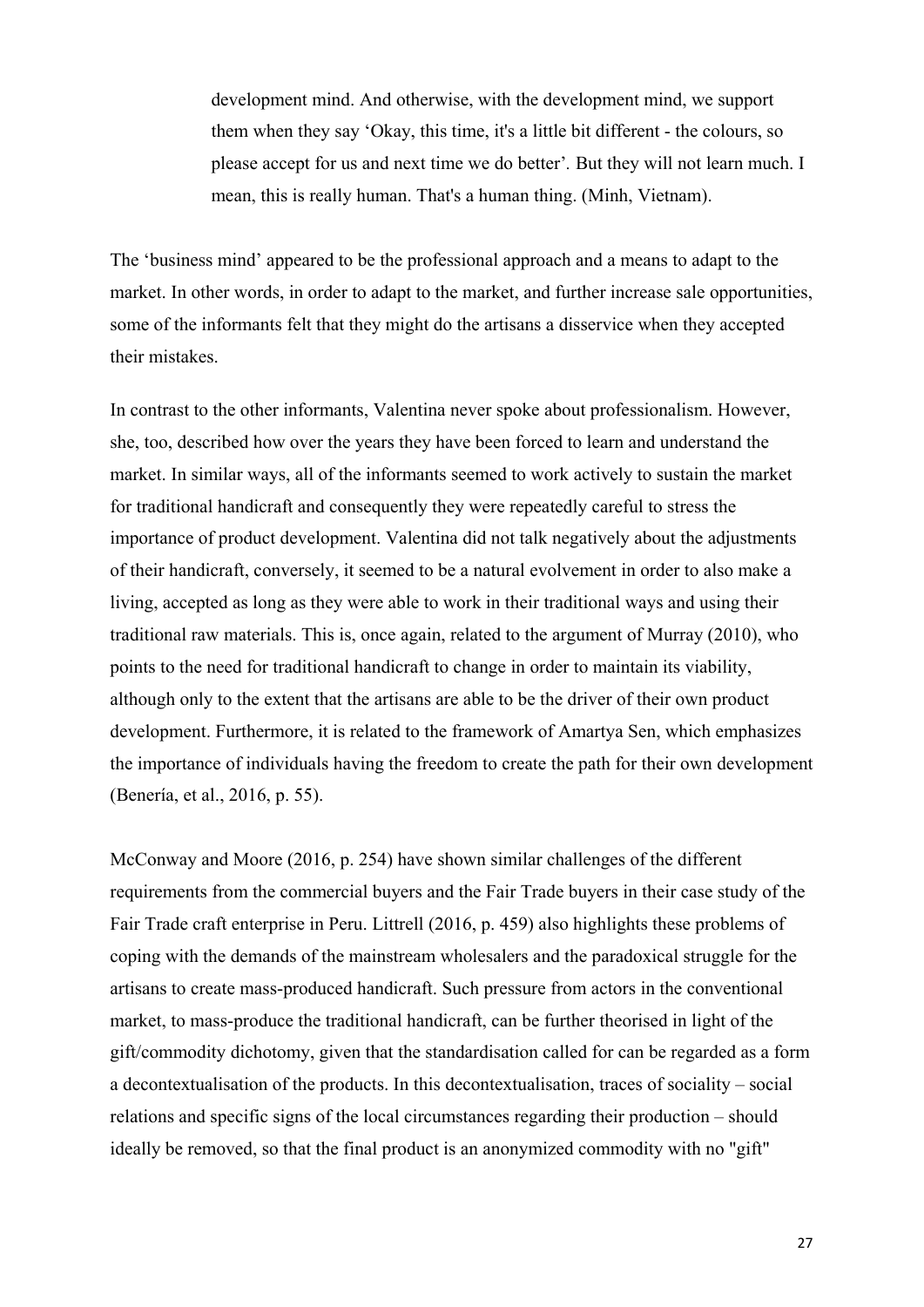traces left (Wilk & Cliggett, 2007, p. 160). Conversely, as previously described, this is the opposite of what the informants perceived that actors in the Fair Trade market valued.

#### <span id="page-28-0"></span>*The professionalism of Fair Trade*

In addition to some of the informants' challenging experience with trying to ensure volume, quality and a mass-produced appearance of the handicraft within the conventional market, it is the insufficient payments (observed in the previous section) and the uncertainty when trading with actors in the conventional market that the informants perceived as the main challenge.

> There is no consistency [in the conventional market], because we also go to trade fairs, we meet Fair Trade buyers, we meet ethical buyers as we meet commercial buyers. Sometimes you meet a commercial buyer that gives you a big order. You get so inspired. But once you supply that order, he does not bring the next order, and he disappeared like that. […] One of the best things with Fair Trade is that the Fair Trade market has been consistent. (Peter, Kenya)

Most of the informants had the same experience as Peter, and believed it to be connected to the profit orientation in the conventional market. Hence, the informants perceived the commercial buyers as volatile and unreliable. Furthermore, the 'professionalism' linked to actors in the conventional market seemed to come at a cost. For example, Minh explained that the commercial buyers do not need to care about the life of the artisans, as their focus is finding the best products for the market. By contrast, all the informants pointed specifically to the reliability with the Fair Trade partners. These social relations appeared in the data as a means to enable the artisans to develop their work considering that they do not need to worry if, in the end, there will be any buyers.

> But the Fair Trade buyers, they maintain the long term relationship, even if the artisans meet with much more difficulties, they will find a way, and we will find a way to help them to develop further. That is a big difference (Minh, Vietnam).

In the interviews, the long term relationships with the Fair Trade partners appeared as highly valuable by all of the informants. This illuminates a key point concerning the practice of Fair Trade; the 'professionalism' one seems to lack operating in the Fair Trade market might simultaneously be that which distinguishes their practice from the conventional market logic.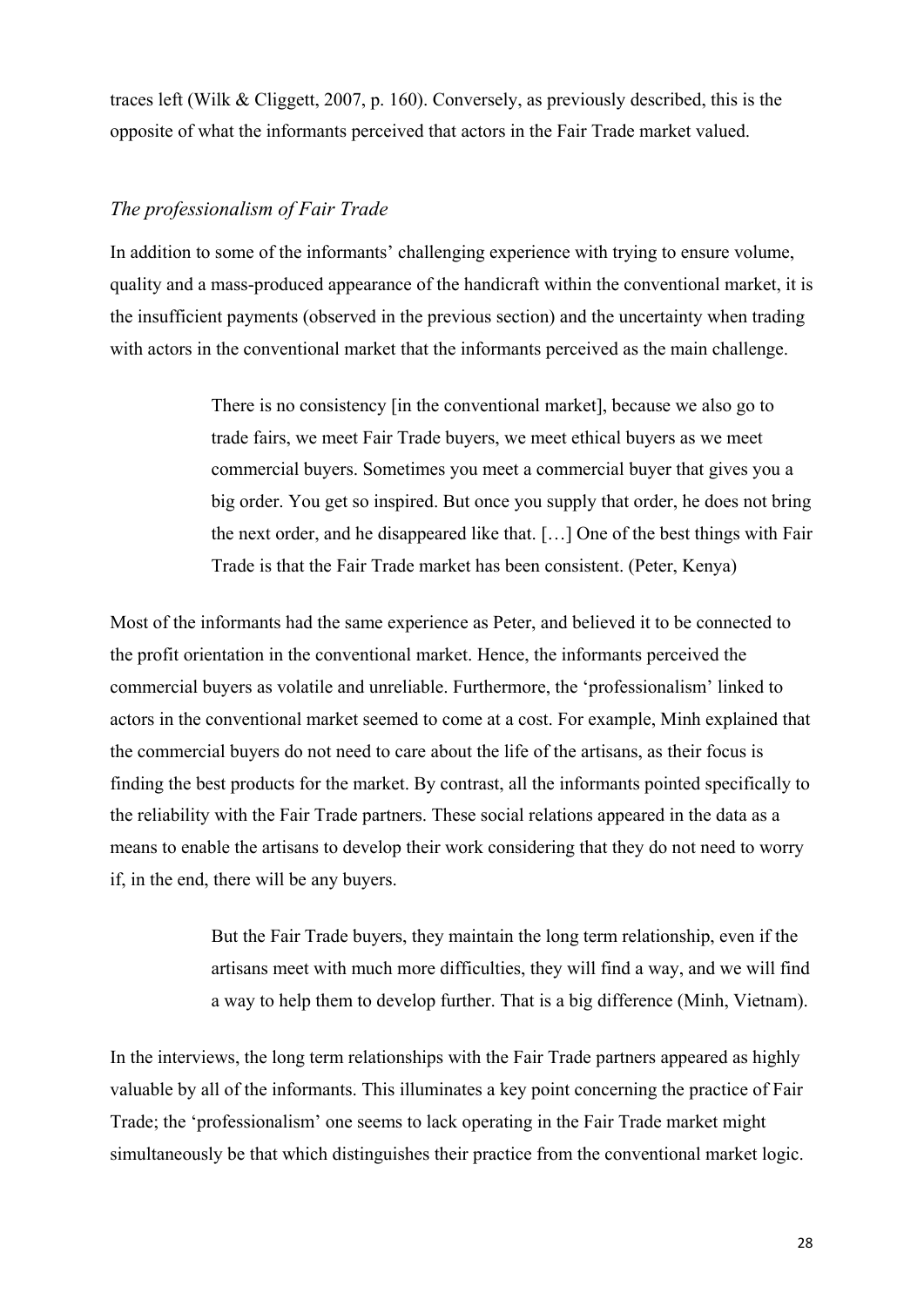This can be compared to how previous research has emphasized precisely that one of the main challenges for marginalized artisans in the Global South has been the inconsistent trade relations in the mainstream markets (Raynolds & Bennett, 2016). This realisation is also reflected in the third principle of Fair Trade 'Fair Trading Practices': "The organization maintains long term relationships based on solidarity, trust and mutual respect that contribute to the promotion and growth of Fair Trade" (WFTO, 2017). Also McConway and Moore (2016) identified consistency with the Fair Trade partners as a major difference compared to the producers' experience of trade in the conventional market, which further allowed the artisans to develop and expand their work.

The stories of the informants were similar to the observation by Sherif-Trask (2014, p. 34), that the neoliberal logic has created actors in constant search for new trading partners in the ambition to find cheaper products. Moreover, the commercial buyers do not have the same obligations as the Fair Trade enterprises, thus, their way of operating in a 'more professional' way might not be desirable for actors who practice Fair Trade. In the data, the practice of Fair Trade seemed to have developed in another way, divergent from the conventional market logic, but still towards a market adaptation of the traditional handicraft. In other words, instead of unpredictable companies in constant search for the perfect products for the market, the Fair Trade enterprises appeared to be stable and invested in the artisans in order for them to be a part of their own product development. This is similar to how Geertz (1978) distinguishes the professional way of operating in the bazaar economy. Instead of the practice of searching 'widely through the market at each occasion of need', which he describes as the norm in regular labour markets, he emphasizes that the actors in the bazaar establishes close relationships to verify getting the best products. Added to this, which could be found in the argument of Gudeman (2008), the 'continuing ties' in the Fair Trade market are the opposite of the competitive form of trade in the conventional market. Consequently, it can be seen that the practice of consistency could be understood as a way of professionally practicing Fair Trade.

To conclude, the informants' aspiration towards 'more professionalism' highlights a key point in the sociality of the Fair Trade market: What started as a marketplace built on social relations as the most important reason to trade for both sellers and buyers, has developed into a place where the informants experienced that they have to consider the market attraction of their products. Thus, the Fair Trade marketplace has evolved into an arena with a practice that is both influenced by the logics of a gift-economy with the importance of the stories of the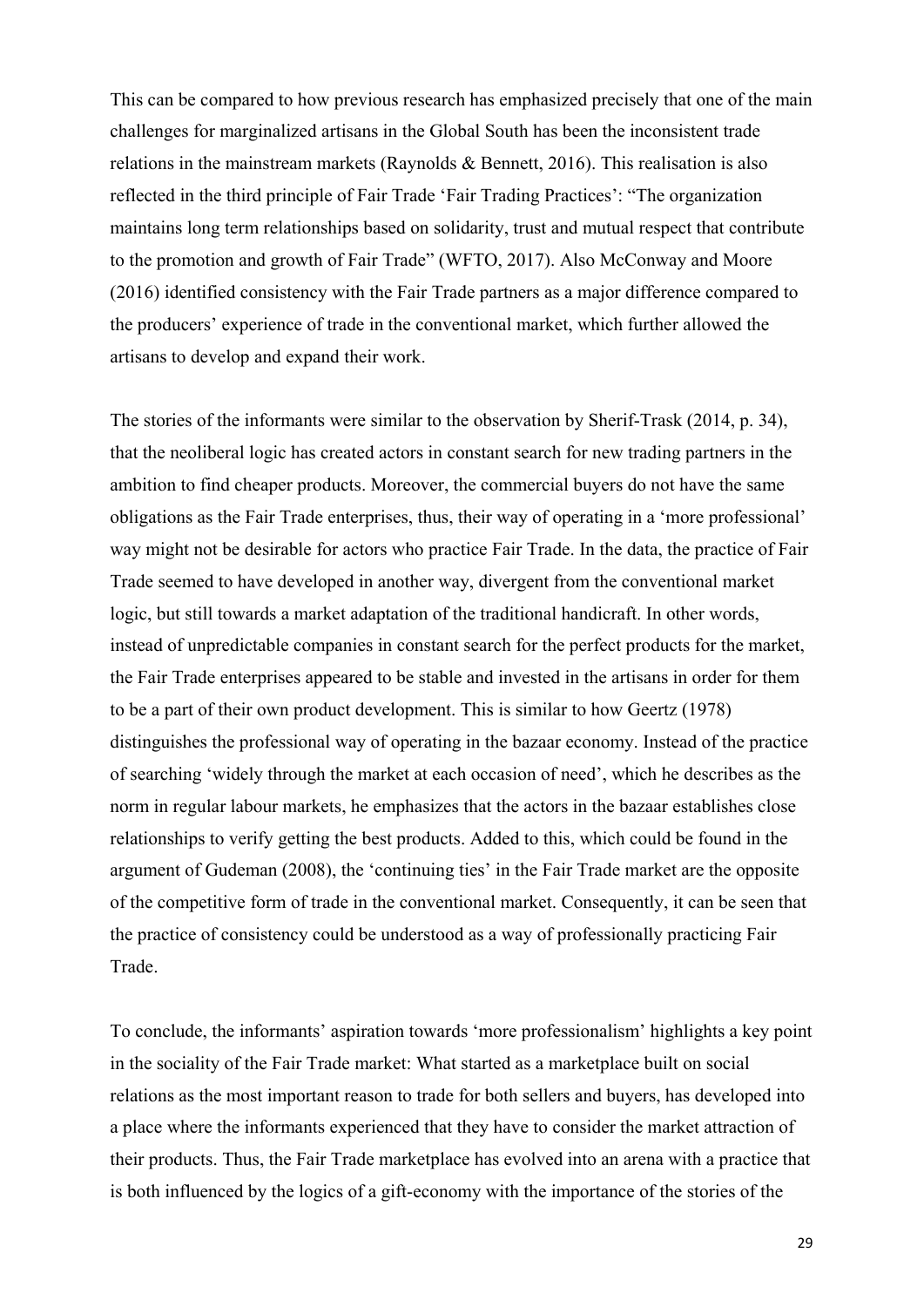artisans, and the logics of a commodity-economy considering that the products needed to be adapted to the market (Wilk & Cliggett, 2007, pp. 159-160). The informants were acknowledging their own kind of professionalism in their strong relationships. However, they still strived for better market research and collaborations with designers.

#### <span id="page-30-0"></span>The struggle of working 'within and against' the conventional market

#### <span id="page-30-1"></span>*Increasing sale opportunities in a limited market*

One of the main challenges of working as a Fair Trade enterprise that appeared in the interviews was related to the experience of being confined to a limited market. In order to increase sale opportunities and incomes, the informants expressed a longing for the Fair Trade market for traditional handicraft to grow. Some of the informants made the observation that the Fair Trade market has limited distribution channels, thus, they perceived the purchasing power to be a bit lower in comparison to the big corporations in the conventional market. For example, Peter talked about the Fair Trade market as a 'niche market'. Moreover, some of the informants perceived the Fair Trade market for traditional handicraft as stagnant. The experience of a limited market is also what Littrell (2016) emphasizes as one of the main challenges of the artisans in her case studies.

Considering the informants' perceptions of the Fair Trade market as limited, they were asked if they thought selling their products in the conventional market would have been different. The informants who were solely selling in the Fair Trade market replied in a similar way and did not see any great opportunities for traditional handicraft in the conventional market. Conversely, they were careful to stress that they believed the Fair Trade market to be crucial for the viability of the traditional handicraft. However, those who sometimes were selling in the conventional market described it rather as a place to sell in order to fill in the gaps when there were low orders from the Fair Trade partners. This is partly related to the craft organisation in Peru. McConway & Moore (2016, p. 254) shows that they could make great profits from the high-volume orders in the conventional market, however, they believed that the long term relationships within Fair Trade sustained them in the long run.

#### <span id="page-30-2"></span>*The experience of unfair competition*

Another challenge of being a Fair Trade enterprise that appeared in the data is the competition with the commercial buyers that seemed to always be present. "The commercial field is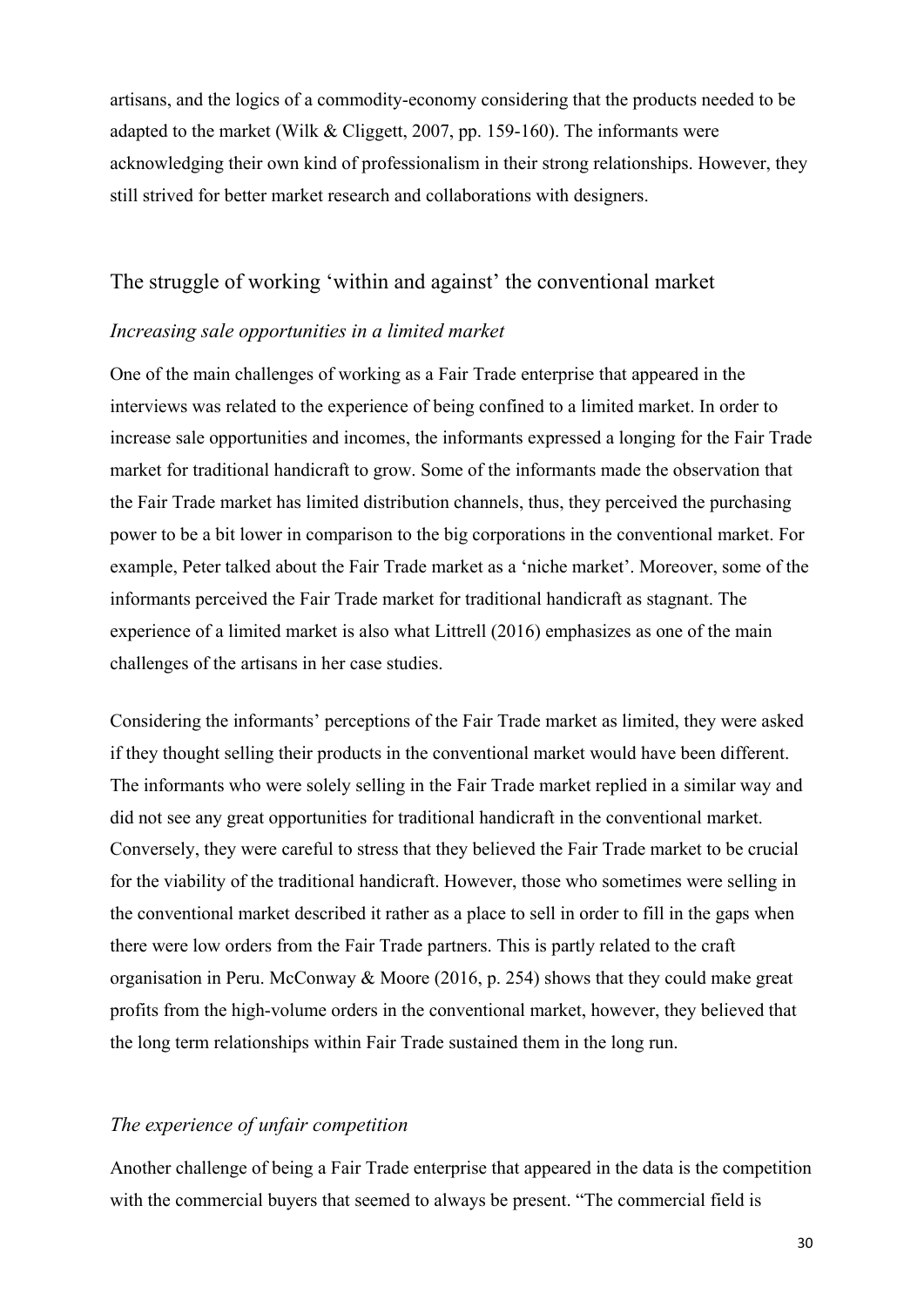dominating, so the competition is really hard for the small organisations as within the Fair Trade movement." (Priya, India). This challenge concerning competition was related to several aspects. First, the main thing that appeared in the data was the competition with the mass-produced products and some of the informants expressed a fear of machinery taking over the manual work. However, they perceived the Fair Trade market as a market for handicraft, thus, this competition was related to the products existing in the conventional market. This is related to the argument of Littrell and Dickson (1997), who emphasize that a different market logic is crucial for the handicraft, considering that the mainstream markets are flooded with cheap manufactured products that are difficult to compete with.

Second, some of the informants expressed an ambivalence considering the costs of being a 'guaranteed Fair Trade member' since they felt that this puts them into an inferior position, compared to other actors in the conventional market. For example, Peter explained that in order to increase the artisans' business opportunities, the artisan groups they worked with were not bound to sell their products through their organisation. This meant that commercial buyers were able to trade directly with the artisans and export the products at a lower price. "And because he's not investing, he can afford to put a smaller mark-up and push you out of the market. So this is one of the negative aspects. But that is competition. So there is not very much you can do about it." (Peter, Kenya). This comprehension of 'the rule of the game' was also expressed by some of the other informants, nevertheless, it became clear that the perception of an unfair competition caused a feeling of frustration. However, some of the informants believed that the novel certification system of WFTO could increase their market competitiveness. Thus, being certified as a Fair Trade enterprise seemed important considering the competition with the commercial actors. "Along with other components, trust is a big issue to expand your business. So, it is important to certify that this specific group is doing good. Then Fair Trade is a nice certification system." (Shyam, Bangladesh). In similar ways, both Littrell (2016) and McDowall, et al., (2011) argue for the importance of the Fair Trade handicraft sector to be included in a certification system considering the increasing demand in control of production, thus, certification enables the handicraft to compete in the conventional market.

Third, other informants perceived the competition as unfair due to challenges related to a demanding work of managing an organisation that needs to be fully transparent, which they experienced required a lot of time and energy. However, as described above, they were simultaneously careful to stress their awareness of the purpose of certification.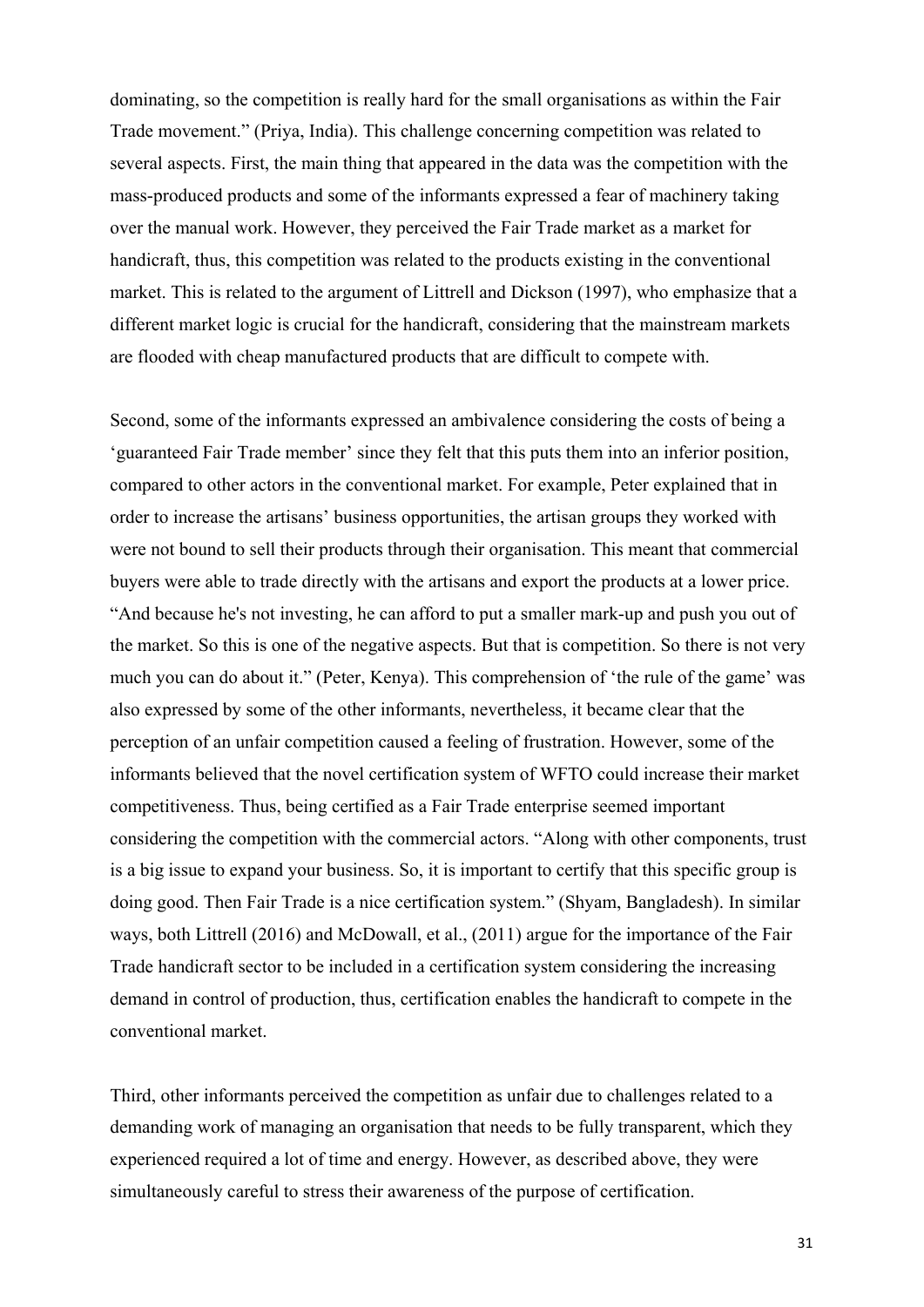If we sell to a normal mainstream market, maybe they don't ask to test for safety, but for all the Fair Trade buyers, it's a must we have to follow. Because when we call us Fair Trade, we have to certify all those condition, otherwise this doesn't make sense. (Minh, Vietnam).

Even though it is being perceived as a necessity, being transparent involves a great deal of information sharing. This can be related to Geertzs (1978) findings in the bazaar economy, where the relationships between sellers and buyers is characterized by a mutual dependence concerning the distribution of knowledge; the buyer requires the information of the seller, and the seller is tied to his customer and thus bound to share the information. Such knowledge sharing can be seen in the relationships in the Fair Trade market, where the buyer requires the seller to be transparent in line with the logics of the Fair Trade practice, as outlined in the second Fair Trade principal of 'Transparency and Accountability' (WFTO, 2017). However, when selling in the conventional market, this kind of knowledge is not needed, which consequently causes the perception of an unfair competition.

#### <span id="page-32-0"></span>*Being the alternative or improving the conventional market?*

In addition to the above described challenges, there also seemed to be a longing for the commercial buyers to adapt the practice of Fair Trade. The Fair Trade objective to influence the conventional market is to some extent apparent in the data. For example, when the informants got the question if they thought they could learn anything from the practices in the conventional market, some of them were careful to stress that, above all, they thought that actors in the conventional market could learn from the practice of Fair Trade.

> Fair Trade is a concept, it's a way of life, it's a holistic approach. And conventional trade can adopt it. We don't need to say that they should be two different things, they should be all together. And conventional trade, they should embrace Fair Trade principles, and ideas and actions. (Priya, India).

However, some of the informants also explained that they could see how the demand in the conventional market has changed over the years. For example, they described that the commercial buyers have become more aware of the social aspects in the production stage, even though it was the environmental aspects that the informants perceived to be their highest priority. This is related to the observation of McDowall, et al., (2011), that the social and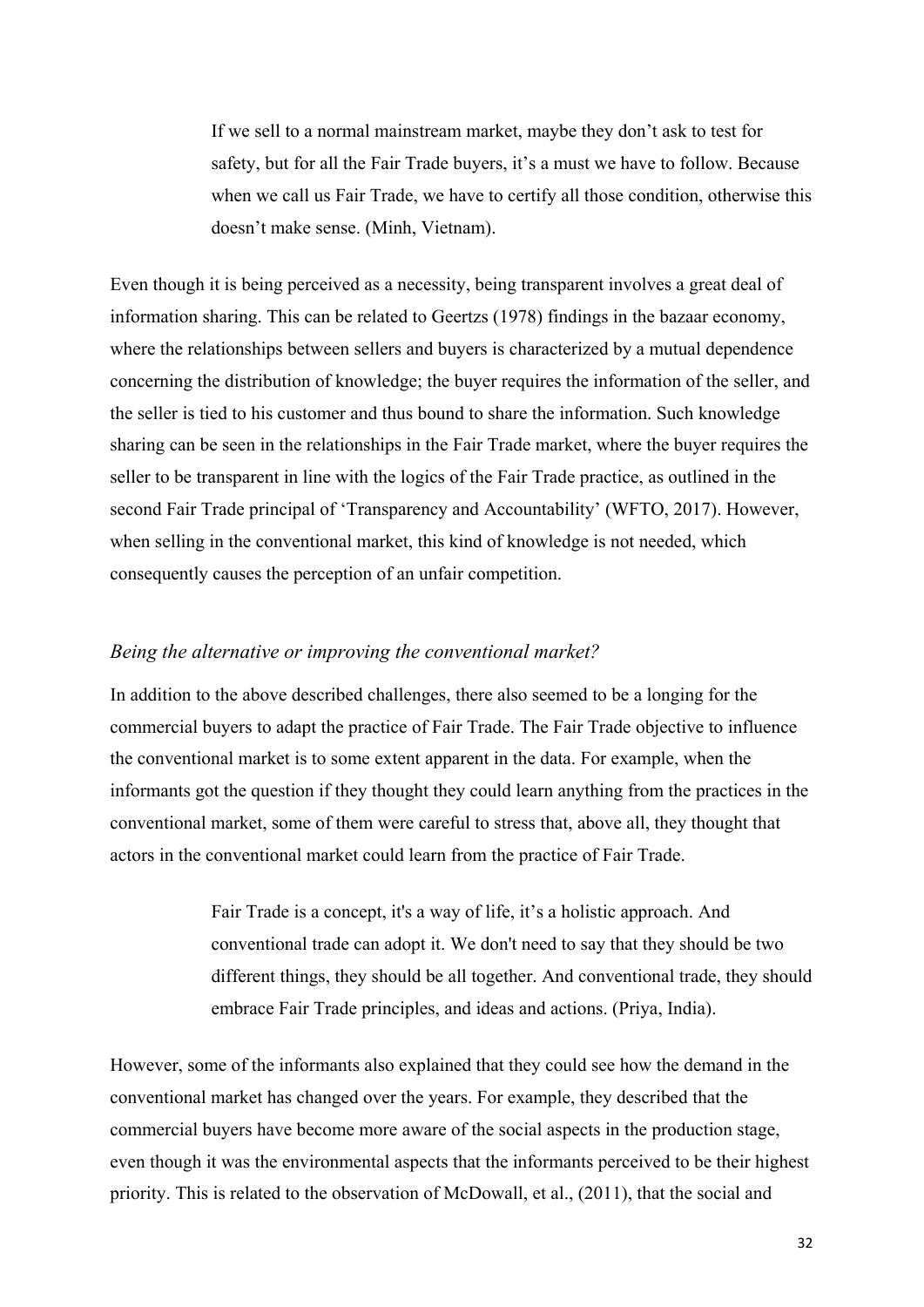environmental awareness of the commercial sphere has increased, which they argue are shown in the development of CSR programs in the mainstream corporations. Furthermore, the aspiration to affect the practices in the conventional market is related to the opinion of the Fair Trade pioneer VanderHoff Boersma (2008), who argues that the Fair Trade market should not strive to be an alternative market, or a 'niche market', parallel to the conventional market. It should rather be understood as a means to correct and create better conditions within the conventional market.

The paradox of operating 'within and against' the conventional market appeared to be a struggle for all of the informants considering the experience of Fair Trade as a limited market and the struggle to compete in the commercial sphere. The Fair Trade practice is supposed to be an alternative to the practice in the mainstream market, however, according to the stories of the informants, it seemed to be impossible not to get affected by the logics of the conventional trade, which becomes clear considering their previous described aspiration towards 'more professionalism'. Leigh Taylor (2004) emphasizes precisely that the conventional market logic is affecting practitioners of Fair Trade, specifically considering the conventional objective of competition. In line with feminist economics, it can be seen that the conventional market logic is characterized by the idea of the 'rational economic man' (Benería et al., 2016, p. 101) and the struggle of the informants appeared to be a struggle between the 'caring and cooperative behaviour' and 'the maximising individual' (ibid, p. 52). In other words, the work of the informants appeared as a contradiction; as practitioners of Fair Trade, their objective was social and economic justice, and environmental sustainability, at the same time, they were being forced to always take into account the logics of profit and competition.

#### <span id="page-33-0"></span>Difference in a time of a global crisis

#### <span id="page-33-1"></span>*Challenges in the covid-19 pandemic*

All of the informants described that the trade during the covid-19 pandemic has been a challenging experience since their orders dropped dramatically. The low orders have forced the artisans to live out of their savings and according to Peter "they are just surviving". Some of the informants described that their organisations' developmental work has been their main focus during this year. For example, they mentioned food relief programs for the artisans and their communities. Apart from the low orders, other key factors to remember are the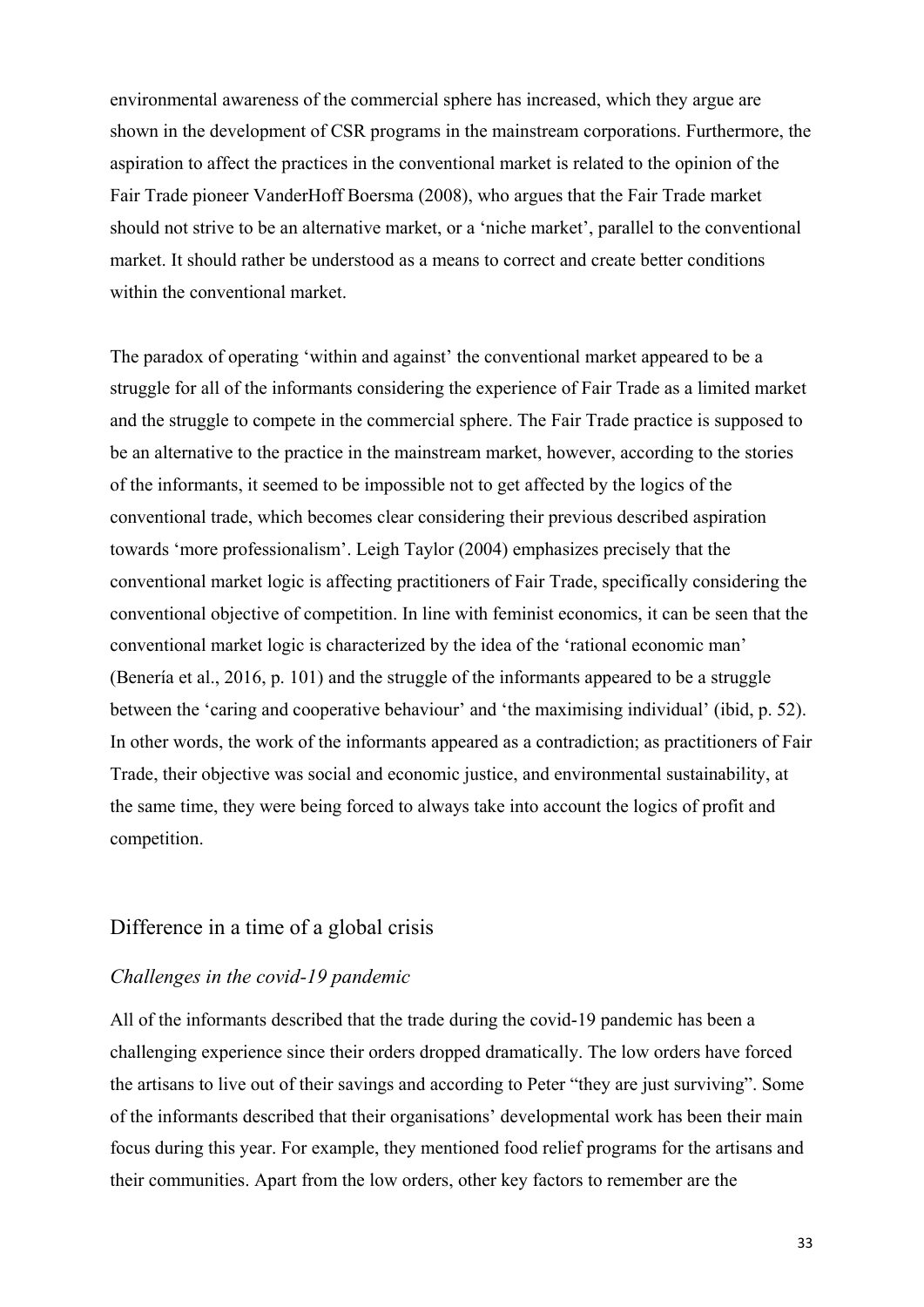challenges related to the pandemic that are not necessarily connected to challenging trading conditions. For example, India has been one of the worst affected countries from the disease in terms of fatalities (Gamio & Glanz, 2021) and Priya expressed grief over their many losses.

The informants described that their domestic market for traditional handicraft depends mainly on tourists and expats, thus, their local trade has been exceptionally low. Consequently, all of the informants described how they were surviving on their exports. Some of them thought that the big corporations in the conventional market have had an advantage in the crisis, since they have more resources and were able to easily transform their business to adapt to the circumstances. For example, Shyam talked about the fast adjustment of the commercial actors to convert their businesses online. He believed that the retailers of Fair Trade might not have the recourses to make the same adjustments. However, other informants described an adjustment of their production. Minh explained that they had shifted their production to produce masks by hand woven fabric from the textile artisans, and that the fabric was sent to other artisan groups to further accomplish the masks, in order to spread out the work. This flexibility and creativity in production is also precisely what Littrell (2016, p. 471) highlights as a character of the Fair Trade craft enterprises in her case studies.

#### <span id="page-34-0"></span>*Back to the gift-economy*

In the data, the context of the covid-19 pandemic illuminates the difference between operating in the conventional market and the Fair Trade market. The worldwide measurements of lockdowns in order to cope with the spread of the disease highly affected the global trade (UN, 2020, p. 15). However, the informants expressed a gratitude towards their Fair Trade partners as they described how the buyers from the conventional market 'just disappeared'. "We have not received any order from the regular market, but within Fair Trade, because we have our relationships, they are the ones who gives us work, that forms 35-40%." (Peter, Kenya). As previously described, all of the informants pointed to the long term relationships within Fair Trade as a security in their trading conditions, and that the pandemic had further proven the importance of these relations.

> During this time, the very difficult time, we see that the support from the Fair Trade organisations is very great. Why the other, the conventional buyers, they will stop by. Because the situation is very difficult, right? But many of the Fair Trade buyers try to maintain the orders, even small, even little, but they try to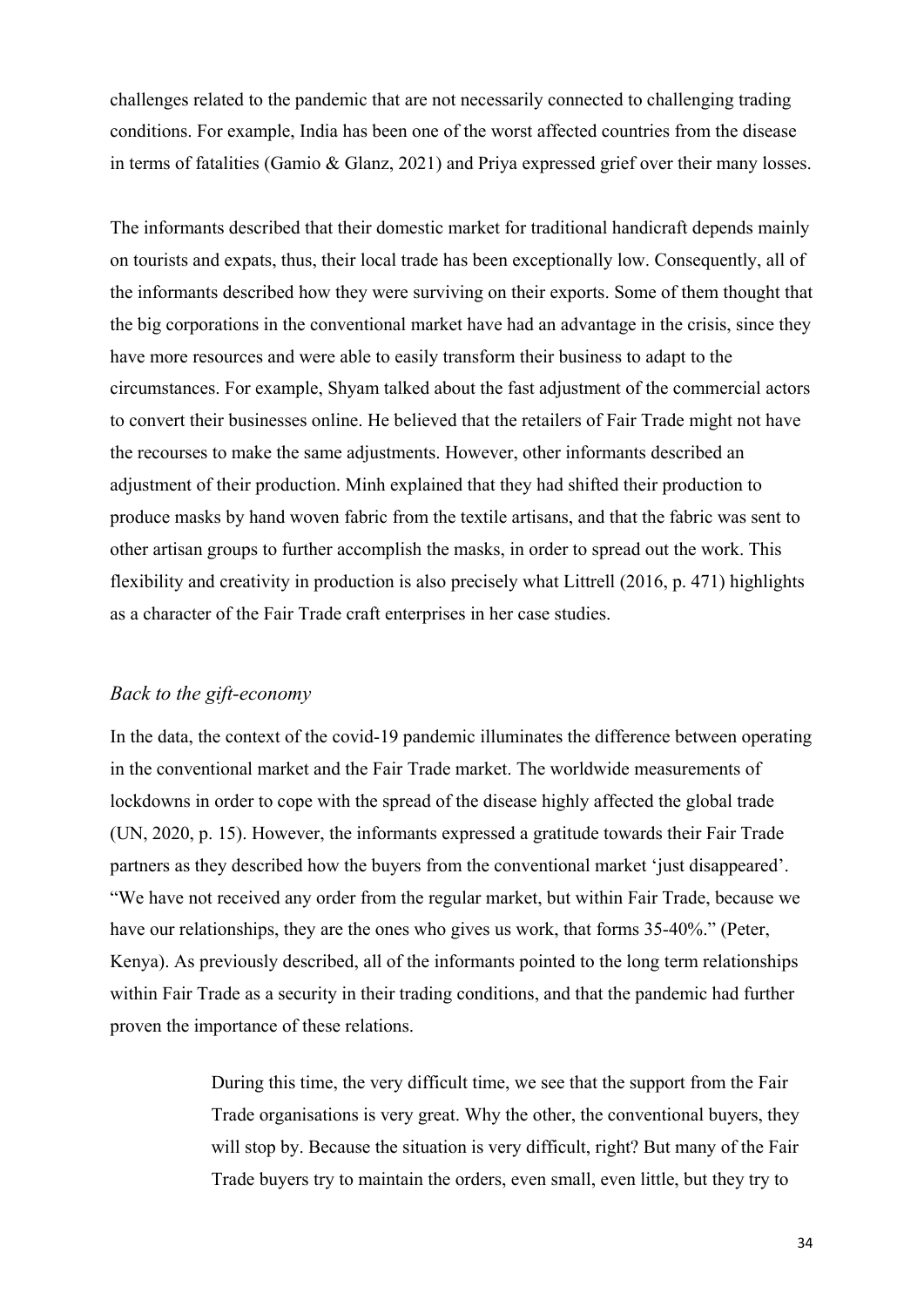maintain the order. Because they know that they need to support the artisans. So they have their own difficulties, but they try still to support the artisans. So I think it's a difference, that's a big difference between Fair Trade buyers and the conventional buyers. At this period of time. (Minh, Vietnam).

Apart from the buyers' attempt to maintain placing orders, some informants described how the Fair Trade partners also helped with humanitarian support. All the informants believed that it was the trade within the Fair Trade market that had sustained them during the year of the pandemic. This can be related to internal research by WFTO that shows how Fair Trade enterprises are estimated to be four times more resilient (in bankruptcy terms) than mainstream small and medium-sized enterprises (SME) (Doherty et al., 2020, p. 25).

In the context of a global crisis in trade, the sociality of the Fair Trade market appeared to be the reason of the survival of the informants' organisations. In similarity to Geertzs (1978) idea of the bazaar economy, the close relationships in the Fair Trade market were described by the informants to be specifically valuable during the pandemic. Furthermore, in the light of the informants perceived solidarity between them and the Fair Trade partners, the logics of a gifteconomy appeared to returning, considering that it seemed to be more important to maintain and nurture their relationships, than maximizing profits. Moreover, it can be seen that the Fair Trade practice worked in opposite to the conventional market logic in a time of a crisis.

#### <span id="page-35-0"></span>*Looking at the future from a crisis perspective*

Despite the challenging time due to the pandemic, all the informants expressed hope and encouragement about the future for traditional handicraft. The desire for the Fair Trade market for traditional handicraft to grow seemed to outweigh the related struggles as outlined above. For some informants, the global interest in traditional handicraft had been proven during the pandemic. For example, Shyam had the experience that during this period of time, people had been even more encouraged to buy the handmade products. That said, there were several struggles for the future of traditional handicraft that appeared in the data. For example, some of the informants expressed a concern about the lack of interest from the younger generations.

> The next generations are not very much interested in continuing the handicraft. They want the white collar jobs […]. It's the same like farmers, you know, more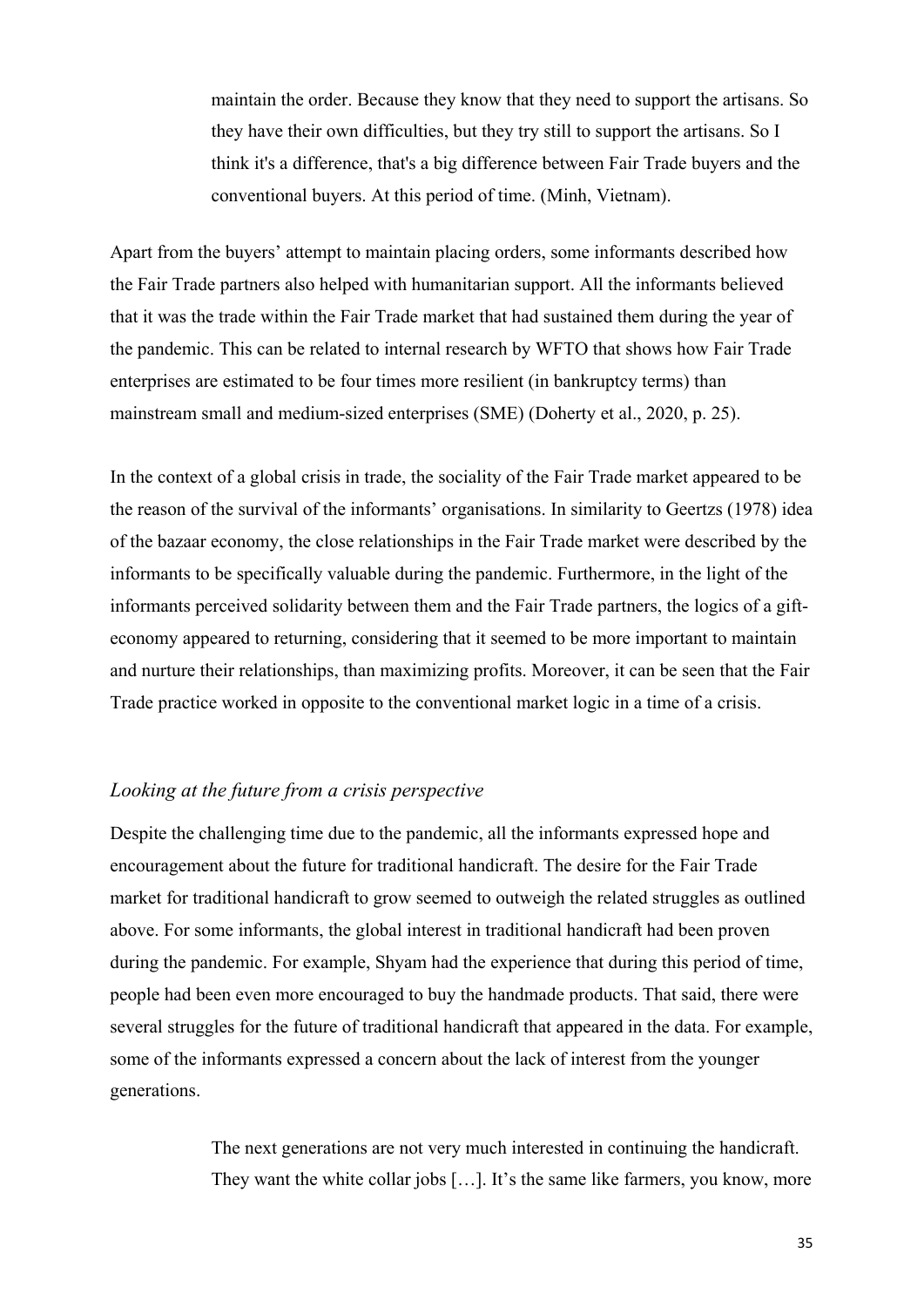and more farmer's children, they don't want to become farmers. Because it's very hard work. So things will change. (Priya, India).

Similarly, Peter explained that he thought the desire for young people were to get a job in the industry or in an NGO, not to continue their parents traditional work in crafts. This concern is recurrent in most of the interviews. Some of the informants pointed specifically to the use of electronics such as phones and computers, and they perceived that young people do not seem to have the time and patience to learn the craftsmanship. Furthermore, it becomes clear that it was not just specifically the traditional handicraft that the informants were afraid to lose, it was the cultural and social aspects that surrounds it. For example, Valentina expressed a fear of their indigenous cultures getting lost, she explained that if they lose one thing they might lose the other: "We also want to pass on the craftsmanship to our children. […] If we lose making crafts, we would also be losing our languages, our cultures, our values, our food." (Valentina, Bolivia). Moreover, Shyam emphasized the importance of the social context of the craftsmanship and expressed a sadness of a fragmentation he perceived to be growing between the younger and older generations. In other words, the sociality of the traditional handicraft appeared to be the reason of protecting the viability of the craftsmanship.

Ultimately, as previously described, the competition with the mass-produced products in the conventional market was the most recurrent fear of the future for traditional handicraft. However, the informants' perceptions of the stable relationships they had within Fair Trade appeared to be the driving force of their articulated hope when looking at the future. Furthermore, the practice of Fair Trade was perceived as the obvious way of ensuring the viability of the traditional handicraft.

> And we should not think only about the profit, [about the] business, how to grow. That's an important security, but at the same time, we should also work to keep alive our art, our traditions, and that is what our organisation is doing. So I don't think [the handicraft] will die. I think hundreds of years ago the traditions were there. Maybe they will change shapes, but it's going to stay. (Priya, India).

This summarizes well the key aspects of the importance of Fair Trade as expressed by the informants. It can be seen that the informants' confidence of the future viability of traditional handicraft lies in the sociality of the Fair Trade market. This is related to the findings of Littrell (2016, p. 471) as she argues that Fair Trade has proven to put the interests of the artisans first by realizing their artistic traditions in both production and design. Furthermore,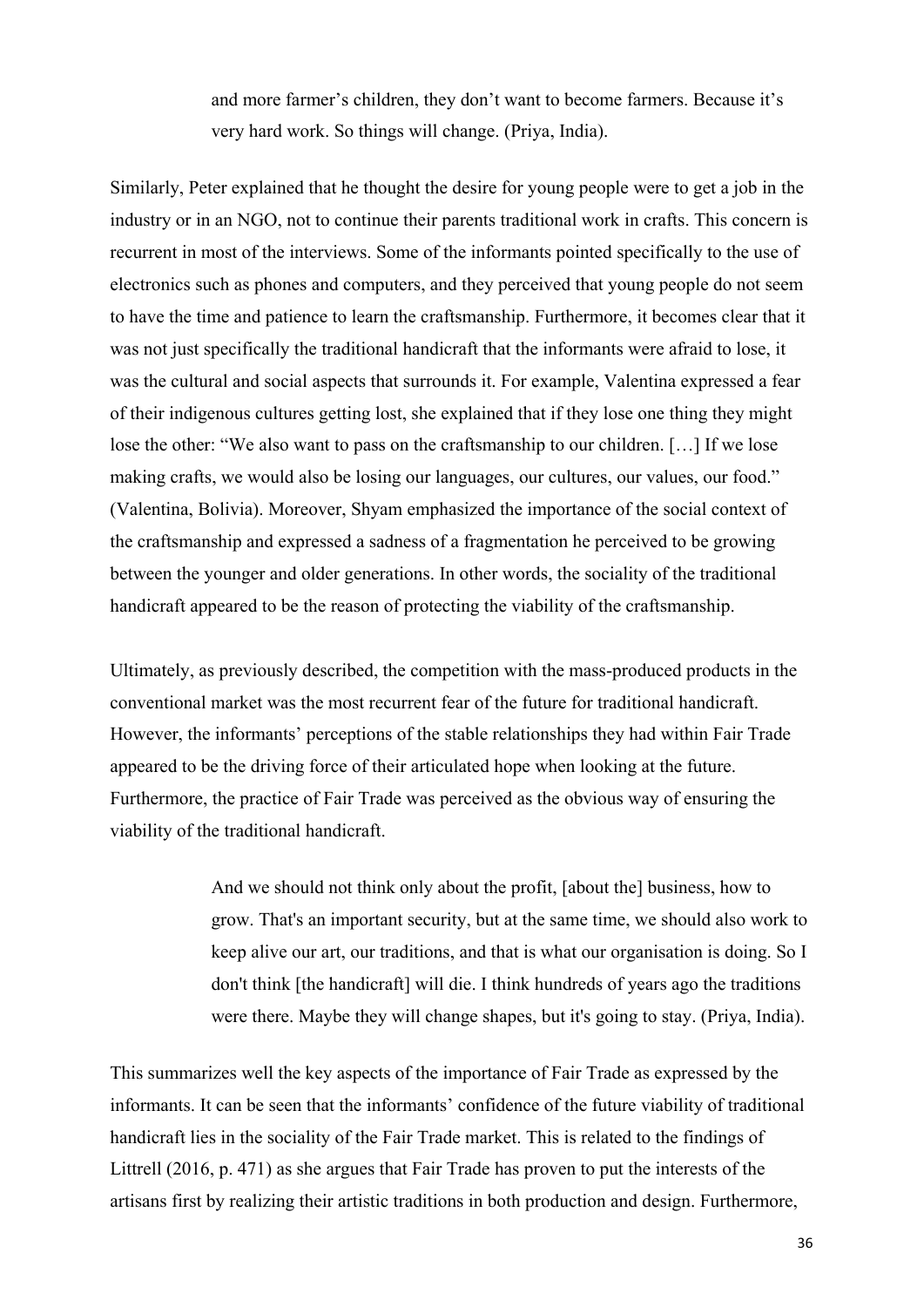the process of a cultural exchange as an important phenomenon for strengthening the traditions of handicraft, as expressed by Murray (2010), appears in the previously described perception of the need for market adaptation. In other words, the adjustments of the handicraft to the demands of the market are further that which enables the artisans' income generation. Hence, in order for the artisans to survive on the craftsmanship, the overall objective of the informants was to better understand the demands of the market.

### <span id="page-37-0"></span>**6. Conclusions**

The two-pronged viability of traditional handicraft that appeared in the data concerns the income generation for the artisans and the maintenance of their cultural heritage. According to the informants, this has been possible in the Fair Trade market where they had the experience of being valued properly. This can be understood through the analysis of the sociality of the Fair Trade market. By contrast, the experience of trade in the conventional market was perceived as challenging which mainly were related to issues concerning insufficient payments, and volatile and unreliable relations. However, simultaneously, some of the informants expressed an aspiration towards the conventional market, both to reach the bigger crowds in order to expand the market for traditional handicraft, but also to learn the perceived 'professional' behaviour, which were mainly associated with an approach of better market adaptation.

A recurrent subject in the data was the experience of the Fair Trade market as a limited market. This was to some extent related to the perception of the market as stagnant and the lack of market growth. On the other hand, the informants expressed a gratitude that the Fair Trade market had been consistent, which, furthermore, was one of the main challenges in the conventional market. This illuminates a contradiction considering that the informants were grateful for the Fair Trade market but, simultaneously, some of them expressed a tiresome feeling that it was also stagnant. This paradox was not unknown to the informants, rather, they seemed highly aware of the struggle. Yet, the informants were careful to stress that they thought of the Fair Trade market as vital for traditional handicraft and consequently seemed to have trust in the future.

The understanding of Fair Trade as the right market for traditional handicraft was by the informants explained through several aspects. First, some of the informants perceived the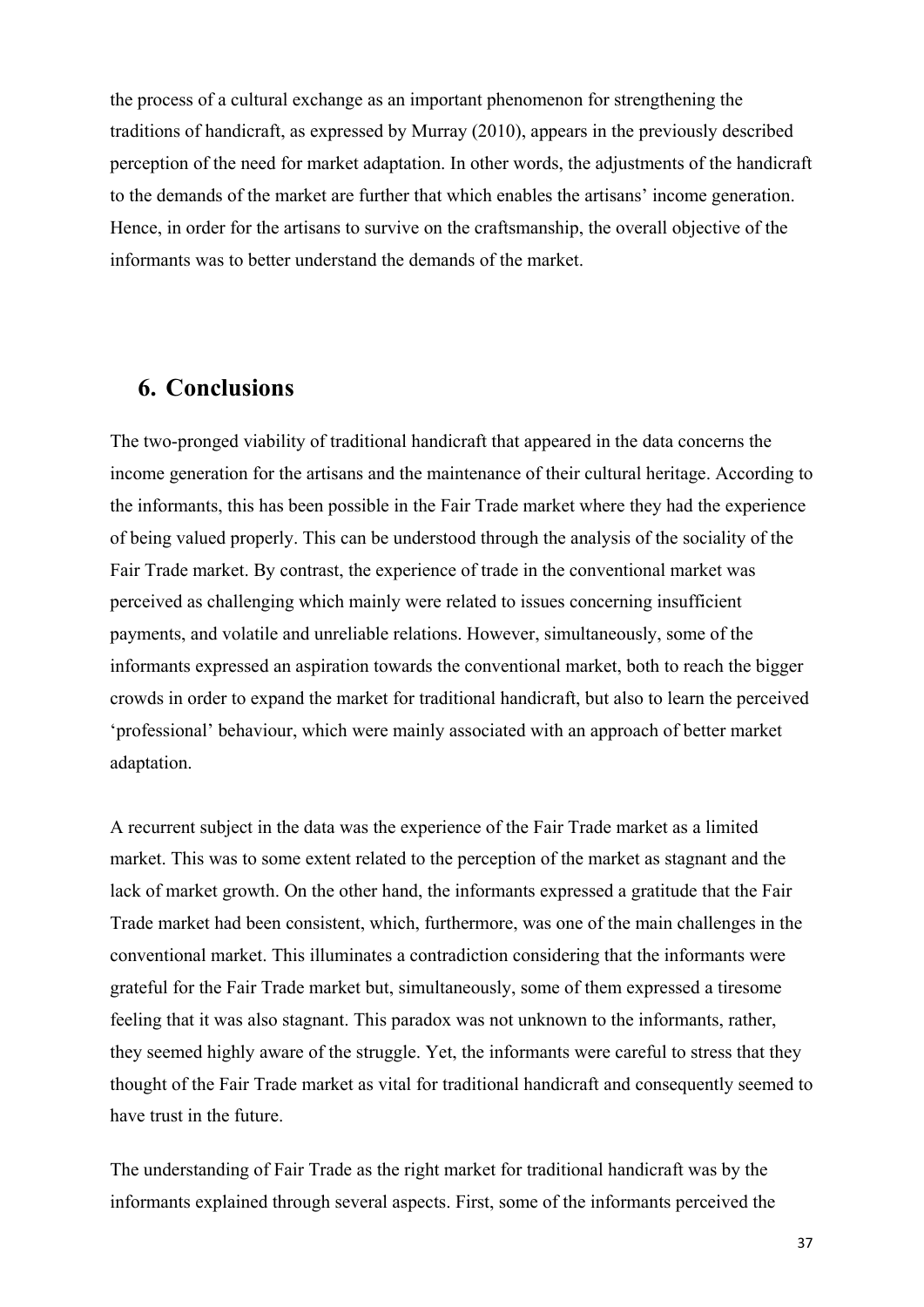insufficient payments in the conventional market as an oppressive practice, and further emphasized the wages in the Fair Trade market as crucial. Second, the long term relationships were highlighted by all the informants as the main difference between the Fair Trade market and the conventional market. The payments and consistency in the Fair Trade market appeared as essential parts to pursue the investments in the craftsmanship. This constituted the professional way of practicing Fair Trade which enabled them to work and trade with traditional handicraft in a globalized market. Third, due to the competition with the massproduced goods in the conventional market, the informants appreciated the alternative objectives within Fair Trade, where the products were being valued out of its social and cultural characters, which accordingly seemed to be the success of their practice. Thus, the theoretical understanding of the sociality of the Fair Trade market can be seen as vital for traditional handicraft.

Through the theoretical lens of the gift/commodity dichotomy, it could be argued that the exchange in the very early beginning of the Fair Trade market was characterized by the logics of a gift-economy (Wilk and Cliggett, 2007, p. 159). In other words, the social relations were the reason of trade and the value of the product was the story of the person behind, not necessarily the product itself. Some of the informants expressed this as 'a sympathy trade'. This exchange in information required close relationships between sellers and buyers comparable to Geertzs (1978) idea of the bazaar economy. According to the stories of the informants, it can be seen that Fair Trade had proven the possibility of a different marketplace with social objectives rather than merely capitalistic goals, and further challenged the neoliberal longing for a free market separated from social involvements. However, the informants described a need to adapt to the demands of the market, in order to increase sale opportunities for the artisans. In other words, there was a need to expand from the logics of a gift-economy, to a way of thinking about their handicraft as commodities that needed to improve its market attraction. Thus, the Fair Trade marketplace evolved into an arena where the exchange of products illustrates a blurred line between the purpose of gifts and the purpose of commodities. Yet, while orders from the conventional market disappeared due to the challenging time of global trade in the covid-19 pandemic, the informants expressed their appreciation for the efforts from their Fair Trade partners as they continued placing orders. Accordingly, the context of the pandemic showed that the logics of a gift-economy may have re-emerged, and, furthermore, shed light on the sociality of the Fair Trade market.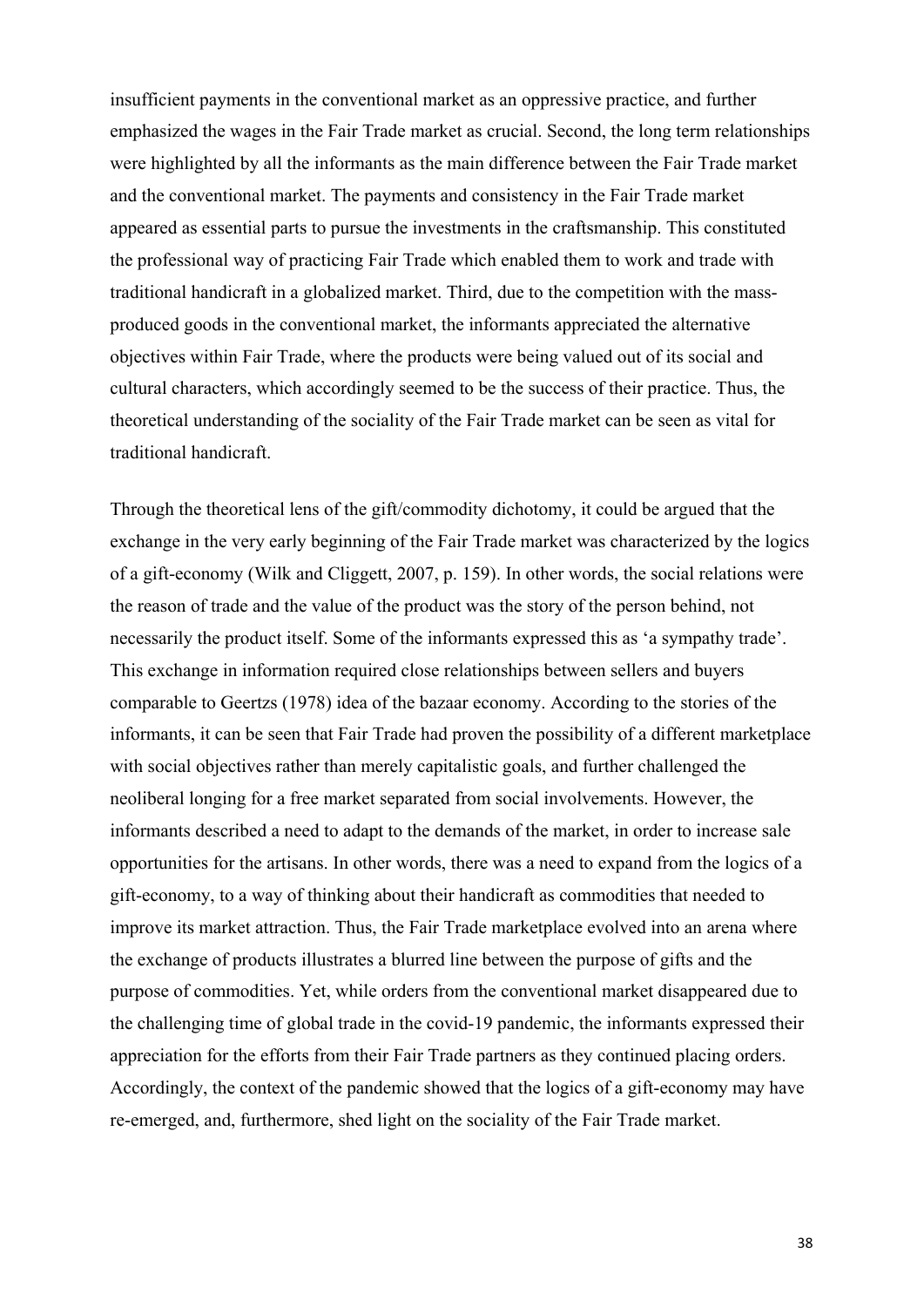#### <span id="page-39-0"></span>Future research and concluding reflections

The ambition of this study was to illuminate how members of WFTO in five countries in the Global South perceived the market for traditional handicraft. This has been achieved through examining their perceptions of possibilities and challenges to trade in the Fair Trade market, and further how they perceived it to be different to the conventional market. The results have to some extent confirmed previous research on the struggle of working 'within and against' the conventional market. Moreover, although it relied on a small sample of informants, what really stood out in the data was the informants' longing for certain aspects that were associated with the practices in the conventional market, yet, at the same time, they seemed determined that the practice of Fair Trade was essential for trade in traditional handicraft. Thus, for future research, it would be interesting to advance the investigation of how practices in the conventional market could influence the practice of Fair Trade, without undermining their original purpose of being a counterpart to the conventional market logics and further risk to increase the commodification of traditional handicraft. Added to this, future research could investigate whether Fair Trade actually influences practices within the conventional market, and if so, could the movement challenge the mainstream understanding of markets as disconnected to the sociality?

Although it was not the purpose of this study, the novel certification system of WFTO were by some of the informants mentioned in a positive sense. Thus, it would be interesting for future research to investigate if the Guarantee System of WFTO, that certifies entire organisations as Fair Trade, is preferable to the product certification system of FLO.

Another research topic could be to investigate the conditions for traditional craftsmanship in contexts that are highly affected by the climate changes, where access to traditional raw materials is at risk of being destroyed. Furthermore, it would be interesting to explore the connections between the traditional handicraft and sustainable development considering that traditional craftsmanship entails a practice that should be highly valuable for practices and knowledge of sustainable development.

Finally, through the theoretical understanding of the sociality of markets, this study has brought insights to the meaning of Fair Trade in a context of a global crises. This would be an interesting subject for future research, specifically to evaluate the logic of the Fair Trade market after the pandemic.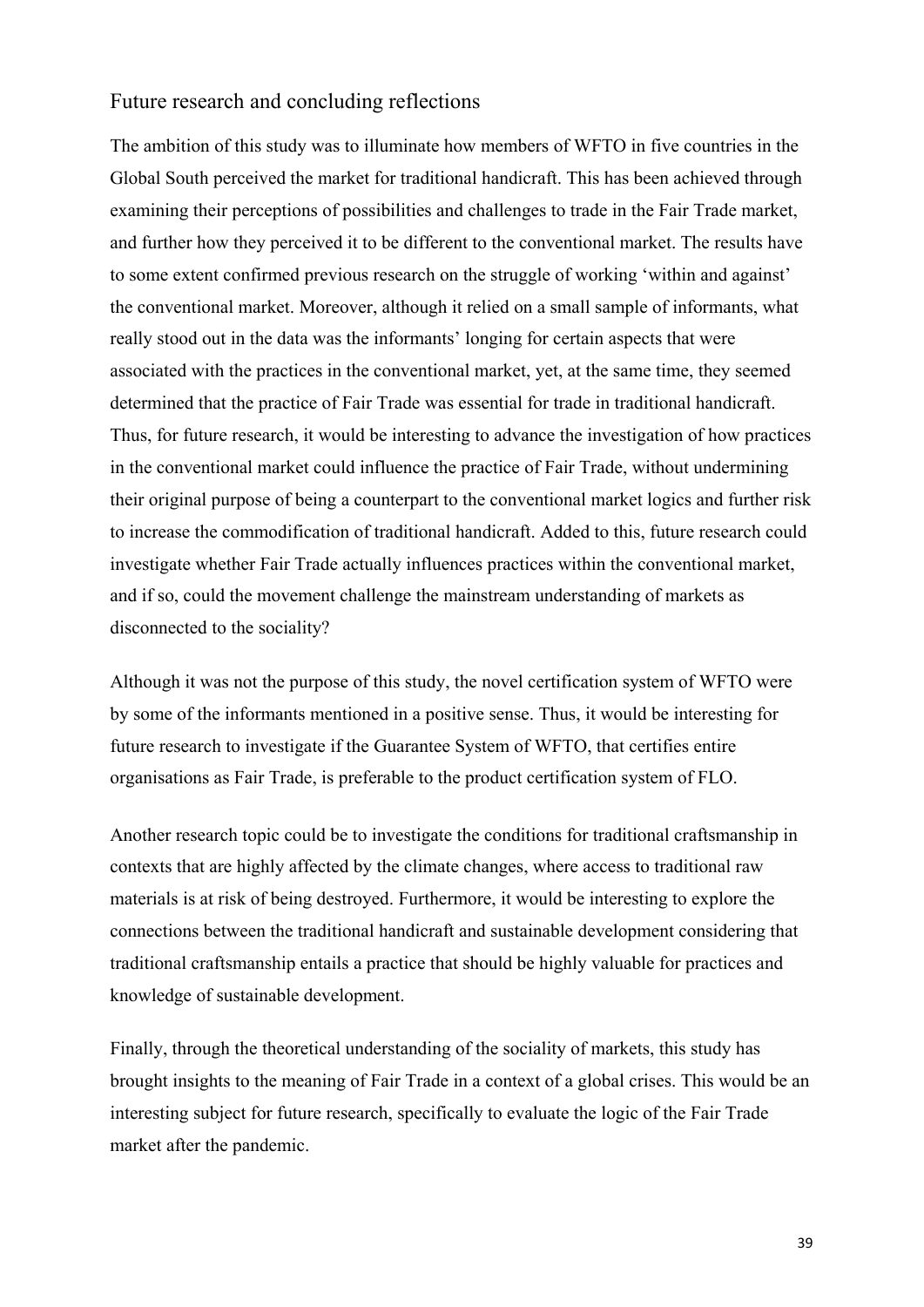# <span id="page-40-0"></span>**References**

Archer, C. & Fritsch, S. (2010). Global fair trade: Humanizing globalization and reintroducing the normative to international political economy. *Review of International Political Economy*, 17(1), 103-128, doi: 10.1080/09692290902725002

Aspers, P. (2011). *Markets.* Cambridge: Polity Press.

Benería, L., Berik, G. & Floro, M. S. (2016). *Gender, Development and Globalization. Economics As if All People Mattered.* (2<sup>nd</sup> ed.). New York: Routledge.

Bryman, A. (2012). *Social research methods* (4<sup>th</sup> ed). New York: Oxford University Press.

Carruthers, B. & Babb, S. (2013). *Economy/Society: Markets, Meanings, and Social Structure.* Sage Publications.

Conway, D. (2014). *Neoliberalism. Globalization's neoconservative enforcer of austerity.* In Desai, V. & Potter, R. B. (red.). The Companion to Development Studies. (3 ed.). Abingdon: Routledge

Doherty, B., Smith, A. & Parker, S. (2015). Fair Trade market creation and marketing in the Global South. *Geoforum*, 67, 158-171, http://dx.doi.org/10.1016/j.geoforum.2015.04.015

Doherty, B., et al. (2020). *Creating the new economy. Business models that put people and planet first*. World Fair Trade Organisation.<https://wfto.com/jointhebusinessrevolution/>

Eversole, R. (2006). Crafting Development in Bolivia. *Journal of International Development,* 18, 945–955, doi: 10.1002/jid.1297

Fairtrade International (FLO). (n.d.). How Fairtrade Certification Works. Retrieved 2021-05- 23 from<https://www.fairtrade.net/about/certification>

Fridell, G. (2006). Fair Trade and Neoliberalism: Assessing Emerging Perspectives. *Latin American Perspectives*, 33(6), 8-28, doi: 10.1177/0094582X06294109

Gamio, L., & Glanz, J. (May 25, 2021). Just How Big Could India's True Covid Toll Be? *New York Times*. [https://www.nytimes.com/interactive/2021/05/25/world/asia/india-covid](https://www.nytimes.com/interactive/2021/05/25/world/asia/india-covid-death-estimates.html)[death-estimates.html](https://www.nytimes.com/interactive/2021/05/25/world/asia/india-covid-death-estimates.html)

Geertz, C. (1978). The Bazaar Economy: Information and Search in Peasant Marketing. *American Economic Review*, 68(2), 28-32.

Kabeer, N. (1994). *Reversed Realities. Gender Hierarchies in Development Thought*. London: Verso.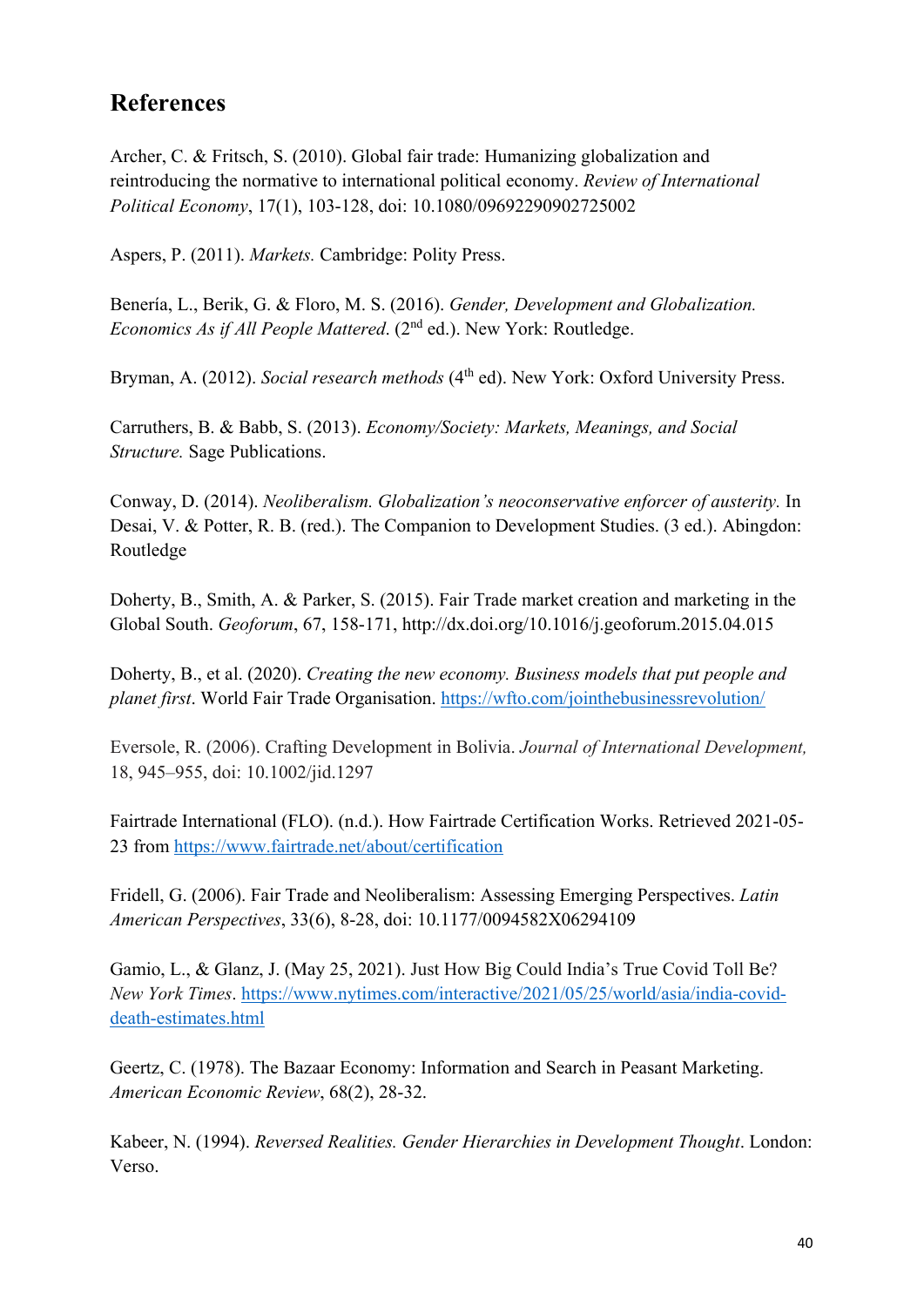Keahey, J., Littrell, M. & Murray, D. (2011). Business with a Mission: The Ongoing Role of Ten Thousand Villages within the Fair Trade Movement: Mennonite Central Committee and Expanding Networks. In A. E. Weaver (Ed.), *A Table of Sharing: Mennonite Central Committee and Expanding Networks* (pp. 265-283). Cascadia Publishing

Kvale, S. & Brinkmann, S. (2014). *Den kvalitativa forskningsintervjun*. Lund: Studentlitteratur.

Leigh Taylor, P. (2004) In the Market But Not of It: Fair Trade Coffee and Forest Stewardship Council Certification as Market-Based Social Change. *World Development,*  33(1), 129–147, doi: 10.1016/j.worlddev.2004.07.007

Littrell, M. (2016). *Fair trade and artisans*. In Raynolds, L. & Bennett, E. (red.) *Handbook of research on Fair Trade*. Cheltenham: Edward Elgar Publishing.

Littrell, M. & Dickson, M. (1997). Alternative Trade Organizations: Shifting Paradigm in a Culture of Social Responsibility. *Human Organization*, 56(3), 344-352.

Low, W. & Davenport, E. (2006). Mainstreaming fair trade: adoption, assimilation, appropriation. *Journal of Strategic Marketing*. 14(4), 315-327. doi: 10.1080/09652540600947912

Lyon, S. (2016). *Fair trade and indigenous communities in Latin America.* In Raynolds, L. & Bennett, E. (red.) *Handbook of research on Fair Trade*. Cheltenham: Edward Elgar Publishing.

McConway, M. & Moore, G. (2016). *Local fair trade organizations and institutional logics*. In Raynolds, L. & Bennett, E. (red.) *Handbook of research on Fair Trade*. Cheltenham: Edward Elgar Publishing.

McDowall, H., Humphreys, J., & Conlon, J. (2011). A new Fair Trade registration scheme based on the relations of production. *Development in Practice*, 21(2), 143-156, doi: 10.1080/09614524.2011.543276

Murray, K. (2010). Exogamy in World Craft A South South Perspective. *The Journal of Modern Craft,* 3(2), 137-142, doi: 10.2752/174967810X12774789403447

Raynolds, L. (2000). Re-embedding global agriculture: The international organic and fair trade movements. *Agriculture and Human Values* 17, 297–309 https://doi.org/10.1023/A:1007608805843

Raynolds, L. (2002). Consumer/Producer Links in Fair Trade Coffee Networks. *Sociologia Ruralis*, 42(4), 404-424.

Raynolds, L. & Bennett, E. (2016). *Handbook of research on Fair Trade*. Cheltenham: Edward Elgar Publishing.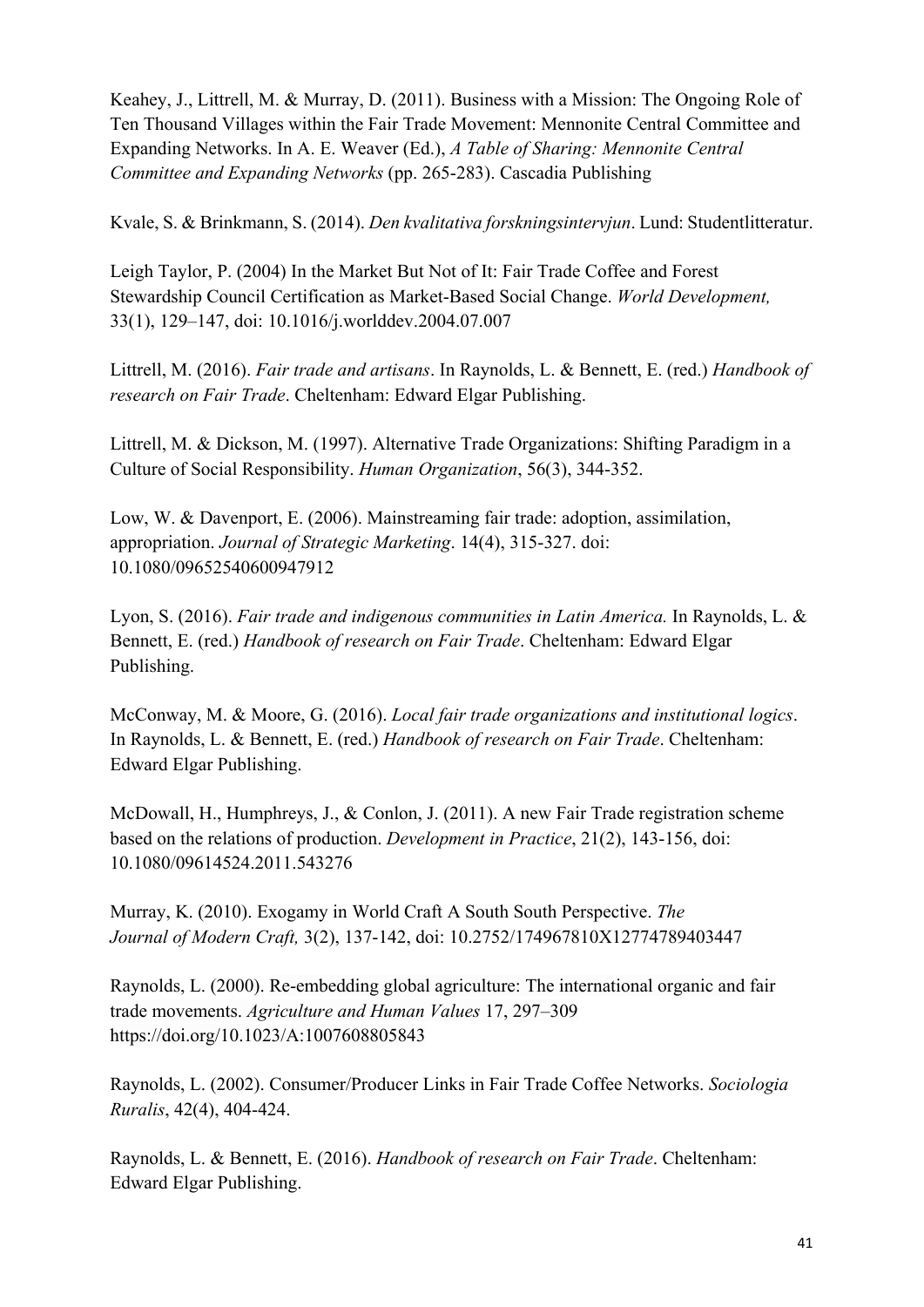Raynolds, L. & Greenfield, N. (2016). *Fair trade: movement and markets.* In Raynolds, L. & Bennett, E. (red.) *Handbook of research on Fair Trade*. Cheltenham: Edward Elgar Publishing.

Scrase, T. (2003). Precarious production: Globalisation and artisan labour in the Third World. *Third World Quarterly*, 24(3), 449-461. doi: 10.1080/0143659032000084401

Seitz, S. (2016). Pixilated partnerships, overcoming obstacles in qualitative interviews via Skype: a research note. *Qualitative research,* 16(2), 229-235. doi:10.1177/1468794115577011

Sherif-Trask, B. (2014). *Women, Work and Globalization; Challenges and Opportunities.* New York: Routledge.

Swedish Research Council. (2017). *Good Research Practice*. Vetenskapsrådet. [https://www.vr.se/download/18.5639980c162791bbfe697882/1555334908942/Good-](https://www.vr.se/download/18.5639980c162791bbfe697882/1555334908942/Good-Research-Practice_VR_2017.pdf)[Research-Practice\\_VR\\_2017.pdf](https://www.vr.se/download/18.5639980c162791bbfe697882/1555334908942/Good-Research-Practice_VR_2017.pdf) 

United Nations (UN). (2018). 2018 Revision of World Urbanization Prospects. Retrieved 2021-05-24 from [https://www.un.org/development/desa/publications/2018-revision-of](https://www.un.org/development/desa/publications/2018-revision-of-world-urbanization-prospects.html)[world-urbanization-prospects.html](https://www.un.org/development/desa/publications/2018-revision-of-world-urbanization-prospects.html) 

United Nations Conference on Trade and Development (UNCTAD). (2020). *Impact of the COVID-19 Pandemic on Trade and Development. Transitioning to a new normal.* UN. [https://unctad.org/system/files/official-document/osg2020d1\\_en.pdf](https://unctad.org/system/files/official-document/osg2020d1_en.pdf)

VanderHoff Boersma, F. (2008). The Urgency and Necessity of a Different Type of Market: The Perspective of Producers Organized Within the Fair Trade Market. *Journal of Business Ethics*, 86, 51-61, doi: 10.1007/s10551-008-9766-4

Walker, S., Evans, M. & Mullagh, L. (2019). Traditional Maker Practices and Sustainable Futures. The implications of expertise. *The Design Journal*, 22(1), 835-848. doi:10.1080/14606925.2019.1595403

Watson, M. (2005). *Foundations of International Political Economy*. Houndmills, Basingstoke, Hampshire and New York: Palgrave Macmillan

World Fair Trade Organisation (WFTO). (2017). 10 Principals of Fair Trade. Retrieved 2021- 05-23 from<https://wfto.com/our-fair-trade-system#10-principles-of-fair-trade>

World Fair Trade Organisation (WFTO). (2019). *WFTO Membership Fee Policy Paper*. WFTO. https://wfto.com/sites/default/files/Membership%20Fee%20Policy%202019\_1.pdf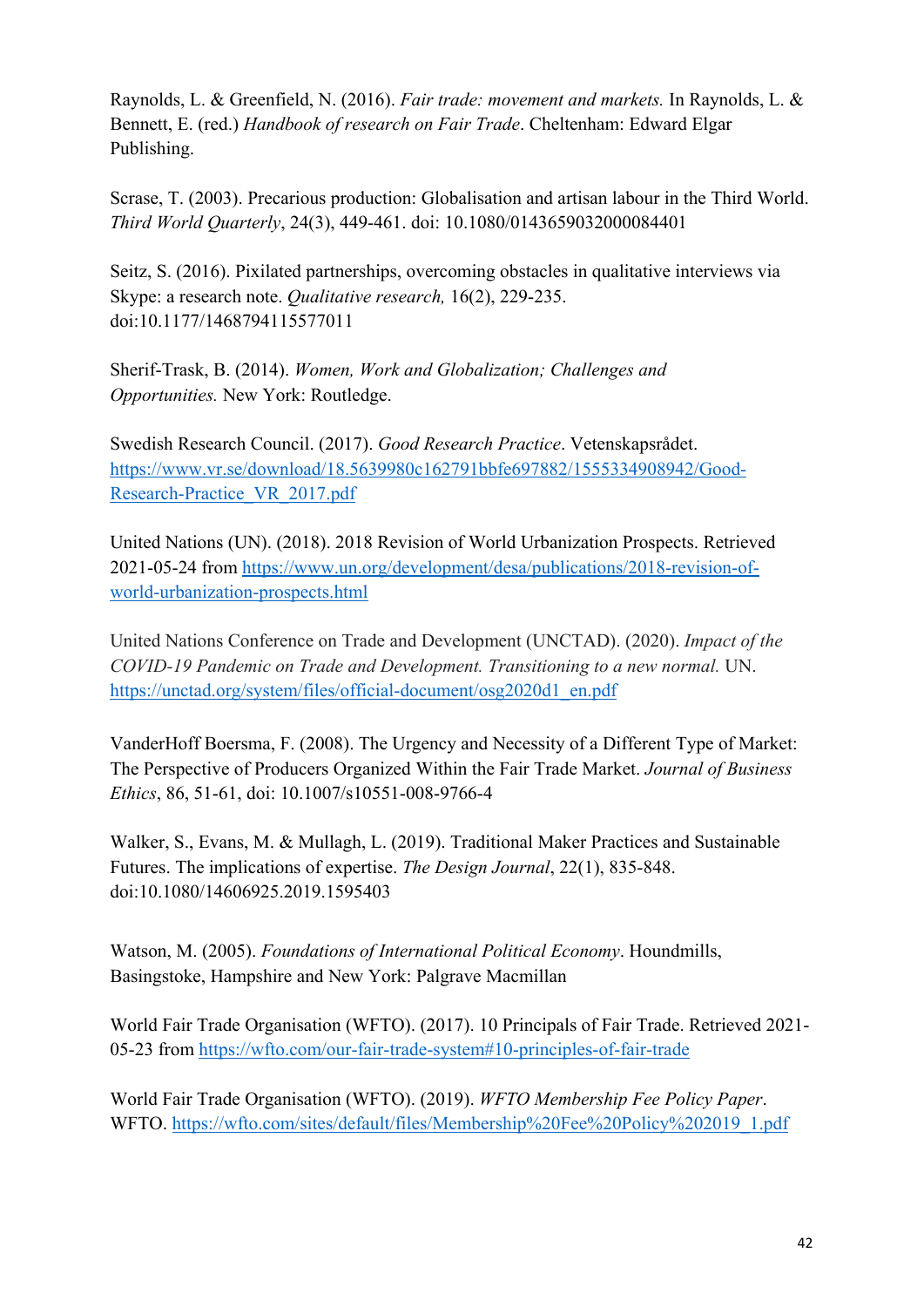World Fair Trade Organisation (WFTO). (n.d.a). Fair Trade and its importance to handicrafts producers. Retrieved 2021-05-23 from [https://wfto.com/news/fair-trade-and-its-importance](https://wfto.com/news/fair-trade-and-its-importance-handicrafts-producers)[handicrafts-producers](https://wfto.com/news/fair-trade-and-its-importance-handicrafts-producers) 

World Fair Trade Organisation (WFTO). (n.d.b). Our Guarantee System. Retrieved 2021-05- 23 from<https://wfto.com/our-fair-trade-system>

Wilk, R. & Cliggett, L. (2007). *Economies and Cultures. Foundations of Economic Anthropology* (2nd ed.). Cambridge: Westview Press.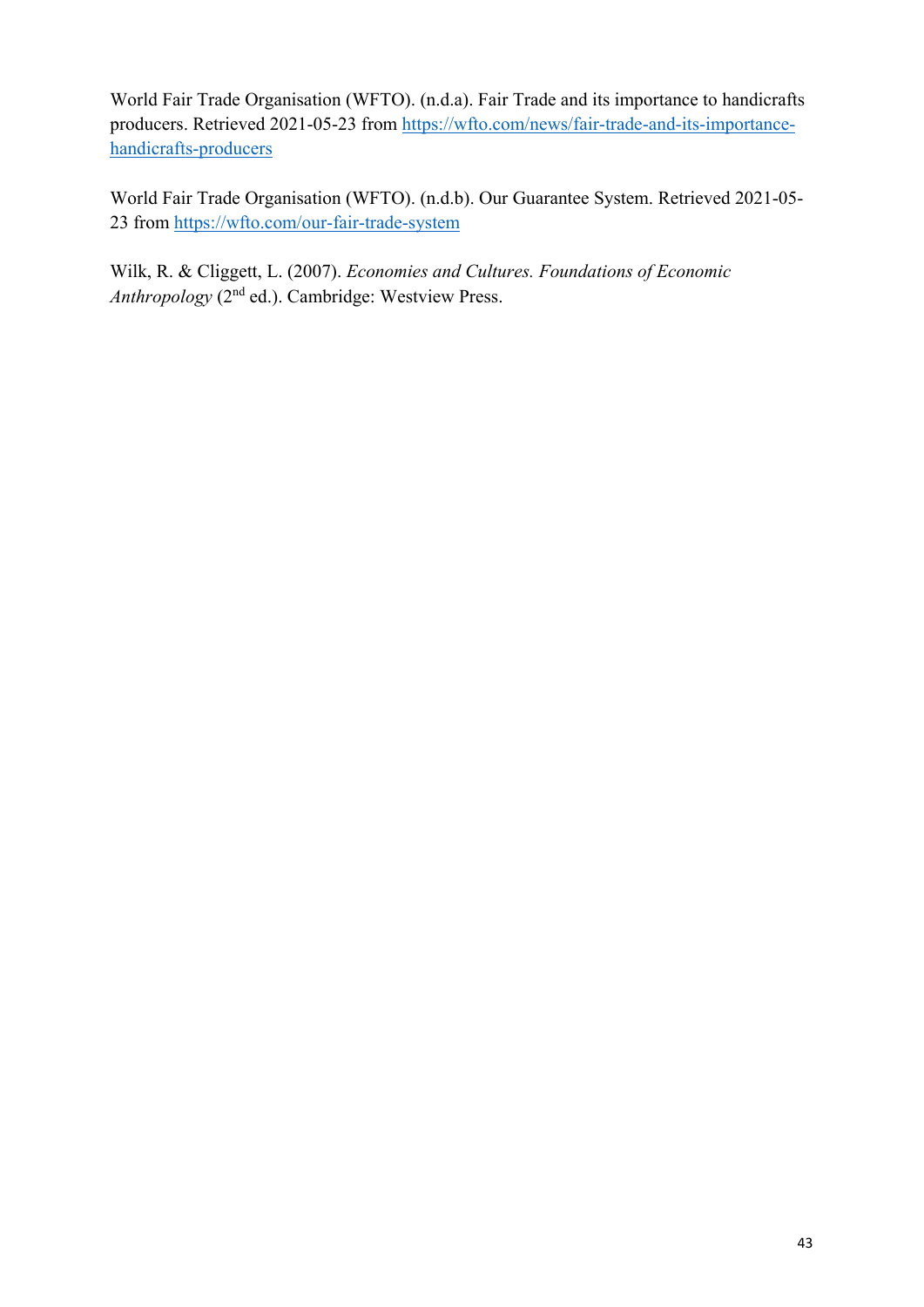# <span id="page-44-0"></span>**Appendices**

### Appendix 1. E-mail correspondence

Dear X,

This spring I will be writing my bachelors thesis in Global Studies at the University of Gothenburg. The current purpose for the study is to understand how different members in the WFTO experience the market for the traditional handicraft, and to understand the difference between selling in the Fair Trade market and the mainstream market. For that reason, I am interested in doing an interview with you and four other members in WFTO. The questions I will be asking are focused on your experiences.

I would be really happy if you are interested in helping me to do this study. Of course, the results will be totally confidential and I will give you my interpretation of the interview before I finish the study. You and your organisation will be anonymous and this information will only be available for me and my supervisor. It is important to know that you can always, at any time during the process, choose to cancel your participation. The interview will be on Zoom and will take maximum one hour.

The dates I suggest for the interview are during the weekdays of the last two weeks of March. But my schedule is flexible and I will of course adapt to what is possible for you. Thank you for your consideration!

Kind regards, Miranda Kårelind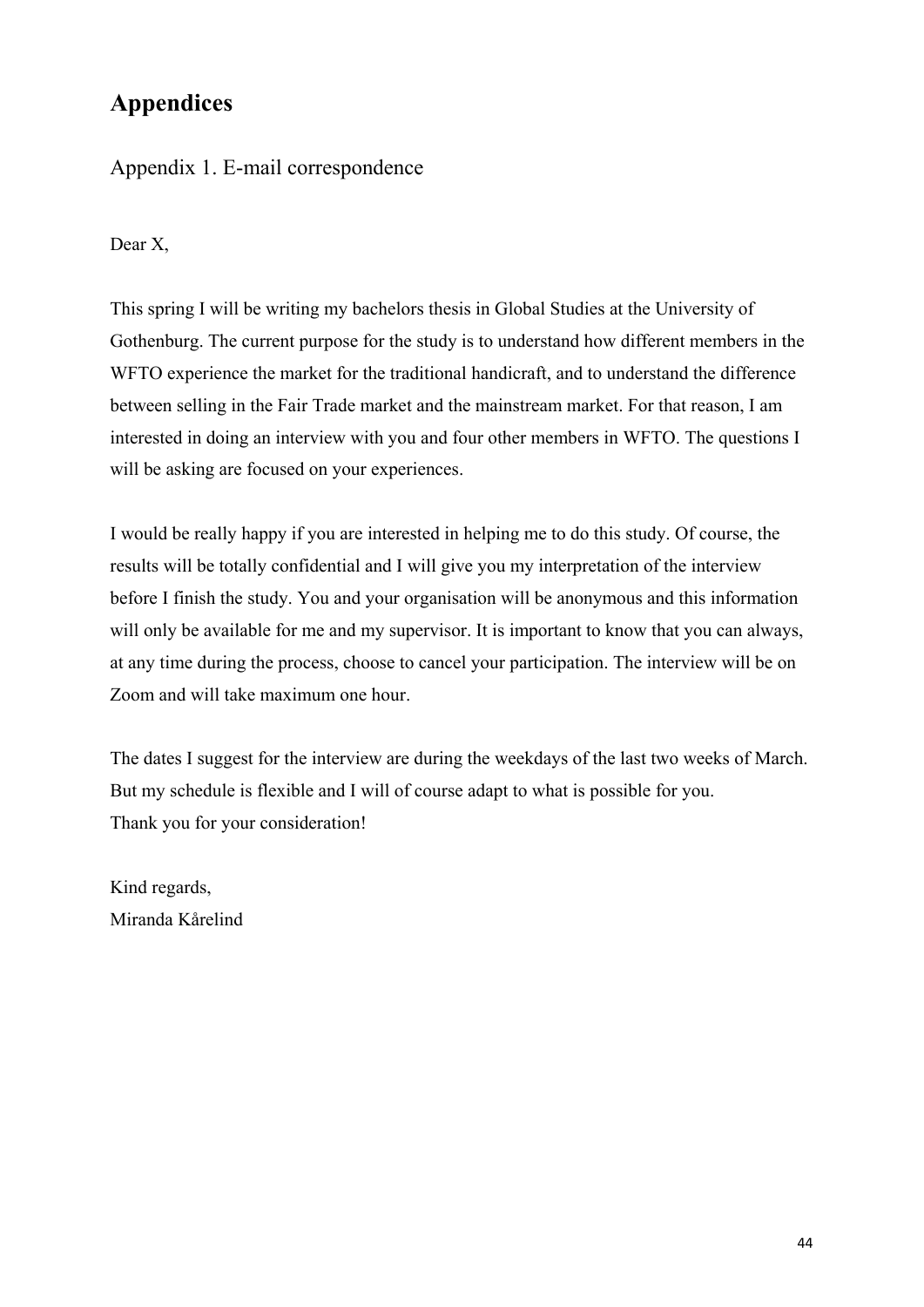# Appendix 2. Interview guide

| <b>Themes</b>                    | <b>Head questions</b>                                                                                                                                                                                                                                                          | <b>Sub</b> questions                                                                          |
|----------------------------------|--------------------------------------------------------------------------------------------------------------------------------------------------------------------------------------------------------------------------------------------------------------------------------|-----------------------------------------------------------------------------------------------|
| <b>Background</b>                | Place of residence and place of birth.<br>How long have you been working in the organisation?<br>What is your position in the organisation?<br>Did you work with traditional handicraft before?<br>Are you, or have you been an artisan of traditional<br>handicraft yourself? |                                                                                               |
|                                  | The following questions will focus on how you<br>experience the Fair Trade market for traditional<br>handicraft.                                                                                                                                                               |                                                                                               |
| <b>Traditional</b><br>handicraft | Can you start by giving me a brief introduction about the<br>traditional handicraft that you work with in your<br>organisation?                                                                                                                                                |                                                                                               |
|                                  | Why do you think the traditional handicraft is important<br>to preserve?                                                                                                                                                                                                       |                                                                                               |
|                                  | Why is the handicraft important for you, personally?                                                                                                                                                                                                                           |                                                                                               |
| The meaning<br>of Fair Trade     | What does Fair Trade mean to you, personally?                                                                                                                                                                                                                                  | What is your personal experience<br>of how Fair Trade has helped the<br>traditional artisans? |
|                                  | What do you think that Fair Trade means for the<br>traditional handicraft?                                                                                                                                                                                                     |                                                                                               |
| <b>Bridge</b>                    | How do you think the Fair Trade market has affected the<br>production of the traditional handicraft? Good and/or<br>bad?                                                                                                                                                       | Do you think the handicraft<br>needs to be adapted to the<br>market?                          |
|                                  |                                                                                                                                                                                                                                                                                | How do you compromise?                                                                        |
|                                  |                                                                                                                                                                                                                                                                                | - How does that make you feel?                                                                |